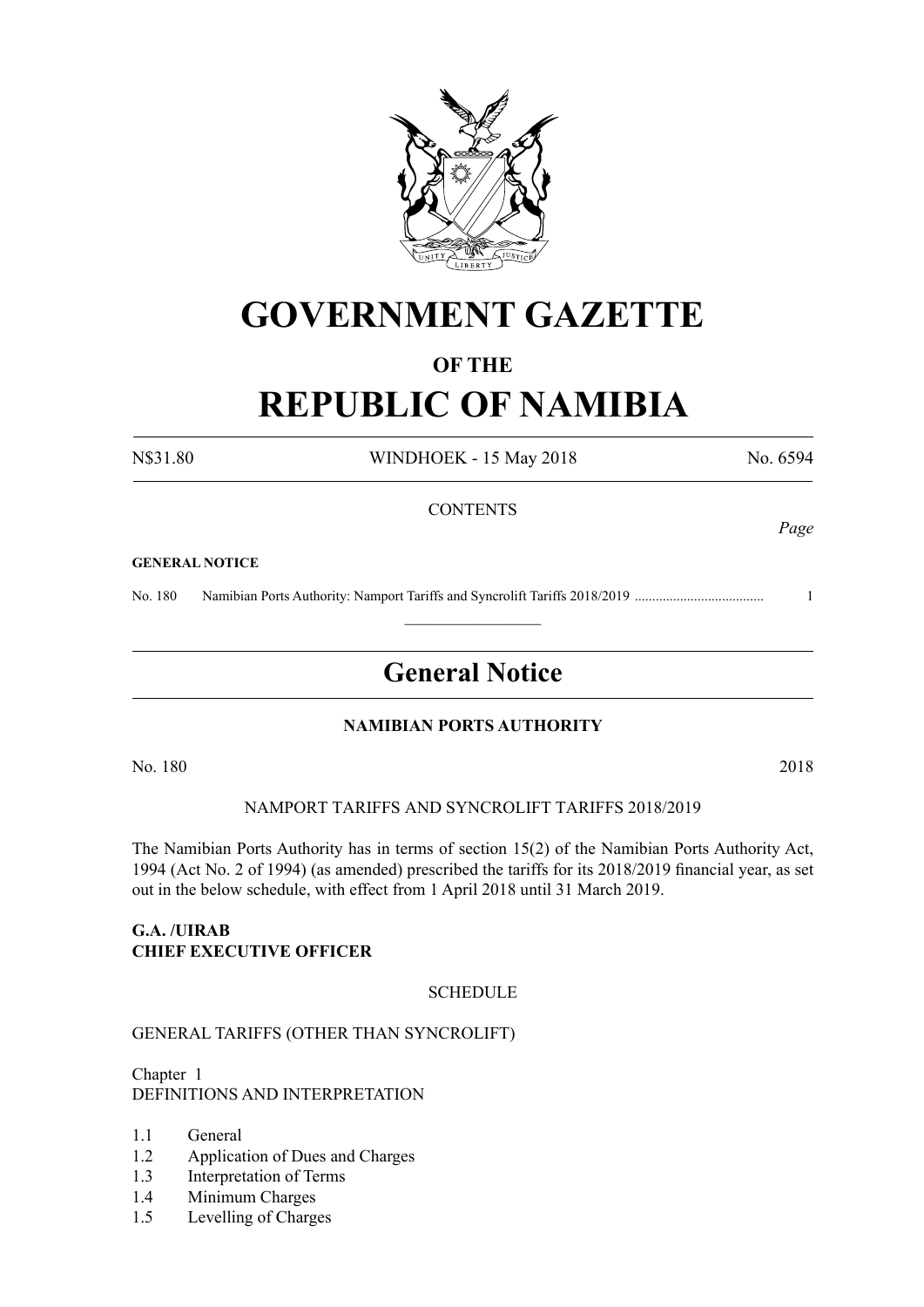- 1.6 Namport Tariff Book
- 1.7 Special Services
- 1.8 Alteration of Dues and Charges
- 1.9 Value Added Tax
- 1.10 Currency
- 1.11 Corridor Traffic
- 1.12 ISPS Code
- 1.13 Disclaimer
- 1.14 Cash Handling Fee
- 1.15 Accounts/Interest

#### Chapter 2

### PORT, LIGHT AND BERTH DUES ON SHIPS

- 2.1 Port Dues
- 2.2 Light Dues
- 2.3 Berth Dues

Chapter 3 MARINE SERVICES

- 3.1 General
- 3.2 Tugs/Craft Assistance and/orAttendance
- 3.3 Miscellaneous Craft Services
- 3.4 Berthing Services
- 3.5 Pilotage Services
- 3.6 Lighter Services
- 3.7 Hire Charges, Miscellaneous Equipment
- 3.8 Channel Levy
- 3.9 Fresh Water Supplied
- 3.10 Craft Licences
- 3.11 Pleasure Craft Registration Fees
- 3.12 Combating of Pollution Charges
- 3.13 Ship to Ship Service
- 3.14 Bollard Pull Charge

#### Chapter 4 BASE TARIFF

- 4.1 Base Tariff
- 4.2 Fish and Fish Products (break bulk)
- 4.3 General Cargo, Liquids and Bulk Cargo
- 4.4 Passenger Fees
- 4.5 Transhipment Cargo (Excluding Fish and Containers)
- 4.6 Exemptions from a Base Tariff

Chapter 5 HIRE OF WHARF CRANES

#### 5.1 Hire of Cranes

Chapter 6 LANDING AND SHIPPING OF CARGO

- 6.1 Landing Charges
- 6.2 Shipping Charges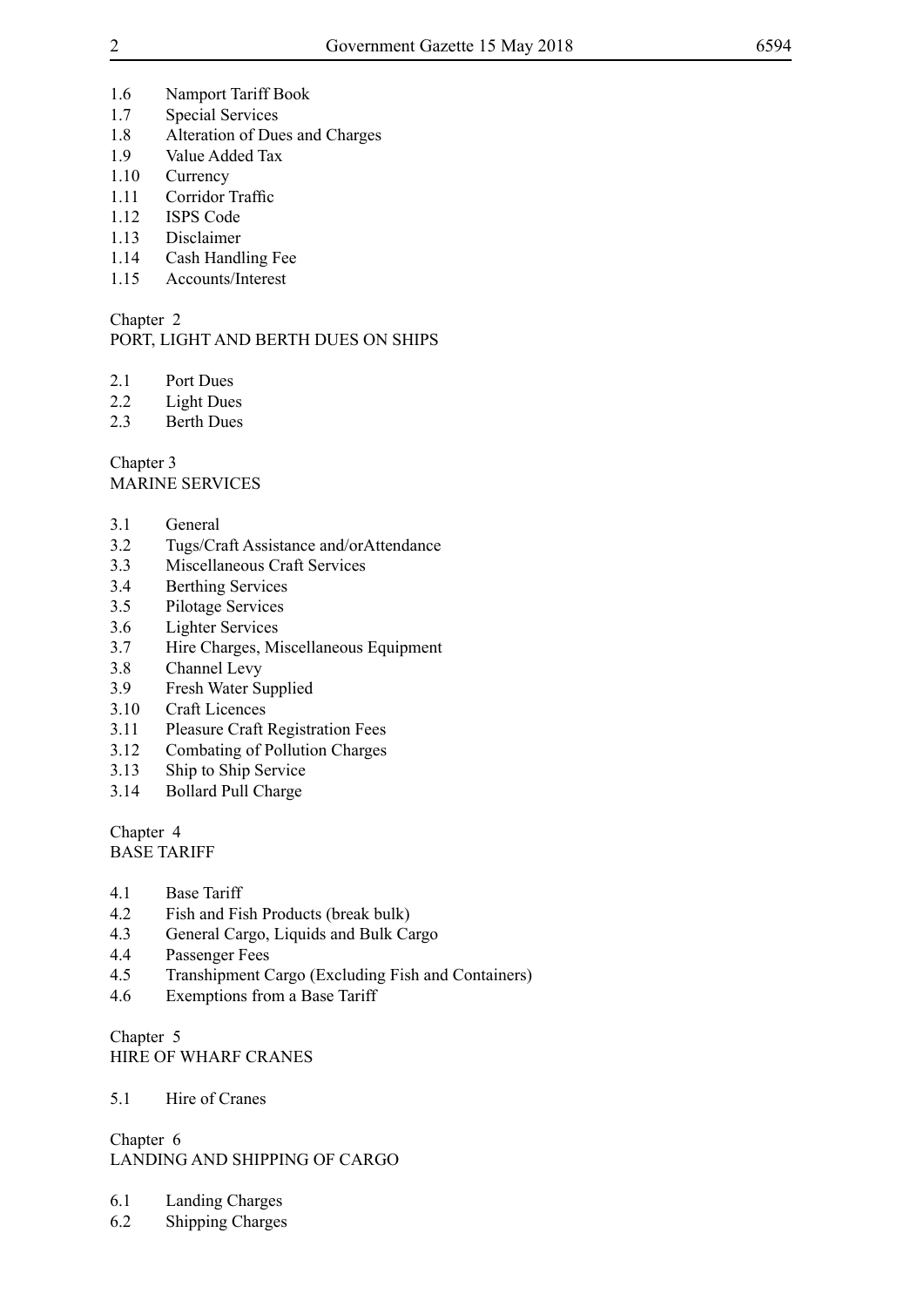#### 6.3 Transhipment (Excluding Fish)

### Chapter 7

RENT, STORAGE AND DEMURRAGE

7.1 Site Rent<br>7.2 Storage of

Storage of Cargo Landed

Chapter 8

CONTAINER HANDLING

- 8.1 Definitions and Rules
- 8.2 Terminal Handling at the Container Terminal
- 8.3 Miscellaneous Charges
- 8.4 Passengers' Vehicles

Chapter 9

MISCELLANEOUS CHARGES

- 9.1 Electric Power and Compressed Air supplied
- 9.2 Fire Protection of Ships in a Port
- 9.3 Miscellaneous Licences
- 9.4 Labour, Overtime and Standing by Charges against Ships
- 9.5 Additional Labour
- 9.6 Haulage/Conveyance Charges
- 9.7 Removal of Refuse
- 9.8 Hire of Cargo Handling Equipment (Other than Wharf Cranes)
- 9.9 Cargo Not Cleared and Not Manifested
- 9.10 Liquidation of orders
- 9.11 Amending/Cancelling Orders
- 9.12 Claims for Compensation and for Refund, or Adjustment of Charges
- 9.13 Vehicle Entry Permits
- 9.14 Diving Services
- 9.15 Security Services at a Port
- 9.16 Handling of Pantoon/Hatch Covers/Gearboxes/ Tween Decks
- 9.17 Port Security Levy
- 9.18 Reprints/Photocopying Charges
- 9.19 Port Entry Access Permits/Cards Issued by Namport Security

Chapter 10

SCALE OF HARBOUR TONNAGE

- 10.1 Acids and Other Corrosive Substances
- 10.2 Empty returns of Whatever Nature
- 10.3 Vehicles and Aircrafts
- 10.4 Liquids in Portable Tanks
- 10.5 Bulk Liquids
- 10.6 All other Commodities

#### SYNCROLIFT TARIFFS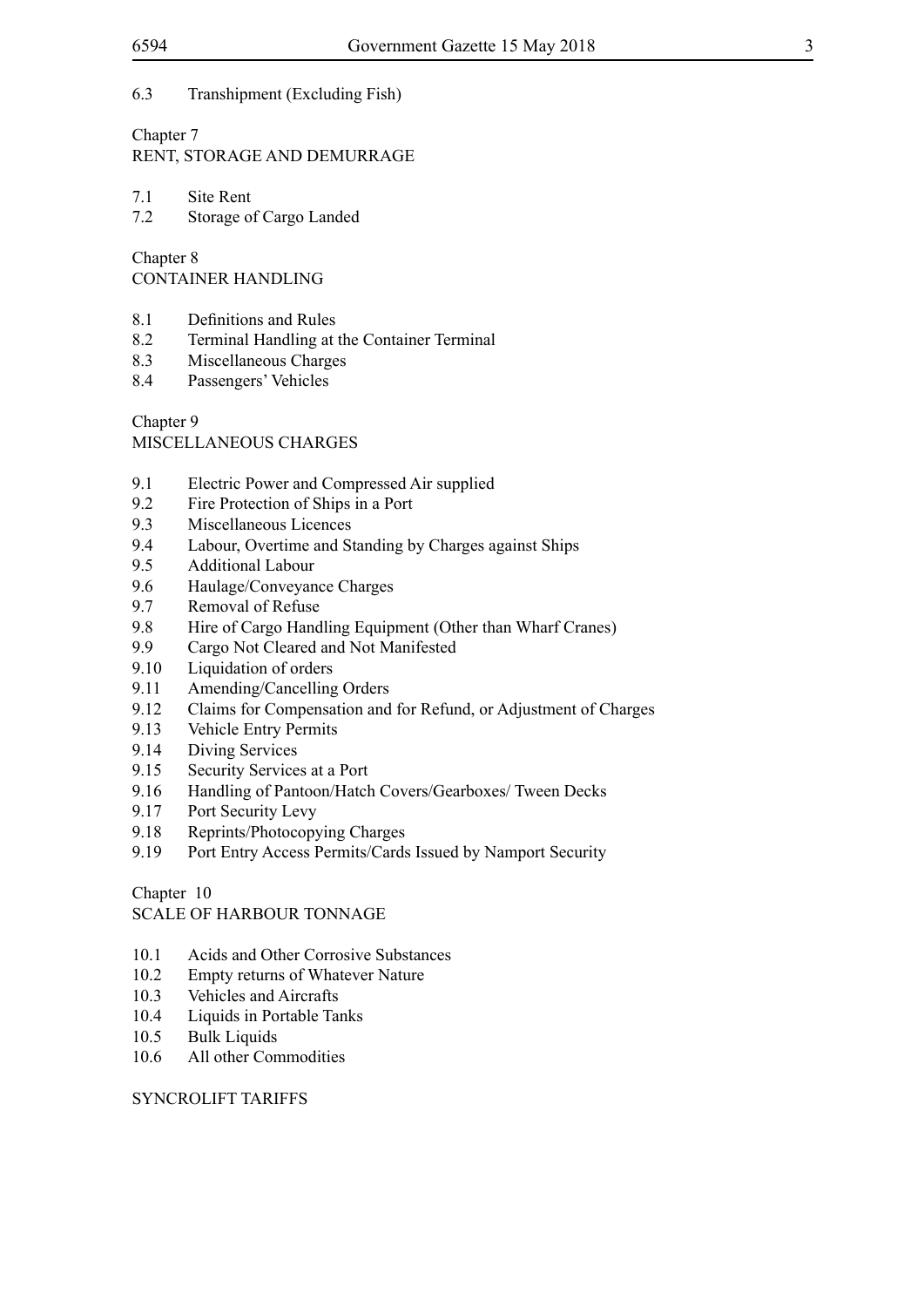#### **Chapter 1**

#### **DEFINITIONS AND INTERPRETATION**

#### **1.1 GENERAL**

- 1.1.1 "the Act" means the Namibian Ports Authority Act 1994 (Act No 2 of 1994); as amended.
- 1.1.2 "Namport" means the Namibian Ports Authority established in terms of the Act.
- 1.1.3 "Port's area of jurisdiction" means the area of jurisdiction as defined in section 13 of the Act.

#### **1.2 APPLICATION OF DUES AND CHARGES**

The dues and charges set herein apply to the Port of Walvis Bay and the Port of Lüderitz with effect from 1 April every year.

#### **1.3 INTERPRETATION OF TERMS**

1.3.1 "abnormal cargo" means

| 1.3.1.1 |  | any article with a mass in excess of 25 tons; and/or |  |
|---------|--|------------------------------------------------------|--|
| .       |  |                                                      |  |

1.3.1.2 any article with dimensions that exceed any of the following:

|         | Length: $13.7$ metres;                                             |
|---------|--------------------------------------------------------------------|
| Width:  | 3,05 metres at the base and up to a height of 2,26 metres from the |
|         | base, then tapering to 1,51 metres in width at the top;            |
| Height: | 2,87 metres; and shall be subject to the following:                |

- before abnormal cargo is discharged, arrangements must be made with Namport for storage on carriage;
- abnormal cargo is handled at the owners risk;
- should any additional or special equipment be required; additional charges will be levied in accordance with tariffs.
- *NOTE: Vehicles landed by the Ro-Ro method and driven under own power or towed from the port on own wheels are not regarded as abnormal cargo.*
- 1.3.2 "cellular container vessel" means a ship designed to carry cargo in ISO containers in custom designed container slots.
- 1.3.3 "bulk cargo" means a homogeneous commodity in solid or liquid form discharged/shipped by means of grabs, filled buckets, filled baskets, pipeline, or bulk handling appliances direct into/ from trucks and bulk storage facilities or onto/from vehicles, open spaces or other storage areas.
- 1.3.4 "dangerous cargo" means commodities classified as such in terms of the IMDG Code (International Maritime Dangerous Goods code).
- 1.3.5 "EOHP" means except as otherwise herein provided.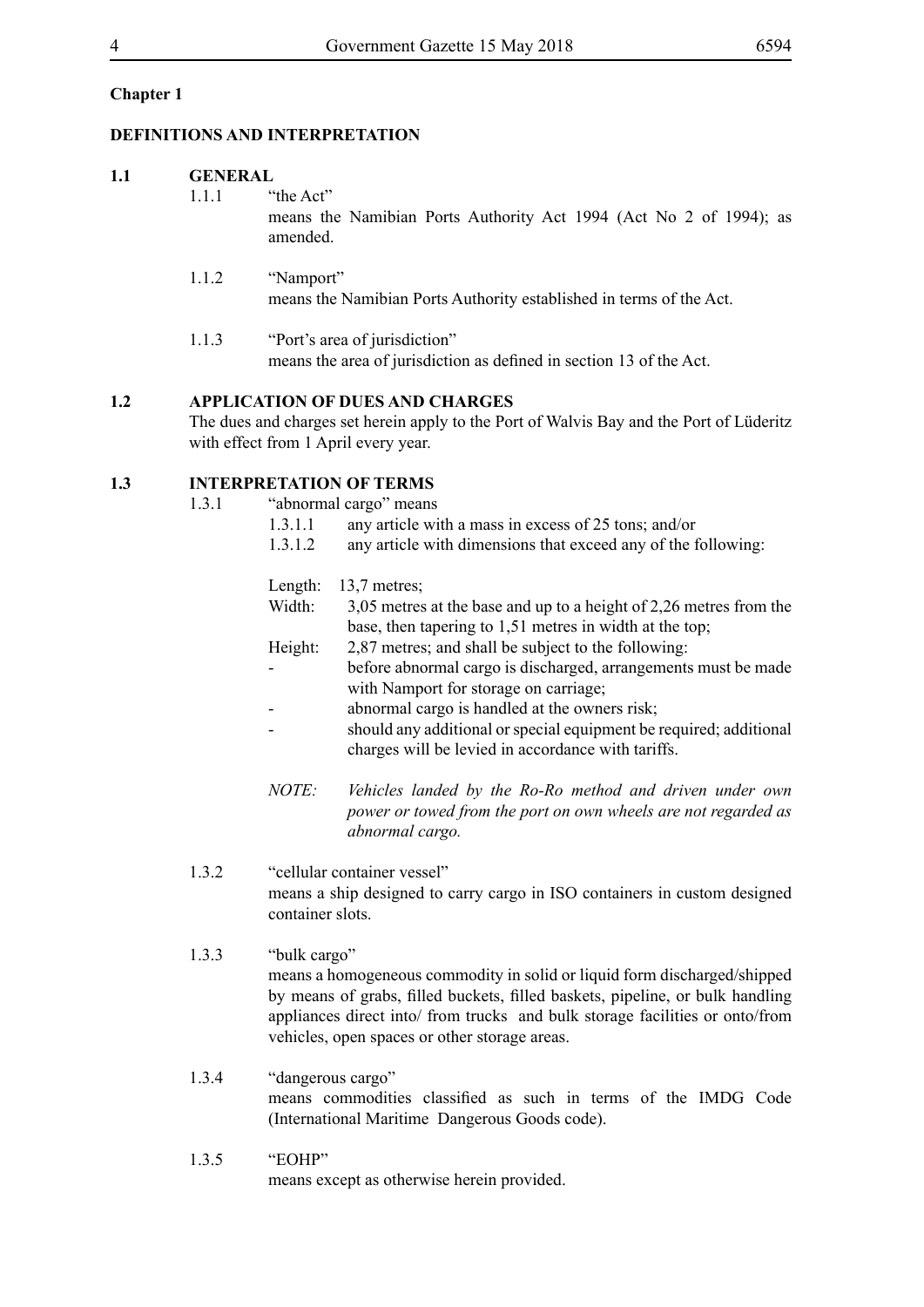- 1.3.6 "explosives" means any commodity classified as such in terms of the Explosives Act, 1956 or in terms of the IMDG Code (International Maritime Dangerous Goods code).
- 1.3.7 "ordinary working hours" shall mean
	- 1.3.7.1 for marine services at Walvis Bay: MONDAYS TO FRIDAYS 24 HOURS SATURDAYS, SUNDAYS AND PUBLIC HOLIDAYS WILL BE CHARGED AS OVERTIME.

for marine services at Lüderitz: MONDAYS TO FRIDAYS (EXCEPT PUBLIC HOLIDAYS): 06H00 TO 22H00 SATURDAYS, 06H00 TO 12H00 (All other times are overtime)

*NOTE: For services rendered outside ordinary working hours refer to Chapter 3.*

- 1.3.7.2 for bulk & breakbulk cargo: MONDAYS TO FRIDAYS (EXCEPT PUBLIC HOLIDAYS): 07H00 to 12H00 13H00 to 17H00 (All other times are overtime)
- 1.3.7.3 for containers MONDAYS TO FRIDAYS 24 HOURS SATURDAYS, SUNDAYS AND PUBLIC HOLIDAYS WILL BE CHARGED AS OVERTIME
- 1.3.7.4 The Customer Service Centre and the container gate administration office will be open for business (except Saturdays, Sundays and public holidays) as follows: MONDAYS TO FRIDAYS: 08H00 to 13H00 14H00 to 17H00
- 1.3.8 NOTE: For services rendered outside ordinary working hours refer to clause 9.4. "palletised cargo" see sub clause 1.3.16.
- 1.3.9 "perishable cargo" means cargo subject to rapid deterioration e.g. fish, fruit, vegetables, plants, meat, dairy products, eggs and other cargo requiring refrigeration.
- 1.3.10 "posting of ships" means when notice of arrival of ships is given and posted in the harbourrevenue offices. Ships will be posted at the commencement of business of harbour-revenue offices on the day following the day of their arrival (except Saturdays, Sundays and public holidays)
- 1.3.11 "Regulations" means the Port Regulations for the Ports of Namibia.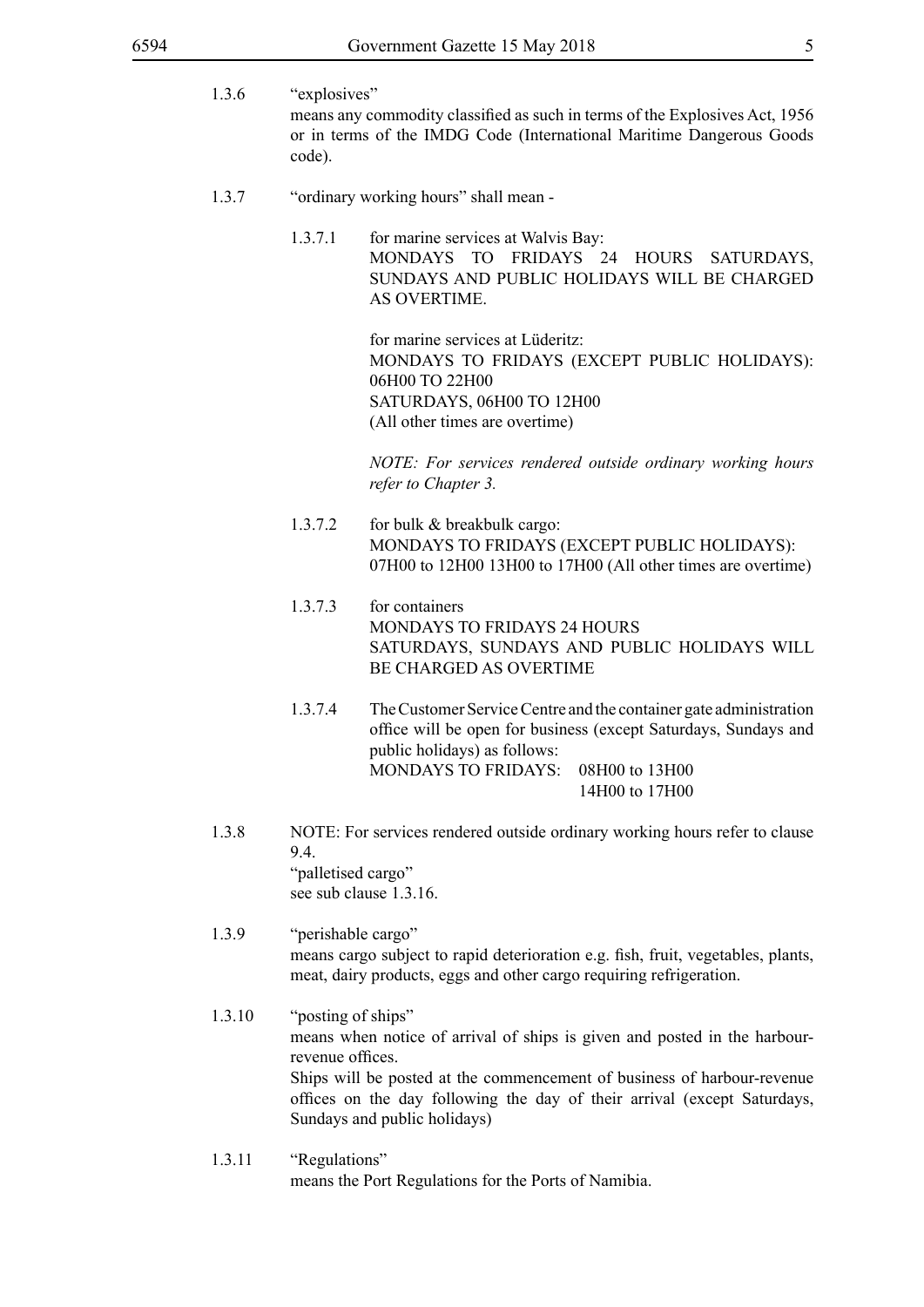- 
- 1.3.12 "roll-on roll-off cargo or Ro-Ro" means cargo moved from ship to shore and vice versa by means of vehicle or on own wheels over a fixed ship's ramp. In order to qualify for Ro-Ro charges breakbulk cargo should remain unitised in terms of clause 1.3.16 throughout the handling process.

#### 1.3.13 "ship's stores"

means provisions for consumption by the crew and/passengers or articles for maintenance, propulsion and administration of the ship. (See note 4.6)

- 1.3.14 "small craft" means a tug, fishing craft, whale catcher, launch, barge, lighter, rowing boat, ski boat, sailing boat, yacht or similar craft or a hulk of any of the craft enumerated.
- 1.3.15 "ton" Unless the context otherwise indicates, shall mean a harbour ton i.e. 1,000 kg or 1 cubic meter whichever yields the higher tonnage.

#### 1.3.16 "unitised cargo"

means cargo landed/shipped on pallets, in paraweb slings, in containers other than ISO containers, in cages, slip sheeted cargo and tote bags, as well as CKD traffic and cargo strapped to platforms subject to the following requirements:

- Packages (units) must, as a minimum, equal 1,5 harbour tons or 1,000 kg if calculated on a harbour ton unit of 1,000 kg (excluding the pallet as such in respect of palletised cargo);
- Packages (units) must not exceed 4,000 kg in mass;
- Packages (units) must allow ready handling by means of wharf cranes and forklift trucks. They must be suitably strengthened to allow handling by these appliances and in respect of cases and platforms the forklift tunnels must be clearly indicated thereon;
- Packages (units) must remain intact throughout all handling and transport operations;
- Such consignments must be manifested, landed and tallied as units and the receipts must be issued for units. In addition, the type of package (unit) must be declared on landing/shipping/transhipping documents.
- 1.3.17 "SACU Region" means the ports of the Southern African Customs Union Member States, i.e. from the Port of Richards Bay to the Port of Walvis Bay.

#### 1.3.18 "Cargo Working" means vessels calling for the sole purpose of landing, shipping or transhipping of cargo, which includes the opening of hatches, lashing/unlashing and trimming and surveying of the cargo and draft.

1.3.19 "Gang" A gang constitutes all the labour and/equipment (excluding cranes) required to facilitate shoreside shipping/landing activities and will not exceed eight persons.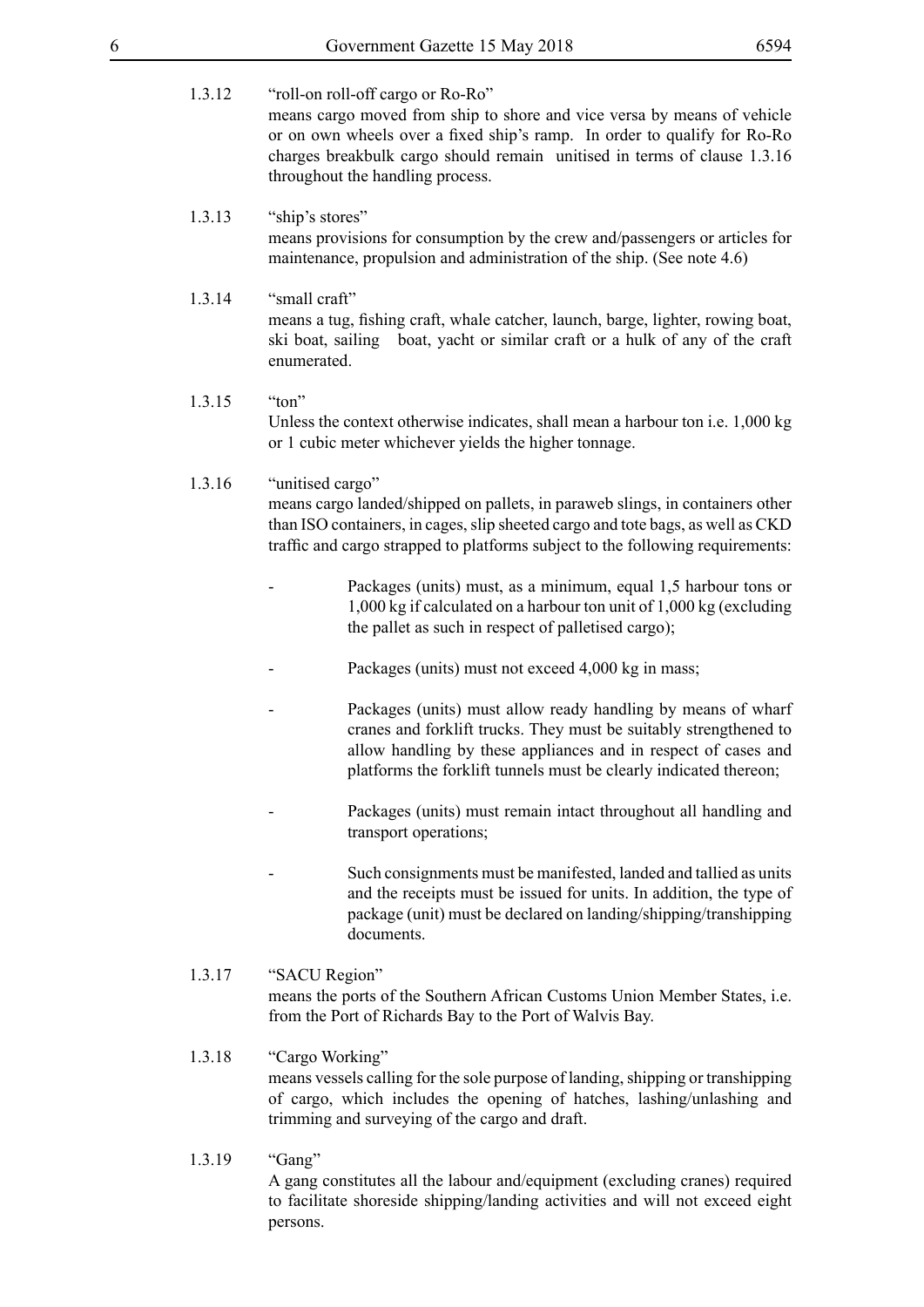#### **1.4 MINIMUM CHARGES**

 The minimum charge for services specified is for one harbour ton of cargo. Fractions of a metric ton, kilolitre or cubic metre on consignments exceeding one harbour ton are levelled up to the next higher hundred kilograms, hundred litres or hundred cubic decimetres, e.g. 9,768 metric tons is levelled up to 9,8 metric tons, 3,528 kl is levelled up to 3,6 kl and 2,005 cubic metres is levelled up to 2,1 cubic metres.

*NOTE: Storage charges on consignments under one harbour ton are calculated on the tonnage levelled to the next 100 kg or 100 cubic decimetres, viz. 695 kg or cubic dm are levelled up to 0,7 ton. Base Tariff on consignments of less than 1,000 kg on which the minimum value per ton for The Base Tariff purposes is applicable, is calculated on the tonnage levelled up to the next 100 kg, e.g. 465 kg becomes 0,5 ton multiplied by the prescribed value per ton.*

#### **1.5 LEVELLING OF CHARGES**

In the final amount of each due or charge a fraction of a cent shall be rounded up to a complete cent.

#### **1.6 NAMPORT TARIFF BOOK**

Copies of the Namport Tariff Book are obtainable from the Customer Care Centre or on direct application to the Executive: Commercial Services, Namport, P. O. Box 361, Walvis Bay, Namibia or Namport's website: www.namport.com

#### **1.7 SPECIAL SERVICES**

- 1.7.1 Charges are not raised for services performed for the convenience of the port.
- 1.7.2 Charges for the use of appliances and for services not provided for in this tariff book shall be quoted on application.

#### **1.8 ALTERATION OF DUES AND CHARGES**

Namport may amend dues and charges in terms of this Tariff at any time with prior notification, EOHP. The Chief Executive Officer of the Namibian Ports Authority or his/ her delegated official may negotiate contract rates and discounts on tariffs.

#### **1.9 VALUE ADDED TAX**

Value Added Tax (VAT) of 15% is applicable on all services as stipulated per the VAT Act of 2000 and will be added to this Tariff.

#### **1.10 CURRENCY**

All the tariffs as stipulated in the Tariff Book are denoted in Namibian Dollars (N\$).

#### **1.11 CORRIDOR TRAFFIC**

All cargo imported and exported via the Port of Walvis Bay or the Port of Lüderitz which is consigned to or exported from a private person, business or company origin or destination from or to the following countries: Angola, Botswana, Democratic Republic of the Congo, South Africa, Zambia, Zimbabwe and Malawi shall be deemed to be corridor traffic.

#### **1.12 INTERNATIONAL SHIP AND PORT FACILITY SECURITY CODE (ISPS CODE)**

The International Ship and Port Facility Security Code (ISPS Code) is a code agreed between members of the signatures to the International Convention for the Safety of Life at Sea (SOLAS) on minimum security arrangements for ships, ports and Coast Guard agencies. The Code was introduced by the International Maritime Organisation (IMO), the overseer of the original SOLAS agreement, in the wake of fears of terrorist attacks on ships and ports after the September 11 terrorist attacks. The code was agreed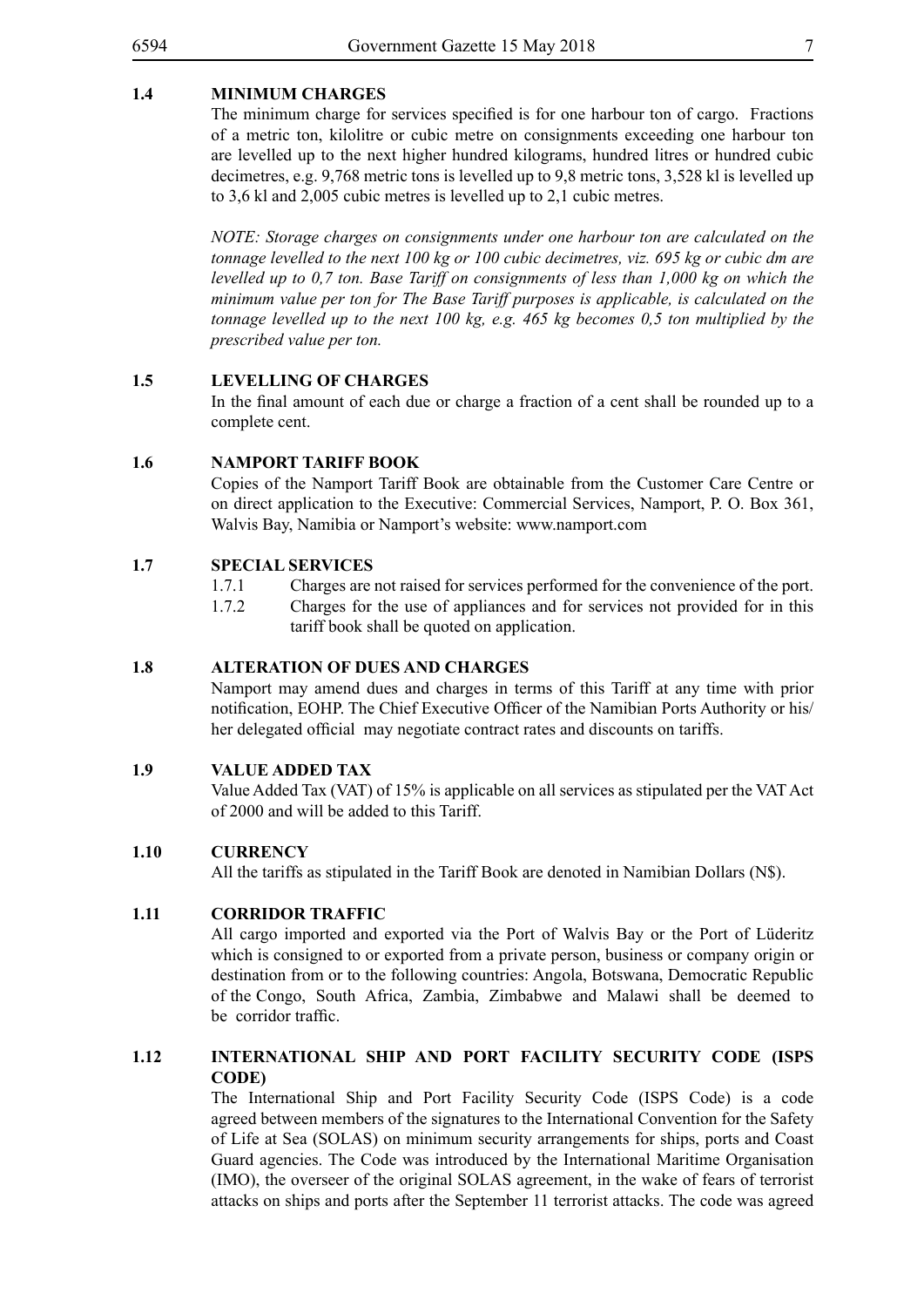at a meeting of the 108 signators to the original convention in London in December 2002. The measures agreed under the code were brought into force on July 1, 2004. The code does not specify specific measures that each port and ship must take to ensure the safety of the facility against terrorism because of the many different types and sizes of these facilities. Instead it outlines "a standardised, consistent framework for evaluating risk, enabling governments to offset changes in threat with changes in vulnerability for ships and port facilities".

#### **1.13 DISCLAIMER**

The Namibian Ports Authority cannot assure that the Tariff Book is free of errors or omissions and will therefore not be liable for any loss or damage arising from such errors and omissions.

#### **1.14 CASH HANDLING FEE**

The Namibian Ports Authority will charge a cash handling fee of N\$ 15.00 on every N\$1 000.00 handled.

#### **1.15 OVERDUE ACCOUNTS/INTEREST**

The Namibian Ports Authority charges interest of prime plus 2%on all overdue accounts. A penalty charge of 1% on the total amount outstanding will be charged to clients on the stop list.

#### **Chapter 2**

#### **PORT, LIGHT AND BERTH DUES ON SHIPS**

#### **2.1 PORT DUES**

- 2.1.1 Ships liable to pay Port Dues
	- a. All ships while in port limits;
	- b. Newly built ships, from the time of launching, except when fitting out at a private jetty, in which case port dues will commence from the time sea trials are held, until handed over to the owner, and
	- c. Ships leaving port limits for engine trials, etc. after repairs, and not visiting another port, from the time of first entering port limits until final departure.
- 2.1.2 Exemptions from Port Dues
	- a. Vessels belonging to Nampol, SRIN and the Namibian Defence Force:
	- b. Small craft licensed by Namport while not berthed at a commercial berth, jetty or quay belonging to Namport;
	- c. Pleasure craft not used for gain of whatever nature while not berthed at a commercial berth, jetty or quay belonging to Namport;
	- d. Vessels at anchor will be charged 25% on Port Dues.
	- e. Vessels calling for bunkers, ship stores and water or vessels in port for less than 12 hours will qualify for a 15 % rebate on Port dues.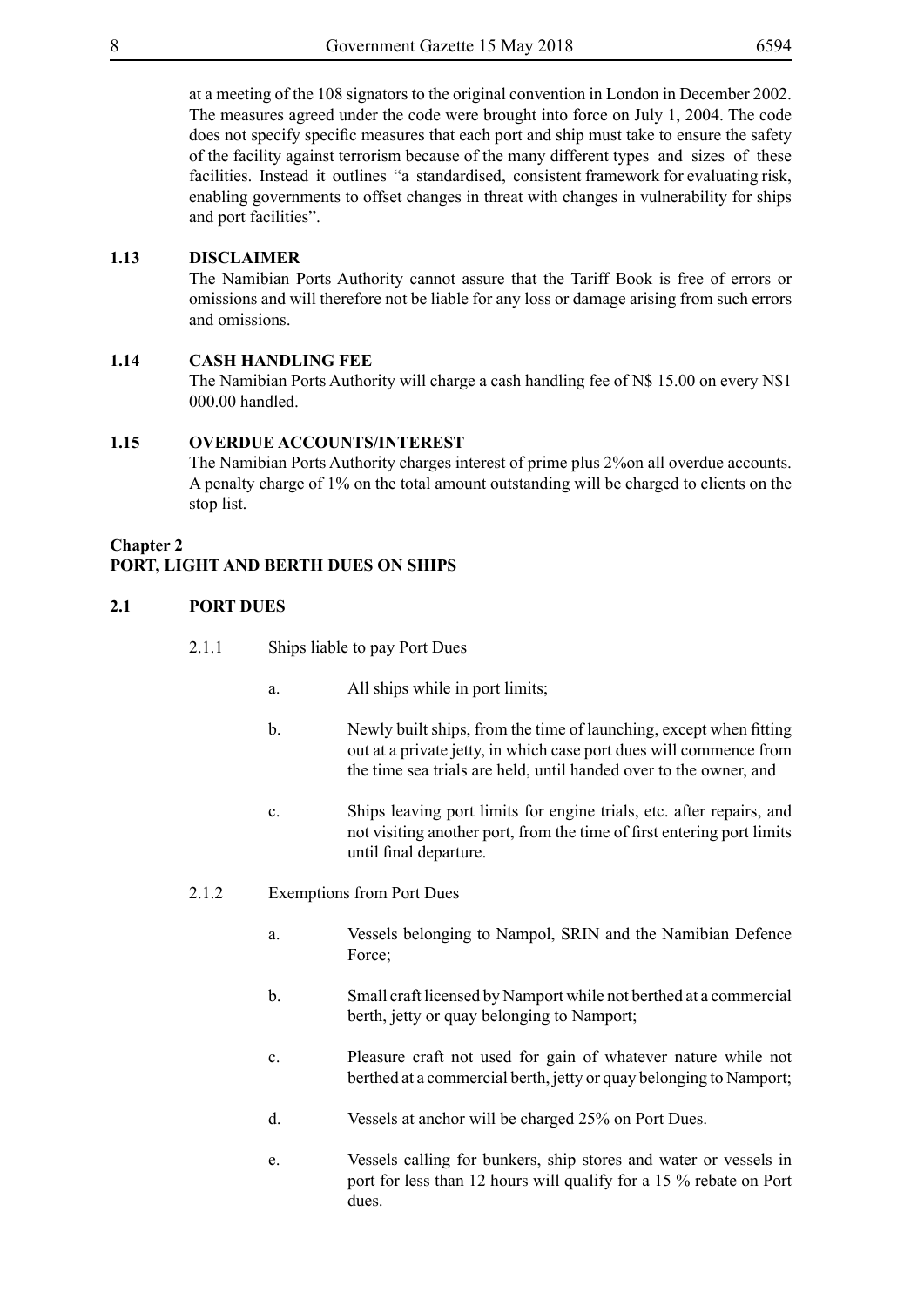#### 2.1.3 Port Dues: Rates

Port Dues are payable as follows:

| All vessels:                                                    |        |
|-----------------------------------------------------------------|--------|
| Basic charge per 100 gross tonnage or part thereof per call     | 158.00 |
| <b>PLUS</b>                                                     |        |
| per 100 gross tonnage or part thereof per 6 hour period or part | 15.00  |

#### **2.2. LIGHT DUES**

2.2.1 Vessels liable to pay Light Dues

All vessels, except when exempted.

- 2.2.2. Exemptions from Light Dues
- a. Vessels belonging to Nampol, SRIN and the Namibian Defence Force;
- b. Pleasure craft used solely for pleasure purposes and not for gain of whatever nature.
- 2.2.3 Light Dues: Rates

| Small craft licensed by Namport, at the port where licensed, whether<br>a license charge is payable or not, including small craft, the owner of<br>which cannot furnish satisfactory proof of the gross tonnage: |                 |
|------------------------------------------------------------------------------------------------------------------------------------------------------------------------------------------------------------------|-----------------|
| per Metre or part thereof of the length overall per calendar year or<br>part thereof, ending 31 December                                                                                                         | 22.00           |
| All other ships: First 12 calls: per 100 GT per vessel call, per<br>service, Thereafter: per 100 GT per call                                                                                                     | 100.00<br>29.00 |

#### *NOTE:*

- *a) The first 12 calls will be calculated as from 1 January ending 31 December every year.*
- *b) Light dues will be charged at the first port of call in Namibia, but will be exempted at the second port of call in Namibia if a valid Light Dues Certificate is presented from the first Namibian port of call on a single voyage.*

#### **.3 BERTH DUES**

2.3.1. Vessels liable to pay berth dues

All vessels occupying a berth or mooring belonging to Namport, except when exempted.

- 2.3.2 Exemptions from berth dues
- a. Vessels will be exempted from berth dues for the actual period physically landing, shipping or transhipping cargo. Vessels landing, shipping or transhipping cargo and not engaging Namport labour or equipment will be charged full berth dues unless proof of the actual working hours for the above activities is supported by: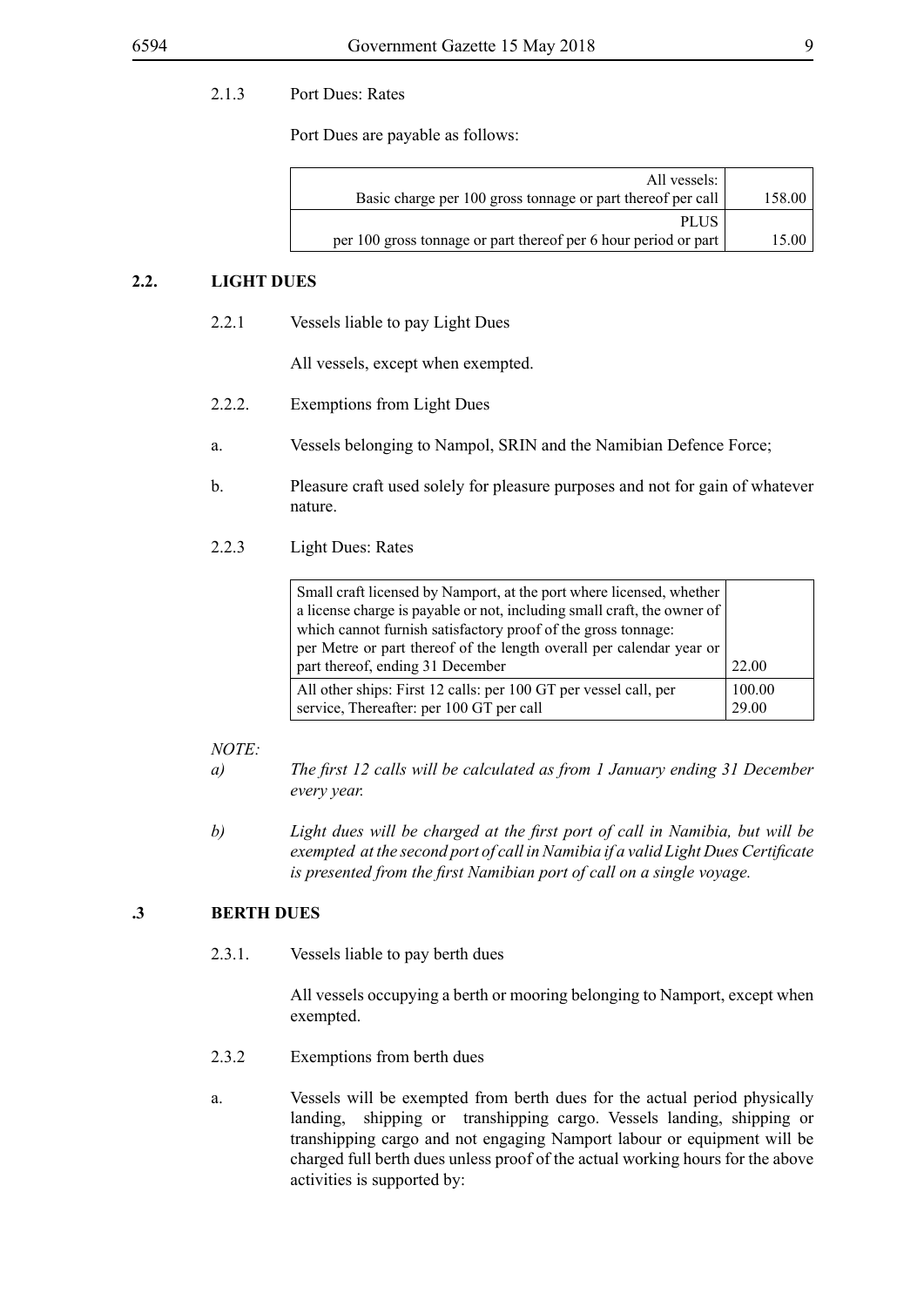- i) Tallies or stevedore worksheets presented to the Customer Service Centre<sup>:</sup>
- ii) Statement of facts will be required to verify cessation of cargo.
- b. Vessels calling for the primary purpose of landing, shipping or transhipping cargo are allowed a free period of three cargo working hours on arrival and three cargo working hours after cessation of cargo working per call;(addition)
- c. Vessels belonging to Nampol, SRIN and Namibian Defence Force.
- d. Vessels calling for the primary purpose of taking in bunkers, stores and water are exempted for a period of 24 hours; where after the full tariff is charged.
- e. Vessels calling for the primary purpose of obtaining medical assistance are exempted for a period of 24 hours; where after the full tariff is charged.
- f. Passenger ships and cruise liners on normal business are exempted for a period of 24 hours, where after 50% of normal tariff will be applicable.
- g. Vessels calling for the primary purpose of changing crew are exempted for a period of 12 hours; where after the full tariff is charged. Diamond mining vessels will be allowed 24 hours.
- h. Provided no alternative berth is available, vessels which are permitted to double or treble bank at the Port Captain's discretion and which are not engaged in cargo working or bunkering will qualify for a 50% rebate on Berth Dues.

Fishing vessels calling at the Port of Lüderitz for landing, shipping or transhipping of cargo are allowed a free period of 12 cargo working hours from arrival of the vessel, where after the full tariff is charged.

2.3.3 Berth dues: Rates

| $\vert$ per 100 gross tonnes or part thereof per 6 hour period or part thereof $\vert$ | 51.00  |
|----------------------------------------------------------------------------------------|--------|
| Small craft harbour per 30 minutes or part thereof                                     | 223.00 |
| Permanent mooring buoy per 100 gross tonnes or part thereof per 12                     |        |
| hour period or part thereof                                                            | 101.00 |

Port of Lüderitz

| Wooden Jetty                                            |       |
|---------------------------------------------------------|-------|
| Per 100 gross tonnes per 24 hour period or part thereof | 74.00 |

#### 2.3.4 Berthing Window charges

Berthing windows - where applicable - will be charged at rates defined in Clause 2.3.3 above.

#### **Chapter 3 MARINE SERVICES**

#### **3.1 GENERAL**

3.1.1 Damage to tug wires or ropes caused by substandard leads is payable by the owner of the vessel causing such damage.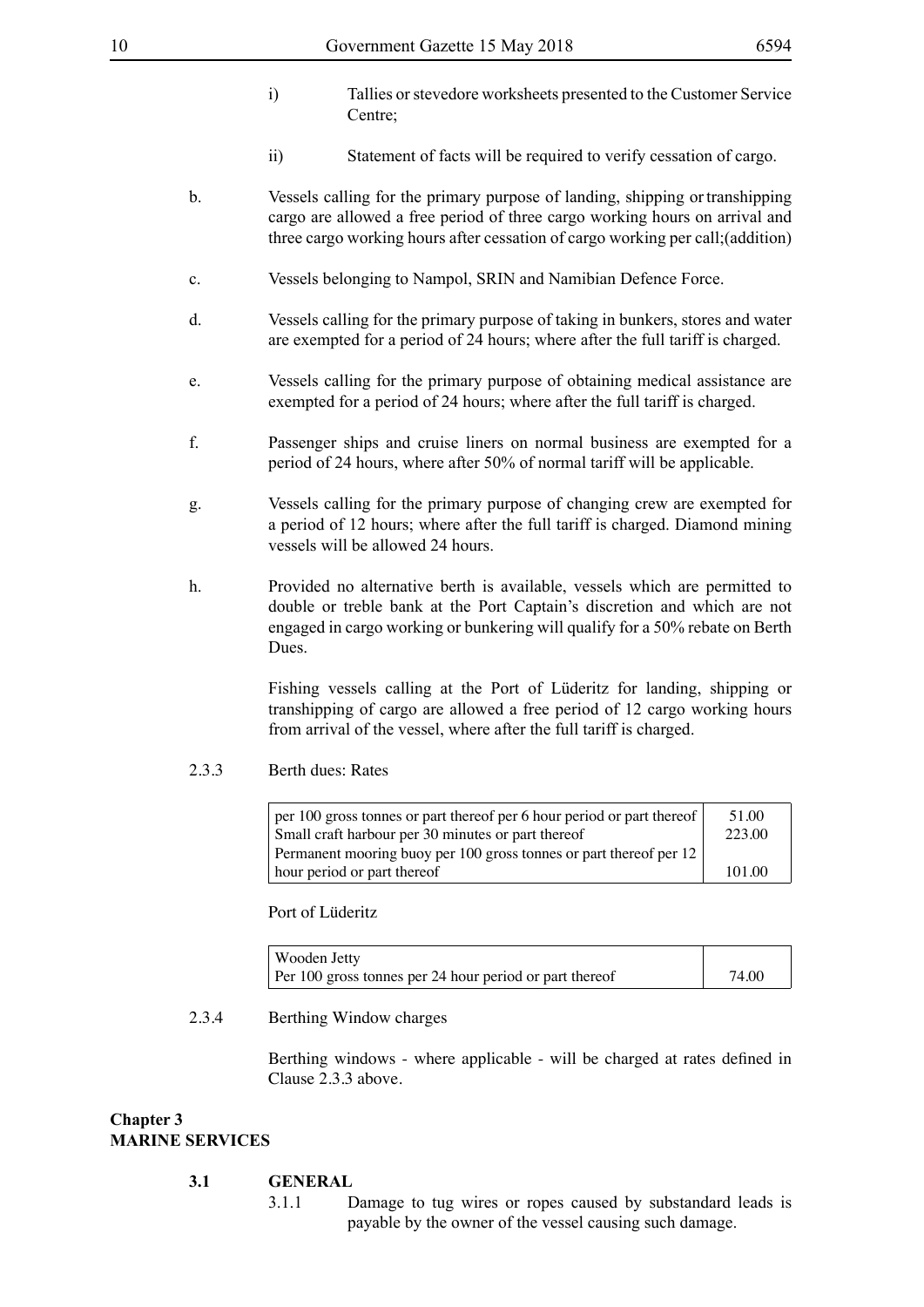| 3.1.2              | The type and number of craft allocated for a service is at the<br>discretion of the Port<br>Captain, whose decision is final. |
|--------------------|-------------------------------------------------------------------------------------------------------------------------------|
| 3.1.3              | During ordinary working hours, standby commences 30 minutes<br>before notified time of service.                               |
| 3.1.4              | Outside ordinary working hours, standby commences one (1)<br>hour before notified time of service.                            |
| 3.1.5<br>$\bullet$ | For the purpose of this chapter, "craft" means:<br>Large Tug: Propulsion power of 3000 KW and above<br>(Onkhoshi)             |
| $\bullet$          | Medium Tug: Propulsion power of 1500 KW and above                                                                             |
|                    | (Ondjaba, Omanda and Onyati)                                                                                                  |
| $\bullet$          | Small Tug: Propulsion power of below 1500 KW                                                                                  |
|                    | (Flamingo, Pelican and Cormorant)                                                                                             |

Launch: Egret and Woodpecker

#### **3.2 TUGS/CRAFT ASSISTANCE AND/ATTENDANCE**

The under mentioned charges are payable for craft assisting and/attending ships entering or leaving the port, shifting berth (including warping along the line of a wharf and shifting to and from a berth), per service, unless in Namport's sole discretion this constitutes special services as referred to in sub clause 1.7.1

| Up to 500 gross tonnes                                 | 3,094.00   |
|--------------------------------------------------------|------------|
| $501$ to $1,000$ gross tonnes                          | 4,460.00   |
| $1,001$ to $2,000$ gross tonnes                        | 8,460.00   |
| $2,001$ to $10,000$ gross tonnes                       | 8,880.00   |
| <b>PLUS</b>                                            |            |
| Per 100 gross tonnes or part thereof above 2,000       | 175.00     |
| $10,001$ to $15,000$ gross tonnes                      | 23,202.00  |
| <b>PLUS</b>                                            |            |
| Per 100 gross tonnes or part thereof above 10,000      | 126.00     |
| 15,001 to 20,000 gross tonnes                          | 29,483.00  |
| <b>PLUS</b>                                            |            |
| Per 100 gross tonnes or part thereof above 15,000      | 105.00     |
| 20,001 to 25,000 gross tonnes                          | 32,630.00  |
| <b>PLUS</b>                                            |            |
| Per 100 gross tonnes or part thereof above 20,000      | 74.000     |
| $25,001$ to 30,000 gross tonnes                        | 33, 095.00 |
| <b>PLUS</b>                                            |            |
| PLUS Per 100 gross tonnes or part thereof above 25,000 | 46.00      |
| Above 30,000 gross tonnes                              | 35,150.00  |
| <b>PLUS</b>                                            |            |
| Per 100 gross tonnes or part thereof above 30,000      | 31.00      |

#### *NOTE*:

*a) A surcharge of 25% is payable for a service either commencing or terminating outside ordinary working hours on Saturdays or on Sundays and public holidays. (For calculation purposes overtime will be charged from 06h00 on*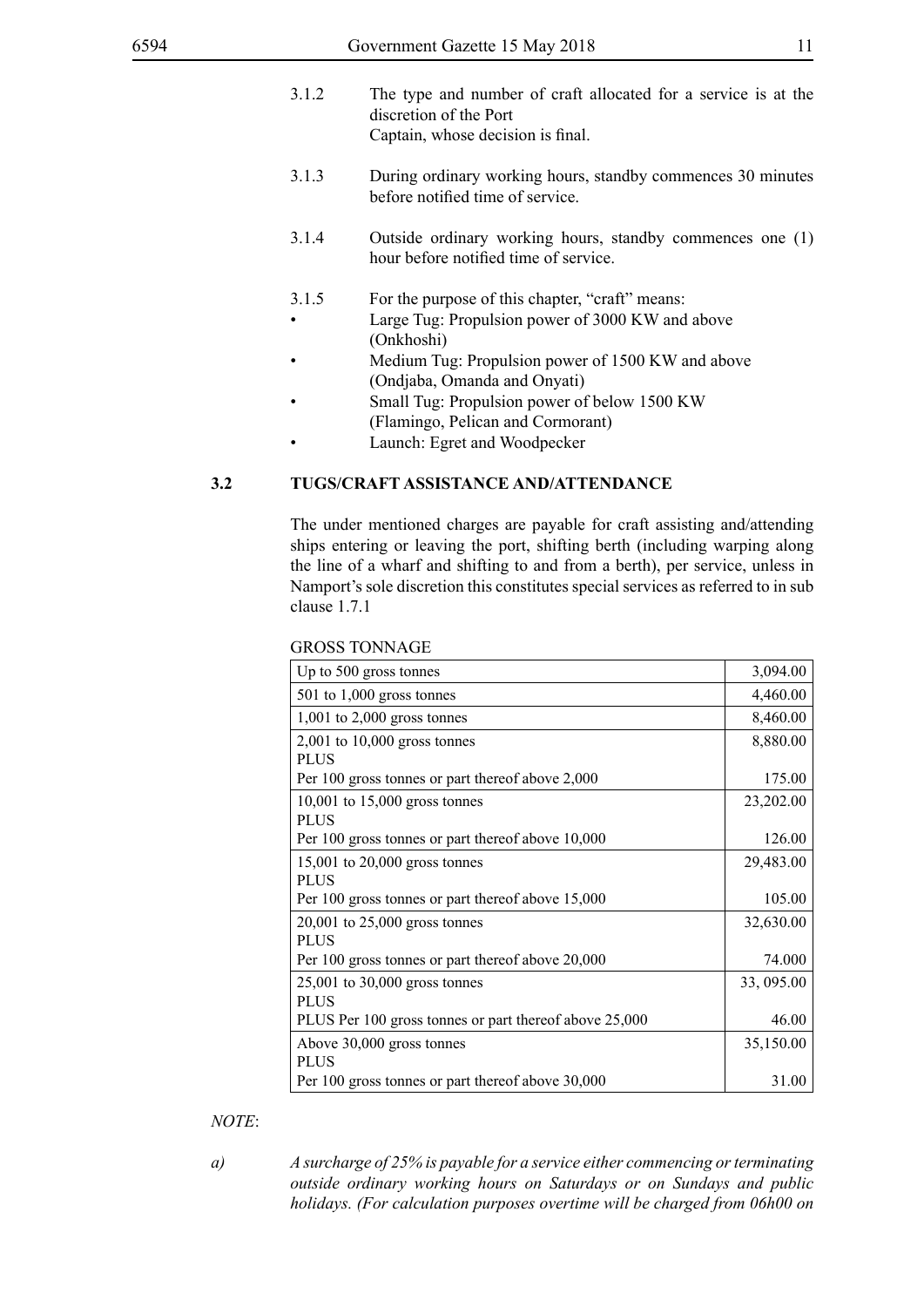*Saturdays, until 06h00 the following Monday) Applicable only to the Port of Walvis Bay.*

- b) *A surcharge of 25% is payable for a service either commencing or terminating outside* ordinary working hours on weekdays and Saturdays or on Sundays and public holidays. (For calculation purposes overtime will be charged from Mondays to Fridays as from *22h00 until 0600 the next day, and from 12h00 on Saturdays, all day Sunday and until 06h00* the following Monday). Applicable only to the Port of Lüderitz.
- *c) A surcharge of 50% is payable where additional craft is provided at the master's request.*
- *c) A surcharge of 55% is payable where a ship without its own power is serviced by a Namport tug. Should an additional craft be provided on the request of the master to service such a ship, a 100% surcharge is payable.*
- *d) Should the request for a craft to remain/come on duty be cancelled at any time*after standby has commenced, the charges are payable as if the service had been performed.
- *e) A surcharge of 25% is payable when a ship arrives, departs or shifts 30 minutes or more after the notified time.*
- *f) Surcharges are calculated on the basic tariff and are cumulative.*

#### **3.3 MISCELLANEOUS CRAFT SERVICES**

3.3.1 The following charges are payable for craft rendering assistance and/ attendance to oil rigs, towing of vessels from outside port limits and other services, except those provided for in Clause 3.2, calculated from the time the craft leaves its berth or from the time the services have been secured, until it returns to its berth or until it is diverted to other work.

> For each craft during or outside ordinary working hours; per hour or part thereof:

| Large Tug  | 16,529.00 |
|------------|-----------|
| Medium tug | 13,221.00 |
| Small tug  | 4,533.00  |
| Launch     | 2,053.00  |

- a) If the service either terminates or commences outside ordinary working hours charges must be maintained for the actual service rendered, subject to a minimum of 2 hours per service.
- b) If the request for a craft to remain/come on duty is cancelled at any time after standby has commenced, charges are maintained for the actual period that the craft remained on duty and shall be calculated for a minimum of 2 hours. Cancellation must be done in writing through Port Control on the designated cancellation form.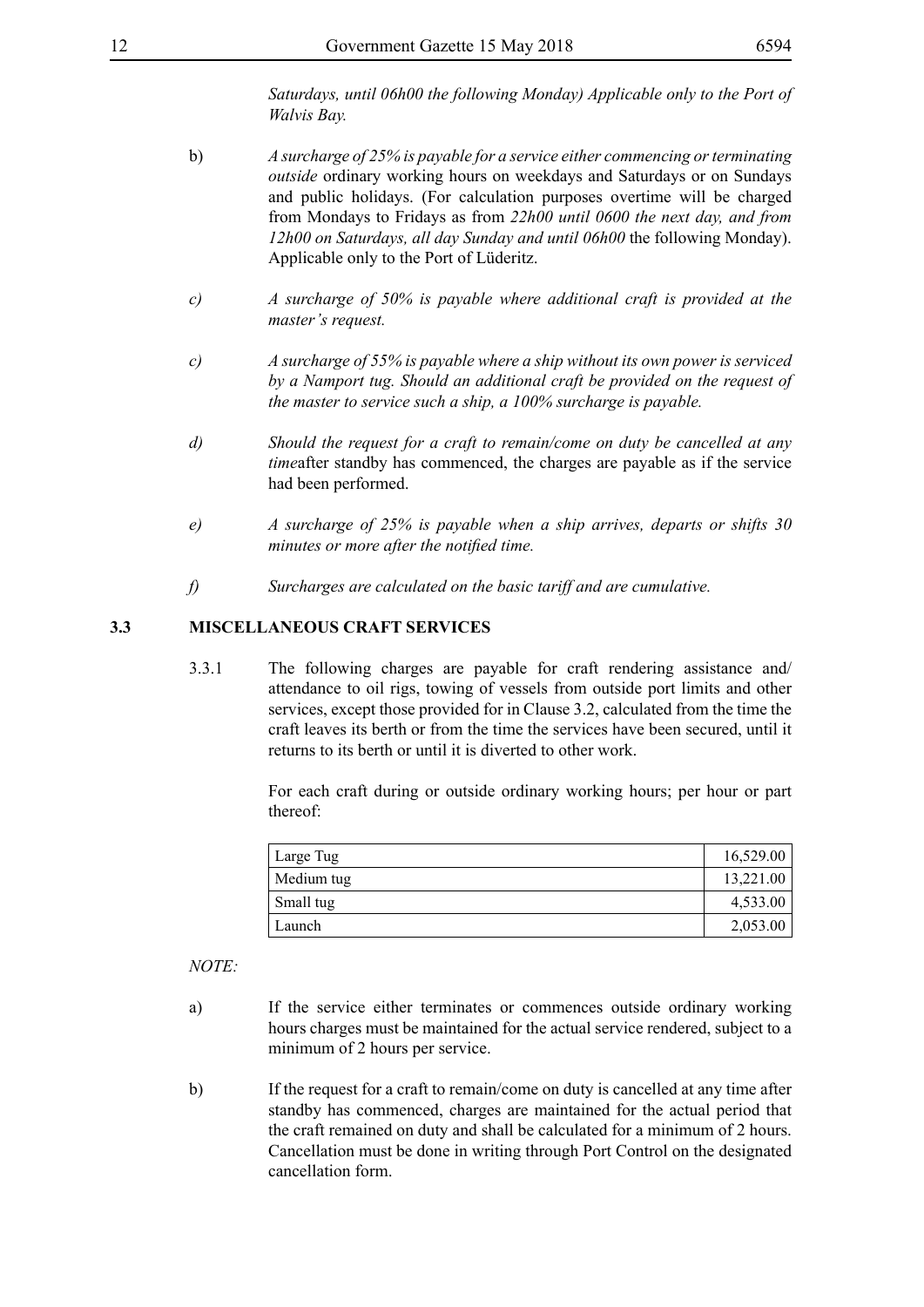- c) If the service commences 30 minutes or more after the notified time, charges are calculated from the notified time for a minimum of 2 hours.
- d) If vessels moored or anchored inside port limits break lose from the said mooring and require craft assistance, miscellaneous craft assistance plus 50% surcharge is applicable.
	- Port of Walvis Bay a minimum charge of N\$ 10,600 is payable.
- e) For vessels requiring craft assistance and attendance without the main engine, a 50% surcharge will be applicable.

*NOTE: Mooring to be inspected yearly.*

3.3.2 The following charges are payable when tugs remain/come on duty outside ordinary working hours for purpose of tanker fire watch and during or outside ordinary working hours or any other standby services, such as bad weather, for long uninterrupted periods:

| Large Tug<br>Per hour or part thereof  | 9,765.00 |
|----------------------------------------|----------|
| Medium Tug<br>per hour or part thereof | 7,812.00 |
| Small Tug<br>per hour or part thereof  | 2,862.00 |

- 3.3.3 When craft must perform services at other than homeports or other services of a special nature for long uninterrupted periods, charges are quoted by the Port Captain on application.
- 3.3.4 Namport reserves the right to claim a reward for salvage if the services rendered, constitute salvage.
- 3.3.5 The completion of form "Namport 95" ("Request for Tug Services of a Special Nature") by the owner of the ship or his authorised representative and payment of a deposit to be determined by the Port Captain are prerequisites to the despatch of a craft. These formalities may be dispensed at the discretion of the Port Captain.

#### **3.4 BERTHING SERVICES**

The following charge is payable per service for the services of a berthing gang, including the conveyance for ships entering or leaving a port, shifting berth (including warping along the line of a wharf and shifting to or from the Syncrolift), undergoing engine trials, etc. re-mooring and crewing, berthing gang standing by or detained at ship's request for similar purposes, with or without craft assisting or in attendance.

The use of a berthing gang is compulsory during or outside normal working hours.

3.4.1 Per service, during or outside normal working hours calculated on gross tonnes:

| $\vert$ Up to 500 gross tonnes | 1,124.00 |
|--------------------------------|----------|
| $\vert$ 501-1,000 gross tonnes | 2,024.00 |
| $ 1,001-2,000 $ gross tonnes   | 2,699.00 |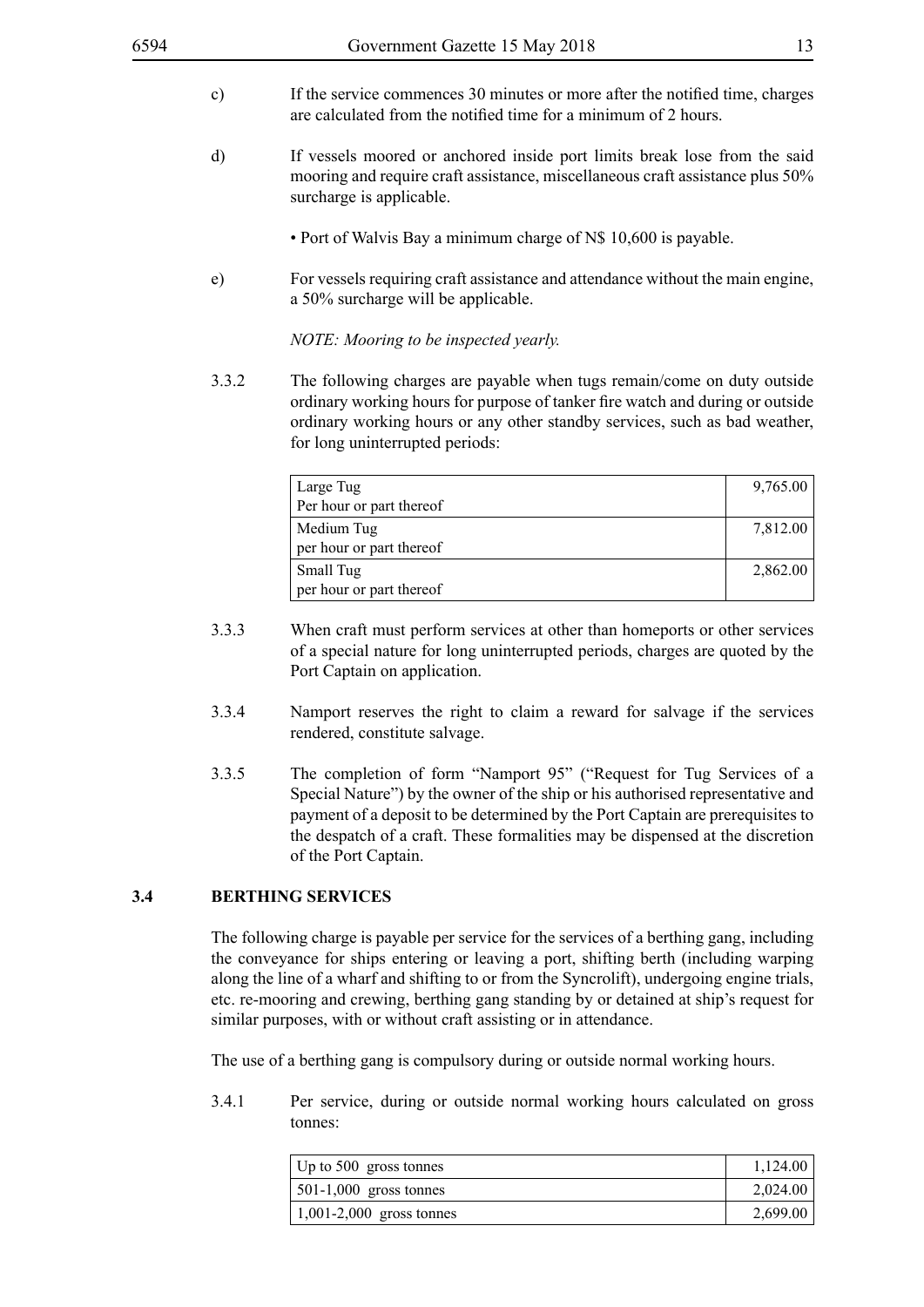| I<br>I<br>۰, |
|--------------|
|--------------|

| $2,001$ to $5,000$ gross tonnes   | 3,373.00  |
|-----------------------------------|-----------|
| 5,001 to 10,000 gross tonnes      | 4,046.00  |
| $10,001$ to $15,000$ gross tonnes | 4,724.00  |
| 15,001 to 20,000 gross tonnes     | 5,399.00  |
| 20,001 to 25,000 gross tonnes     | 6,072.00  |
| 25,001 to 30,000 gross tonnes     | 6,749.00  |
| 30,001 to 40,000 gross tonnes     | 7,427.00  |
| $40,001$ to $50,001$ gross tonnes | 8,090.00  |
| 50,000 to 60,000 gross tonnes     | 8,753.00  |
| 60,001 to 70,000 gross tonnes     | 9,418.00  |
| 70,001 to 80,000 gross tonnes     | 10,082.00 |
| 80,001 to 90,000 gross tonnes     | 10,747.00 |
| $90,001$ and more                 | 13,434.00 |

*NOTE:*

- a) If the request for a berthing gang to remain/come on duty be cancelled at any time after standby has commenced, the charges are payable as if the service had been performed.
- b) Unmooring and mooring of a vessel when shifting berth or warping along the line constitutes one service and charges must be maintained accordingly.
- c) A surcharge of 25% is payable when a ship arrives, departs or shifts 30 minutes or more after the notified time.

#### **3.5 PILOTAGE SERVICES**

The charges for the service of a pilot are as follows (which include conveyance):

3.5.1 Per service (normal entering or leaving the port), during ordinary working hours calculated on gross tons

| Up to 500 gross tonnes                    | 2,886.00  |
|-------------------------------------------|-----------|
| From 501 up to 1,000 gross tonnes         | 4,387.00  |
| From $1,001$ up to $2,000$ gross tonnes   | 4,664.00  |
| From 2,001 up to $5,000$ gross tonnes     | 4,993.00  |
| From $5,001$ up to $10,000$ gross tonnes  | 8,196.00  |
| From 10,001 up to $15,000$ gross tonnes   | 10,424.00 |
| From $15,001$ up to $20,000$ gross tonnes | 12,665.00 |
| From $20,001$ up to $25,000$ gross tonnes | 14,904.00 |
| From $25,001$ up to $30,000$ gross tonnes | 17,133.00 |
| From $30,001$ up to $40,000$ gross tonnes | 22,302.00 |
| From $40,001$ up to $50,000$ gross tonnes | 22,964.00 |
| From $50,001$ up to $60,000$ gross tonnes | 23,626.00 |
| From $60,001$ up to $70,000$ gross tonnes | 24,287.00 |
| From $70,001$ up to $80,000$ gross tonnes | 24,948.00 |
| From $80,001$ up t0 $90,000$ gross tonnes | 25,610.00 |
| 90,001 and more                           | 32,011.0  |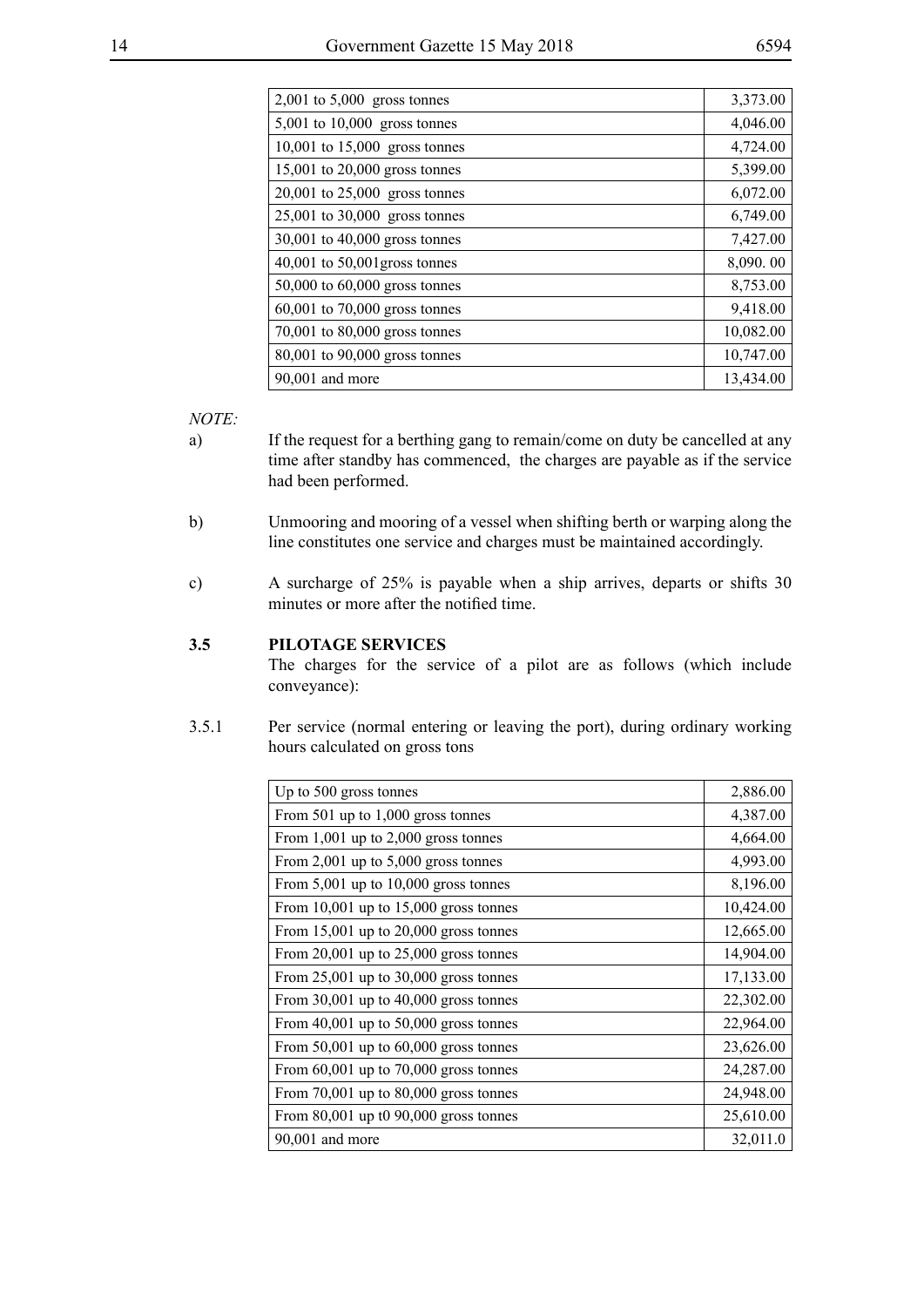#### NOTE:

| a. If the pilotage service either terminates or commences outside<br>the ordinary working hours defined in clause 1.3.7 the charges<br>prescribed will be enhanced by                                                                 | 3,160.00 |
|---------------------------------------------------------------------------------------------------------------------------------------------------------------------------------------------------------------------------------------|----------|
| b. If the ship is not ready to be moved within 30 minutes, calculated<br>from the notified time, or in cases where the service cannot be<br>provided at the notified time the following charge per hour or<br>part thereof is payable | 3,160.00 |
| c. If the request for a pilotage service is cancelled at any time after<br>standby has commenced, the following charge is payable                                                                                                     | 3,160.00 |
| d. If the pilotage service is cancelled once the pilot has boarded<br>the vessel, the following charge per hour or part thereof is<br>maintained for the actual period the pilot remains on board<br>subject to a minimum of 2 hours  | 3,160.00 |
| e. A reduction of 25% shall be allowed for vessels shifting from one<br>berth to another utilising the services of a pilot                                                                                                            |          |

3.5.2 A Pilotage Exemption Certificate/Ferryman or Coxswain licences (valid from the date of issue until 31 December, every year).

#### PILOTAGE EXEMPTION CERTIFICATE

| Vessels 1 - 30 metres in length        | 1,963.00 |
|----------------------------------------|----------|
| Vessels 31-50 metres in length         | 3,273.00 |
| Vessels between 51-70 metres in length | 6,542.00 |

- *a) If the Port Captain is satisfied that the master of a ship is competent to navigate such ship safely within the limits of that harbour without assistance of a pilot, he may*
	- *i) grant special permission to such master to navigate his ship as aforesaid on a specified occasion subject to charges levied in clause 3.5.1; or*
	- *ii) if the ship in question is not more than \*70 metres in length overall, grant to such master standing permission in the form of a pilot exemption certificate or a licence as ferryman or coxswain, whichever is applicable, to navigate his ship as aforesaid during the period of validity of the licence.*
- *b) A Pilotage Exemption Certificate and Ferryman or Coxswain licence may be endorsed to cover all the ships belonging to the same company and which fall within the category covered by the licence. If a licence is extended to incorporate a larger ship, the applicable charges must be adjusted accordingly.*
- *c) A pilotage exemption certificate may be suspended or cancelled at any time by the port captain in the interest of safe, orderly, efficient and effective port working.*
- *d) Endorsements will be issued at 25% of pilotage exemption per endorsement. Limited to 5 endorsements per vessel.*
- *e) a pilot exemption certificate for pleasure craft will be issued by the port captain at no cost.*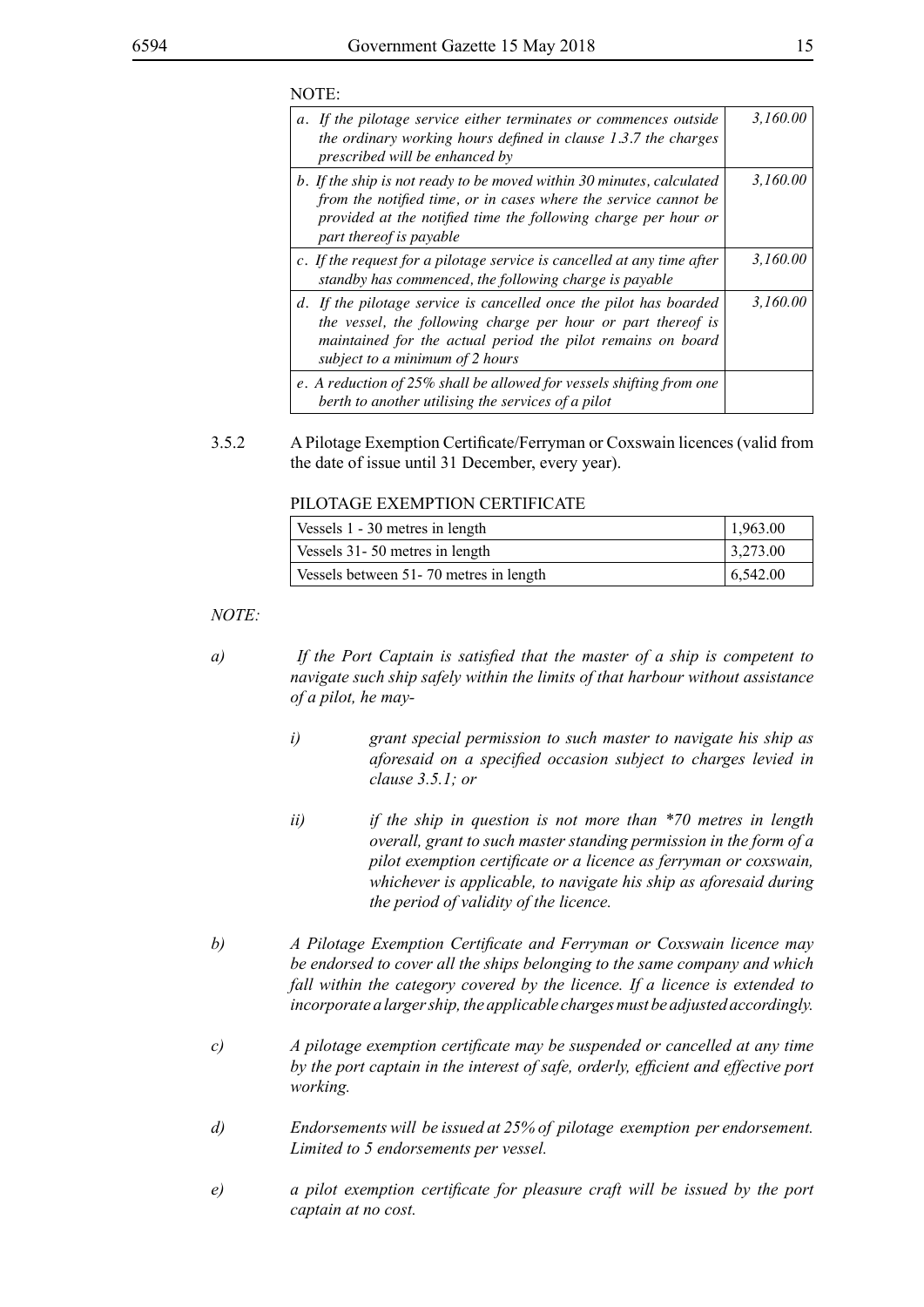*\*Refers to Pilot exemption of 40 metres for the Port of Lüderitz.*

#### **3.6 LIGHTER SERVICES**

Hire and conveyance of lighters to be quoted on request.

#### **3.7 HIRE CHARGES, MISCELLANEOUS EQUIPMENT**

The hire charge for dredgers and associated equipment is obtainable from Namport on request.

#### **3.8 CHANNEL LEVY**

Per metre of vessels length or part thereof for vessels entering/leaving the port for the reasons other than cargo working 15.00

- a) Vessels with a length of less than 15 metres are exempted.
- b) Not applicable to the Port of Lüderitz.
- c) Sea trials for fishing vessels are exempted (Jetty to Jetty movement).

#### **3.9 FRESH WATER SUPPLIED**

3.9.1 Charges as follows:

| Charge payable per kilolitre or part thereof for the supply of fresh<br>water to ships at a wharf/jetty and for other users during or outside |        |
|-----------------------------------------------------------------------------------------------------------------------------------------------|--------|
| ordinary working hours                                                                                                                        | 29.00  |
| Subject to a minimum charge per vessel of                                                                                                     | 195.00 |

#### *NOTE:*

*The charge for water and electricity will be adjusted according to the municipal tariff increases without prior notice (Vessels which are double or triple banked alongside shall qualify for a 50% rebate on the minimum charge, provided no separate connection is required).*

- 3.9.2 Water supplied by a tug during or outside ordinary working hours is charged for as per clause
- 3.9.3 plus tug charges in terms of clause 3.3.1 & 3.3.2.

#### **3.10 CRAFT LICENCES (AVAILABLE TO NAMIBIAN REGISTERED VESSELS ONLY)**

Charges for craft licensed in terms of the Port Regulations, per calendar year ending 31 December, every year, or part thereof, per metre of length overall or part thereof.

| 3.10.1 | Ferry boats, fishing boats, launches, cruise passenger ferries, layed up |        |
|--------|--------------------------------------------------------------------------|--------|
|        | vessels and hulks. (however propelled), per metre                        | 138.00 |
|        | Maximum of 70 metres in length                                           |        |

#### *Maximum of 70 metres in length*

#### *NOTE:*

*If craft licensed in terms of 3.10.1 be withdrawn from service and laid up in the port for purposes other than overhaul, repair or seasonal lay up, the licence issued under this clause is regarded as having expired thirty days from the date of the craft's last entry into port, or 31 December, every year, whichever is earlier, and port dues in accordance with clause 2.1.3 are payable.*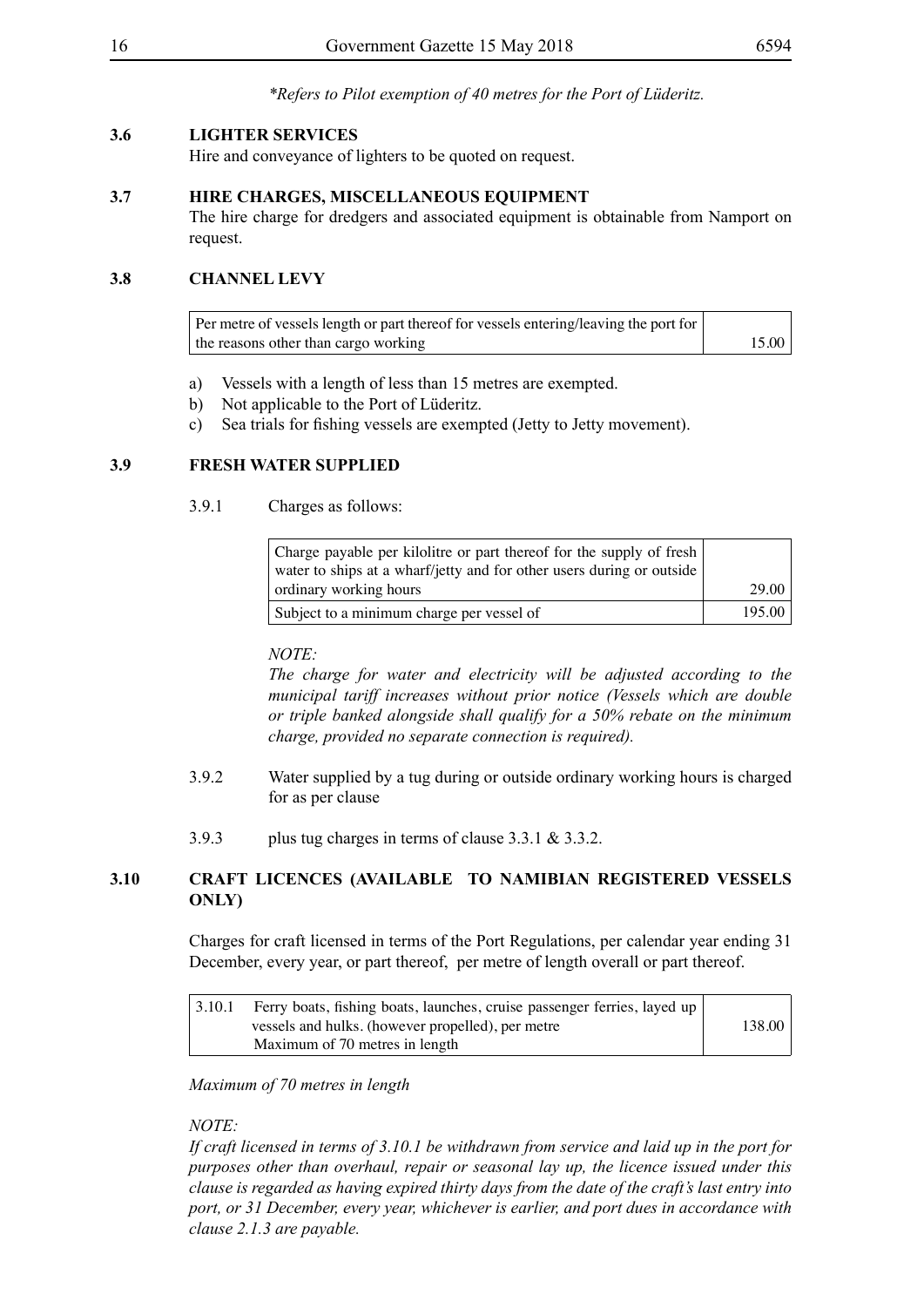#### **3.11 PLEASURE CRAFT REGISTRATION FEES**

3.11.1 Charges for the registration of pleasure craft in terms of the Regulations, each per calendar year or part thereof:

| Rowing boats                                                  | -92.06 |
|---------------------------------------------------------------|--------|
| Other craft of up to and including 6 metres in length overall | 173.00 |
| Other craft of over 6 metres in length overall                | 340.00 |

3.11.2 Visiting yachts and other visiting pleasure craft that are not engaged in trade and do not moor at a commercial berth are exempted from port and light dues for 30 days in port (calculated from the day of arrival up to and including the day of departure). If such craft remains in the port for a period in excess of 30 days, normal tariffs will apply.

*NOTE:*

- *a) Visiting yachts and other visiting pleasure craft berthed at a commercial berth are liable for port and berth dues in terms of clause 2.1.3. and 2.3.3.*
- *b) Pilotage service or accompaniment of the yacht under own power to/from a berth, where necessary, will be provided free of charge to visiting yachts at the Port Captain's discretion.*
- *c) Visiting yachts and other visiting pleasure craft returning to the same port within six months of date of departure shall continue to be subject to the charge levied on the date of sailing as provided for in clause 3.11.2.*
- *d) Visiting yachts and other visiting pleasure craft which berth at a private boat yard/jetty with access to the port will be liable for charges in terms of clause 3.11.2.*

#### **3.12 COMBATING OF POLLUTION CHARGES**

Pollution is the presence of substances in concentrations sufficient to interfere with the well-being of living organisms or with full use and enjoyment of property.

| Type of pollution         | Minor<br>$1 - 10$ kg or lt.                                      | Medium<br>11-50 kg or lt.                                                                                | Major                                                             |
|---------------------------|------------------------------------------------------------------|----------------------------------------------------------------------------------------------------------|-------------------------------------------------------------------|
| 3.12.1 Soil pollution     | Spillage of 1 to 10<br>kg or 10 litres of a<br>pollutant         | Spillage of more than<br>10 kg or 10 litres but<br>less than $50$ kg or $50$<br>litres of a pollutant    | Spillage of more than<br>50 kg or 50 litres of a<br>pollutant     |
|                           | Clean up cost subject<br>to a minimum charge<br>of N\$ 1,452.20  | Clean up cost subject<br>to a minimum charge<br>of N\$ 7,261.00                                          | Clean up cost subject<br>to a minimum charge<br>of N\$ 14, 523.00 |
| 3.12.2 Water<br>pollution | Spillage of 1 to<br>10kg or 10 litres of a<br>pollutant          | Spillage of more than<br>11 kg or 11 litres<br>butless less than 50<br>kg or 50 litres of a<br>pollutant | Spillage of more than<br>50 kg or 50 litres of a<br>pollutant     |
|                           | Clean up cost subject<br>to a minimum charge<br>of N\$ 27,398.00 | Clean up cost subject<br>to a minimum charge<br>of N\$ 136,998.00                                        | Clean up cost subject<br>to a minimum charge<br>of N\$ 273,996.00 |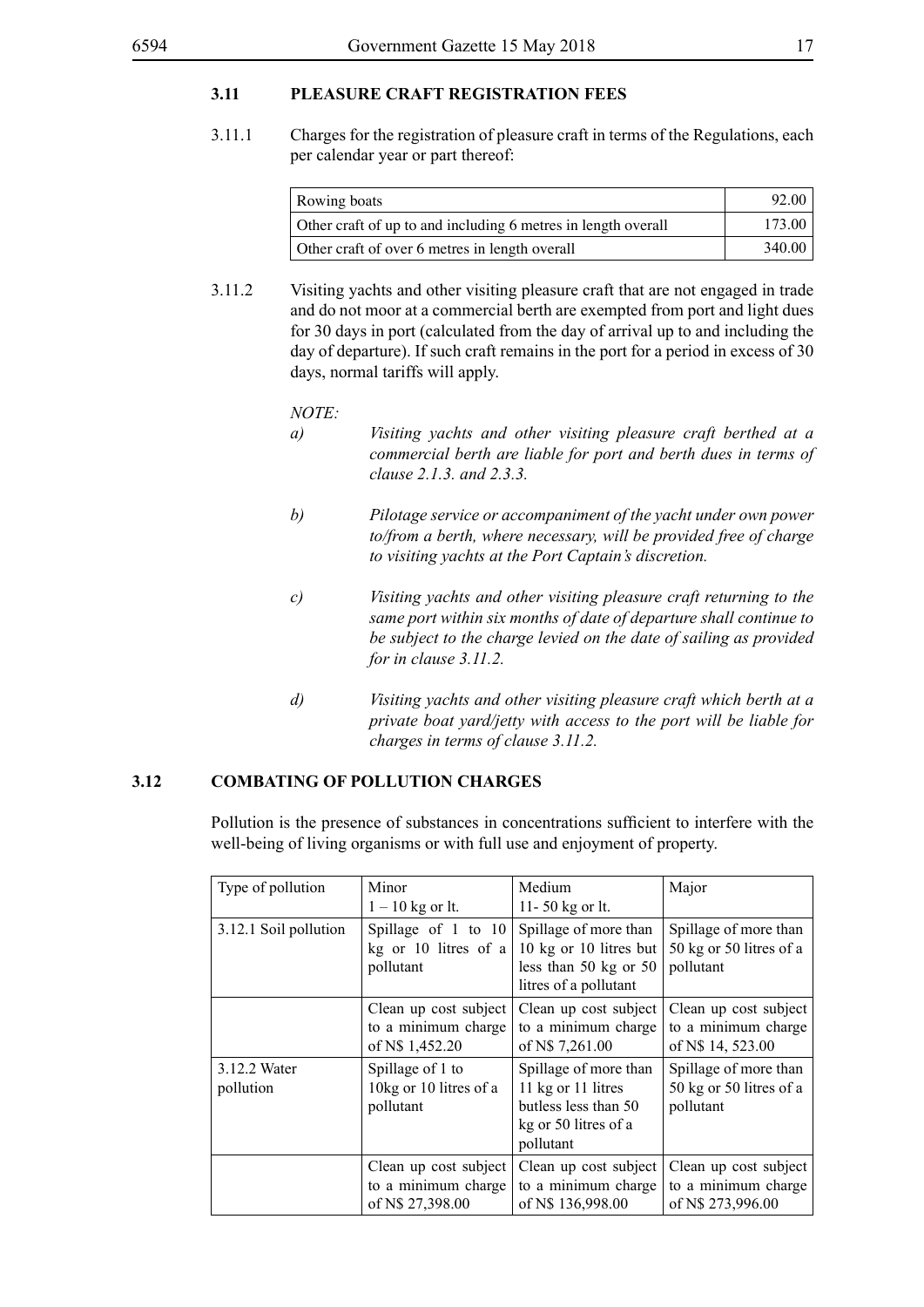| 3.12.3 Air pollution | Exceeded the limits<br>of $1/50$ th of the | Exceeded the limits<br>of | Exceeded the limits<br>of $1/12$ th of the |
|----------------------|--------------------------------------------|---------------------------|--------------------------------------------|
|                      |                                            |                           |                                            |
|                      | threshold limit values                     | $1/25$ th of the          | threshold imit values                      |
|                      | (TLV's) for ordinary                       | threshold limit values    | (TLV's) for ordinary                       |
|                      | pollutants and                             | (TLV's)                   | pollutants and 1/24th                      |
|                      | $1/100$ th of the                          | for ordinary              | of the                                     |
|                      | TLV for carcinogens                        | pollutants and 1/50th     | TLV for carcinogens                        |
|                      | as published by                            | of the                    | as published by                            |
|                      | the Labour Act 6 of                        | TLV for carcinogens       | the Labour Act 6 of                        |
|                      | 1992 or international                      | as published by the       | 1992 or international                      |
|                      | guidelines                                 | Labour Act 6 of           | guidelines                                 |
|                      |                                            | 1992 or international     |                                            |
|                      |                                            | guidelines                |                                            |
|                      | Clean up cost sub-                         | Clean up cost subject     | Clean up cost subject                      |
|                      | ject to a minimum                          | to a minimum charge       | to a minimum charge                        |
|                      | charge of                                  | of N\$ 7,261.00           | to N\$ 14,523.00                           |
|                      | N\$ 1,452.20                               |                           |                                            |
| 3.12.4 Protective    | Clean up cost                              | Clean up cost             | Clean up cost                              |
| surface pollution    |                                            |                           |                                            |

#### *NOTE:*

- *a) All charges to be recovered from the party responsible for the pollution.*
- *b) Charges for any craft used in the combating operation shall be raised separately.*
- *c) Recurrence of the same incident caused by a specific company or individual more than three times may result in the withdrawal of its port entry permits and or operator's license.*
- *d) The clean-up cost is in addition to the minimum charge.*

#### **3.13 SHIP TO SHIP SERVICE**

Pipeline due at anchorage will be levied at N\$13.00 per ton.

#### **3.14 BOLLARD PULL TEST**

One bollard pull test shall not exceed the use of the storm bollard for more than 5 hours on one vessel. Should 5 hours be exceeded then it will count as two tests. Should more than one vessel be tested then it shall be counted as one test per vessel.

| One Bollard Pull charge | 30,000.00 |
|-------------------------|-----------|
|                         |           |

#### **Chapter 4 BASE TARIFF**

#### **4.1 BASE TARIFF**

The Base Tariff on cargo i.e. all commodities, articles, things or containers is levied where such cargo is handled within port jurisdiction.

#### **4.2 FISH AND FISH PRODUCTS (Breakbulk)**

4.2.1 Imported

All fish imported per ton of a 1000 kg 34.00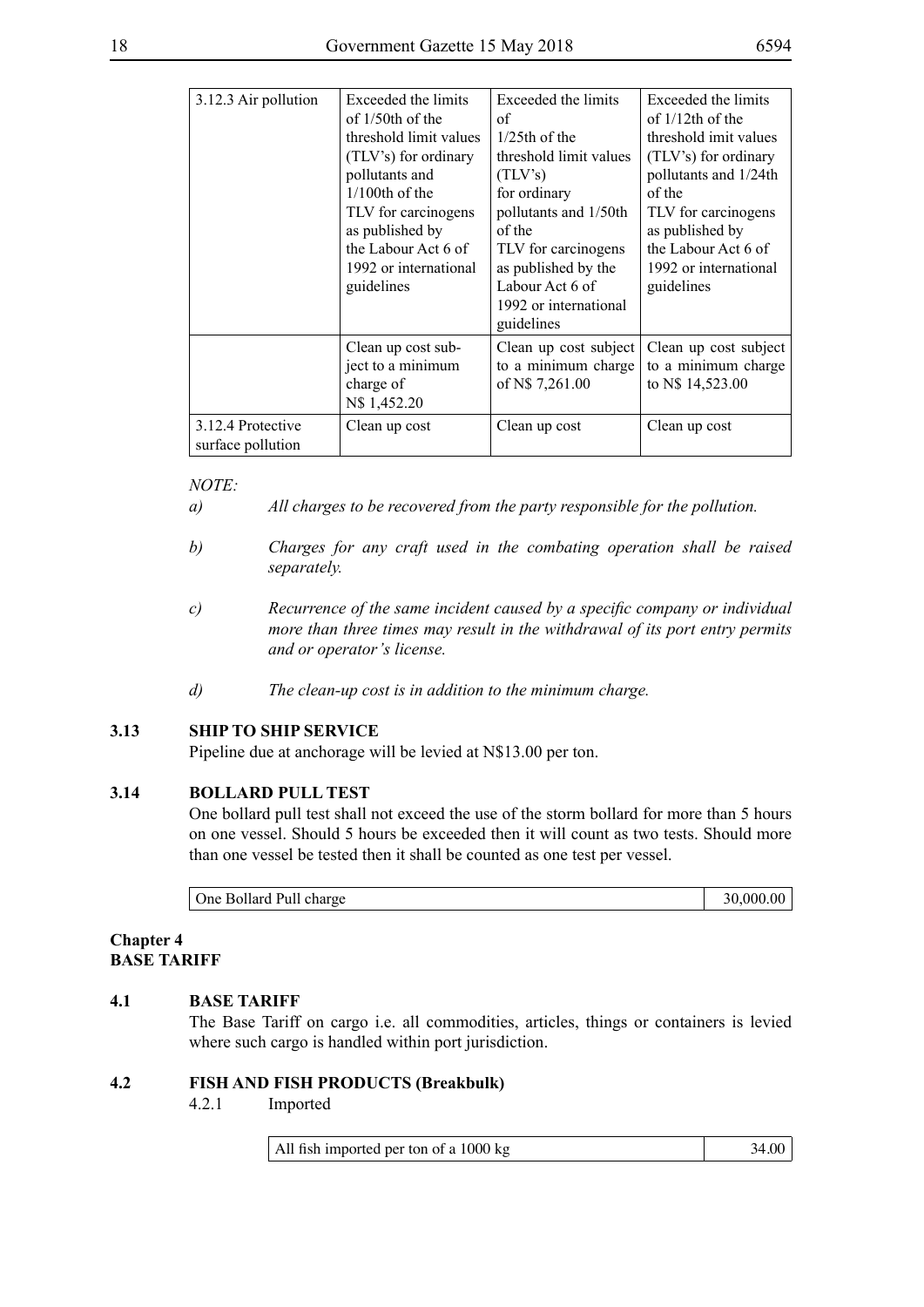#### 4.2.2 Exported

| Horse Mackerel and bait per ton of a 1,000 kg                | 55.00  |
|--------------------------------------------------------------|--------|
| Hake fillets per ton of a 1,000 kg                           | 268.00 |
| Hake not filleted per ton of a 1,000 kg                      | 176.00 |
| Horse Mackerel fillets per ton of a 1,000 kg                 | 105.00 |
| Other fish fillets per ton of a 1,000 kg                     | 352.00 |
| Other fish not filleted per ton of a 1,000 kg                | 268.00 |
| Molluscs, Crustaceans, Crab, Lobster and Prawns per ton of a | 352.00 |
| 1,000 kg                                                     |        |

#### 4.2.3 Transhipped

#### 4.2.3.1 Direct Transhipment (without touching the quay)

| Horse Mackerel and bait per ton of a 1,000 kg                                      | 24.00  |
|------------------------------------------------------------------------------------|--------|
| Hake fillets per ton of a 1,000 kg                                                 | 123.00 |
| Hake not filleted per ton of a 1,000 kg                                            | 81.00  |
| Other fish fillets per ton of a $1,000 \text{ kg}$                                 | 163.00 |
| Other fish not filleted per ton of a 1,000 kg                                      | 123.00 |
| Molluscs, Crustaceans, Crab, Lobster and Prawns per ton of a<br>$1,000 \text{ kg}$ | 163.00 |

#### 4.2.3.2 Indirect Transhipment

| Horse Mackerel and bait per ton of a 1,000 kg                                      | 58.00  |
|------------------------------------------------------------------------------------|--------|
| Hake fillets per ton of a 1,000 kg                                                 | 158.00 |
| Hake not filleted per ton of a 1,000 kg                                            | 118.00 |
| Other fish fillets per ton of a 1,000 kg                                           | 198.00 |
| Other fish not filleted per ton of a 1,000 kg                                      | 158.00 |
| Molluscs, Crustaceans, Crab, Lobster and Prawns per ton of a<br>$1,000 \text{ kg}$ | 200.00 |

- *a) Fishmeal and canned fish will be regarded as cargo E.O.H.P.*
- *b) Fish when transhipped at anchor within port limits, which is subject to the written permission of the Port Captain or his representative, is allowed a reduction of 65% of the charges as set out in clause 4.2.3.1.*
- *c) Fish transhipped will only be considered as transhipment when a sales agreement already exists at the time of landing. The full consignment landed must be shipped in the same format and condition as landed within one month. If the format, condition, value or method of shipment change, the consignment will be treated as landed and shipped and the charges specified in clause 4.2.1 and 4.2.2 will be applicable, i.e. repacking or other value adding between landing and shipping disqualifies the cargo of its transhipment status.*
- *d) Ice in bins will be exempted from Base Tariff in the Port of Lüderitz.*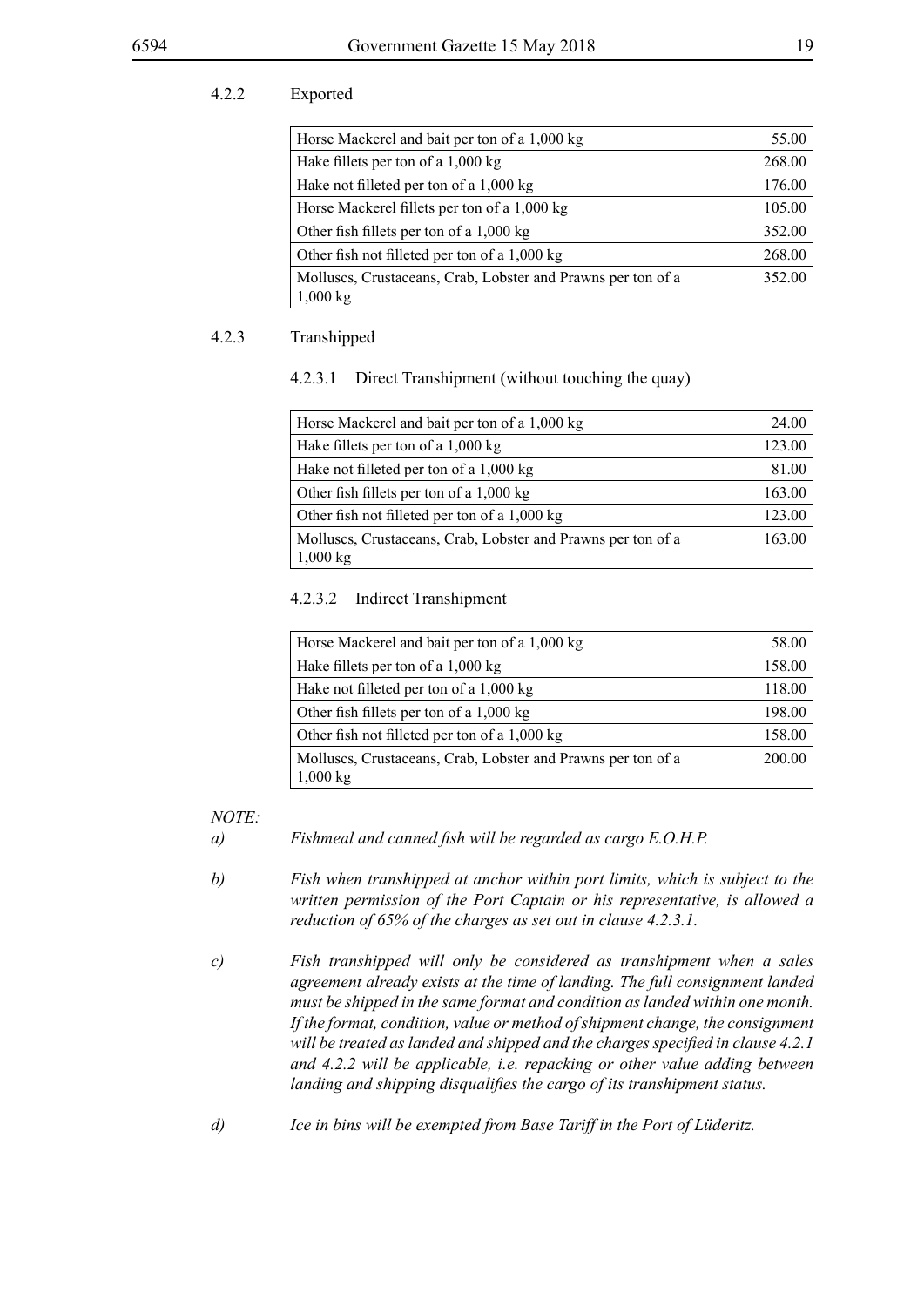#### **4.3 GENERAL CARGO, LIQUIDS AND BULK CARGO**

| <b>Type of Commodity</b>     | Rate per ton<br>or part thereof<br>of a 1,000Kg |
|------------------------------|-------------------------------------------------|
| Aircraft/Glider              | 437.00                                          |
| <b>Alcoholic Products</b>    | 437.00                                          |
| Aluminium                    | 437.00                                          |
| Animal                       | 64.00                                           |
| <b>Books</b>                 | 437.00                                          |
| <b>Building Materials</b>    | 31.00                                           |
| <b>Butter</b>                | 269.00                                          |
| <b>Canned Fish</b>           | 106.00                                          |
| Cans And Lids                | 211.00                                          |
| Casings                      | 416.00                                          |
| Cement                       | 42.00                                           |
| Cheese                       | 269.00                                          |
| Chemicals                    | 192.00                                          |
| Cigars & Cigarettes          | 211.00                                          |
| Clothing/Textiles            | 394.00                                          |
| Coffee                       | 437.00                                          |
| Copper                       | 297.00                                          |
| Crown Caps                   | 401.00                                          |
| Dangerous Cargo              | 255.00                                          |
| Diamond Gravel               | 25.00                                           |
| <b>Electrical Equipment</b>  | 211.00                                          |
| <b>Empty Bags</b>            | 211.00                                          |
| <b>Exhibition Goods</b>      | 74.00                                           |
| Fertilizer                   | 83.00                                           |
| Fishmeal                     | 83.00                                           |
| Fish oil                     | 29.00                                           |
| <b>Flat Cartons</b>          | 225.00                                          |
| Foodstuff                    | 437.00                                          |
| Footwear                     | 437.00                                          |
| Glass & Glass Products       | 341.00                                          |
| Grain                        | 40.00                                           |
| Granite                      | 31.00                                           |
| Guano                        | 101.00                                          |
| Hardware & Tools             | 437.00                                          |
| Household & Personal Effects | 437.00                                          |
| Ice                          | 20.00                                           |
| Iron Pipe & Fittings         | 437.00                                          |
| Machinery                    | 437.00                                          |
| Maize                        | 40.00                                           |
| Malt                         | 92.00                                           |
| Marble                       | 40.00                                           |
| Meat                         | 278.00                                          |
| Milk powder                  | 129.00                                          |
| Non-alcoholic products       | 207.00                                          |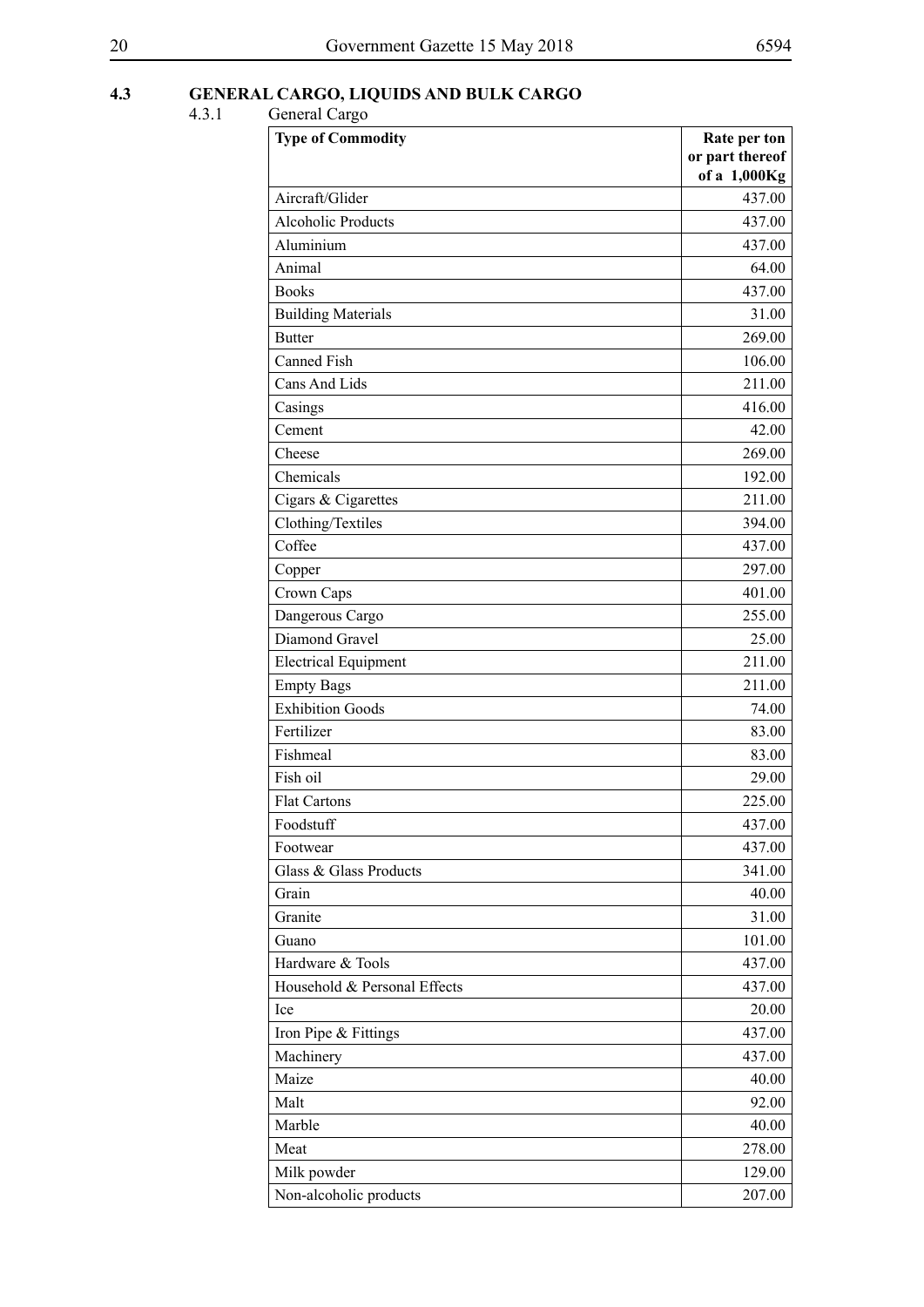| <b>Type of Commodity</b>                         | Rate per ton<br>or part thereof<br>of a 1,000Kg |
|--------------------------------------------------|-------------------------------------------------|
| Ore Concentrate                                  | 210.00                                          |
| Paint                                            | 383.00                                          |
| Paper & Paper Products                           | 31.00                                           |
| Petroleum products (per kilolitre)               | 36.00                                           |
| Plastic                                          | 355.00                                          |
| Rice                                             | 211.00                                          |
| Rubber products                                  | 205.00                                          |
| Salt                                             | 25.00                                           |
| Ships Spares/Stores                              | 240.00                                          |
| Soda Ash                                         | 211.00                                          |
| Sodium Fluoride                                  | 204.00                                          |
| Sodium Cyanide                                   | 223.00                                          |
| Sodium Sulphide                                  | 211.00                                          |
| Spare Parts (for motor vehicles, machinery, etc) | 164.00                                          |
| Spirits                                          | 211.00                                          |
| Steel                                            | 288.00                                          |
| Sugar                                            | 31.00                                           |
| Telecommunications Equipment                     | 278.00                                          |
| <b>Tomato Paste</b>                              | 288.00                                          |
| <b>Tyres</b>                                     | 217.00                                          |
| Vegetable Oil                                    | 31.00                                           |
| Vehicle Components                               | 311.00                                          |
| Vehicles                                         | 437.00                                          |
| <b>Wheat Products</b>                            | 42.00                                           |
| <b>Wooden Products</b>                           | 81.00                                           |

*Tariffs for all other commodities will be quoted on request.*

#### **4.4 PASSENGER FEES**

| Charge per passenger, as per cruise liner passenger list applicable for Walvis<br>  Bay | 38.00 |
|-----------------------------------------------------------------------------------------|-------|
| Charge per passenger, as per cruise liner passenger list applicable to Luderitz         | 24.00 |

#### **4.5 TRANSHIPMENT CARGO (EXCLUDING FISH AND CONTAINERS)**

| All cargo per ton | 143.00 |
|-------------------|--------|
|-------------------|--------|

All cargo per ton 143.00

#### **4.6 EXEMPTIONS FROM A BASE TARIFF**

- Break Bulk Cargo when transshipped at anchorage within port limits, which is subject to written permission from the Port Captain or his representative, is allowed and will be levied as per clause 4.5
- Naval and military baggage.
- Bullion and specie.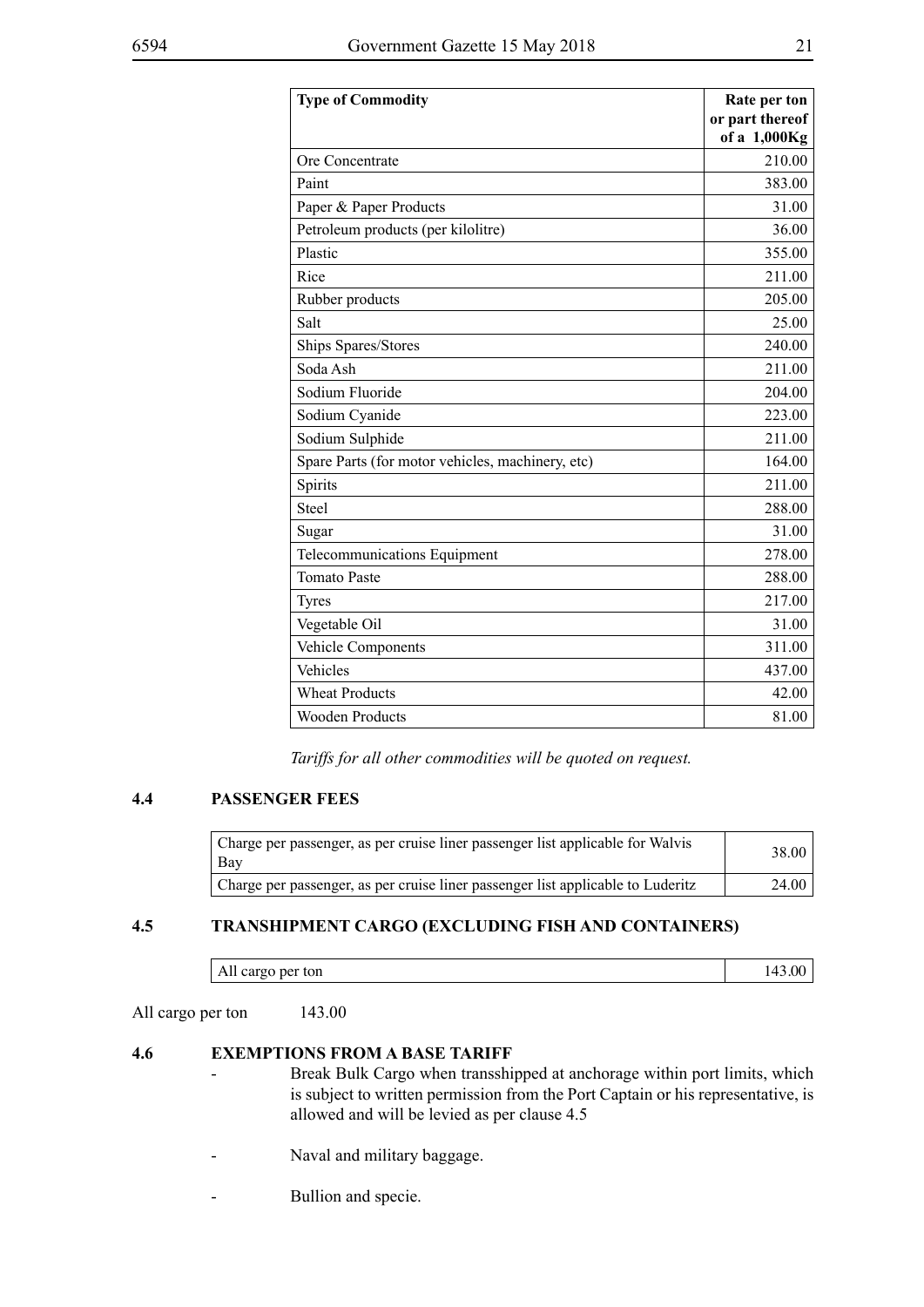- Empty returns, provided a certificate is given to the effect that they are being
- returned to the original sender for refilling.
- Bunkers, water and stores for consumption by the vessel and the vessel's crew to which it is supplied. Ship spares for the maintenance and repair of the vessel itself, including any machinery of the vessel, which is required by the vessel to carry out its main function, fishing gear or parts thereof.
- Ship stores delivered to Namibian owned and or Namibian registered vessels by Namport authorised launch services.
- Fish landed at private wharfs in the fishing harbour.

#### *NOTE:*

*Ship's stores handled by a 3rd party shall be regarded as cargo.*

#### *Bait will be regarded as cargo EOHP.*

*Packing Material and Flat Cartons will be regarded as cargo. - Cargo landed in error.*

- *Cargo landed/shipped at private jetties when exempted by special agreement.*
- *Steel placed on board ships for repairs whilst ship remains in port and remnants or unused steel subsequently discharged including scrap.*
- *Paintings, sculptures, ceramics, other works of art and stamps temporarily imported. A signed certificate must be furnished by a responsible and duly authorised person in charge of the art gallery or exhibition to the effect that the articles are being imported for public exhibition and that they will be returned to the original sender.*
- *Sporting equipment including boats, yachts, cars, gliders, etc. imported for international competitions and re-exported within two months on completion of the event/s. Vehicles cleared at customs with a "Carnet de Passage" will be exempted for one year and must be exported at the same port of entry.*
- *Passenger Vehicles: Provided the owner of a vehicle is a passenger travelling by sea or air and arrives/departs 60 days before or after the vehicle is shipped/ landed, the vehicle in is exempted from the payment of a Base Tariff. Proof of travel by means of a passport & flight ticket must be produced at the time of clearance.*

#### **Chapter 5 HIRE OF WHARF CRANES**

#### **5.1 HIRE OF CRANES**

The charges for the use of wharf cranes, including crane drivers' services, during ordinary working hours and outside ordinary working hours, are as follows for each crane per hour or part thereof:

| With a lifting capacity of up to 4 tons (4,000 kg) Walvis Bay          | 630.00 |
|------------------------------------------------------------------------|--------|
| With a lifting capacity of 10 tons (10,000 kg) Lüderitz and Walvis Bay | 742.00 |
| With a lifting capacity of 15 tons (15,000 kg) Lüderitz and Walvis Bay | 996.00 |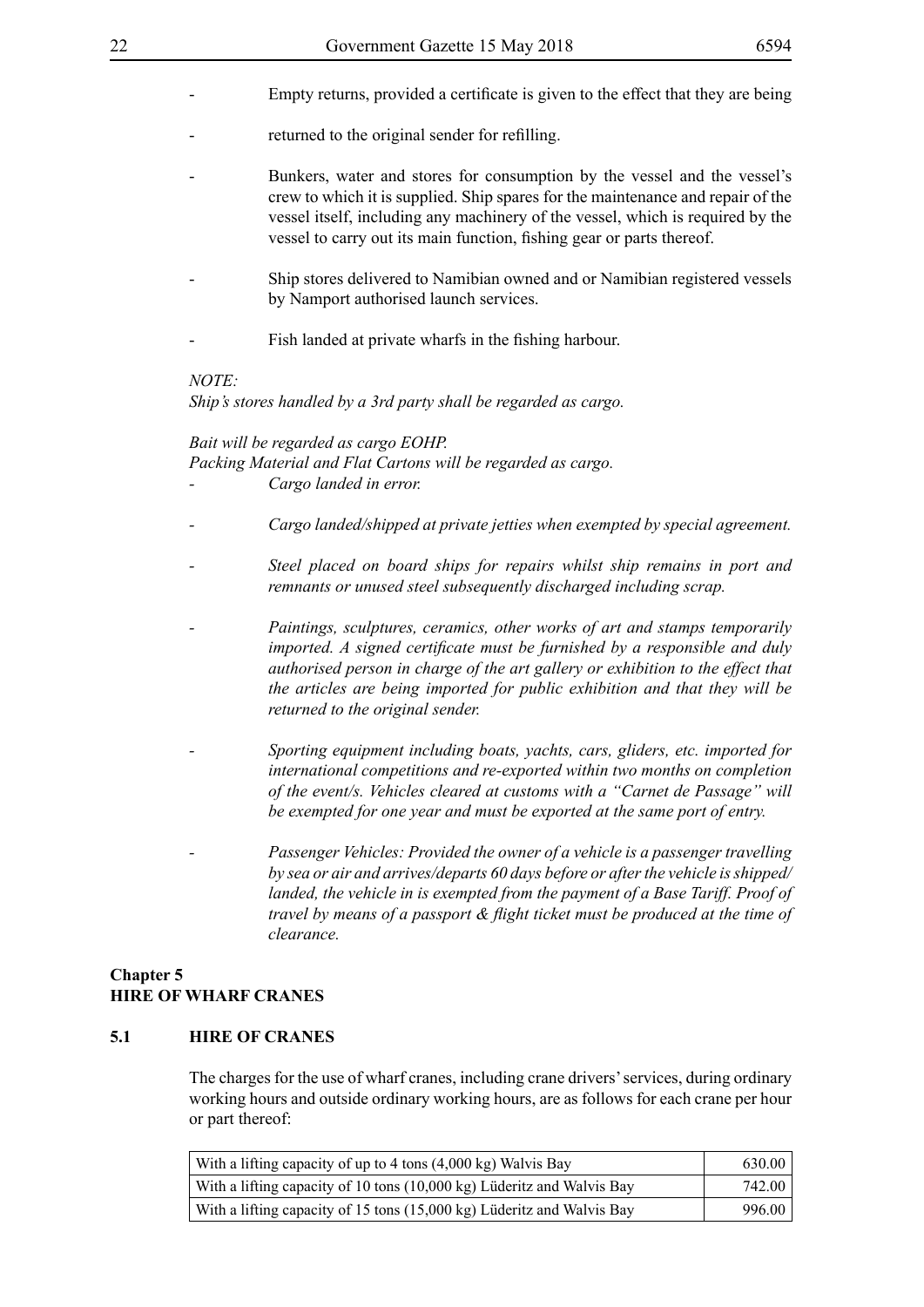| With a lifting capacity of 20 tons (20,000kg) Walvis bay          | 1,250.00 |
|-------------------------------------------------------------------|----------|
| With a lifting capacity of 40 tons (40,000kg) Walvis Bay          | 1,758.00 |
| With a lifting capacity of 60 tons $(60,000 \text{ kg})$ Lüderitz | 3,514.00 |
| With a lifting capacity of 80 tons (80,000 kg) Walvis Bay         | 5,039.00 |
| With a lifting capacity of 100 tons (100,000 kg) Walvis Bay       | 5,848.00 |
| With a lifting capacity of 140 tons (140,000 kg) Walvis Bay       | 9,358.00 |

The charges for the use of wharf cranes, including crane drivers' services, during ordinary working hours, are as follows for each crane per container (Applicable to container vessels only).

| All cargo irrespective of contents, per $6 \text{ m}/20$ | 227.00 |
|----------------------------------------------------------|--------|
| All cargo irrespective of contents, per $12m/40$         | 285.00 |
| All cargo irrespective of content, per 13,7m/45'         | 342.00 |

- *a) The availability of a crane with a specific lifting capacity or reach is not guaranteed.*
- *b) The minimum period for which a mobile crane hire is payable is two hours.*
- *c) A minimum period of 1 hour for which a mobile crane hire is payable to be applicable only to the fishing industry in Lüderitz.*
- *d) When a wharf crane is hired intermittently for several periods during normal working hours on one day by the same hirer, each period is subject to the minimum of 2 hours. The total number of hours charged in any such day shall not exceed the total number of actual hours for the entire period, calculated from the beginning of the first period until the end of the last period.*
- *e) Crane hire charges are not payable for lifting stevedoring equipment when the crane used is on hire to the ship concerned, provided the prescribed declaration and indemnification is completed, signed and returned to Namport forthwith.*
- *f) Crane hire charges are payable from the time the crane is ordered or from the time it is allocated to the ship, whichever is the later, until the time that the hire is terminated. When work is suspended on discretion of the cargo supervisor owing to a power failure or as a result of wind or cranes becoming defective as a result of a mechanical or electrical defect, and such crane is not replaced by another crane, crane hire, labour or stand- by charges for the crane drivers are not payable when the period of stoppage is one hour or more (consecutive and not accumulative). As a result of the above stevedores standing by charges for the stoppage period are claimable against Namport. This clause should be read in conjunction with clause 9.4. Crane hire charges are payable during all other periods where work is suspended, irrespective of the reason for the stoppage.*
- *g) Where cranes are provided, the master of every ship shall use the cranes for loading or unloading and shall pay according to the prescribed tariff. The Executive: Operations may, at his or her discretion, grant permission for the ships own deck appliances to be used. Such permission shall be subject to the condition that the prescribed tariff be paid for the crane that would have been utilised, provided such a crane is available if demanded.*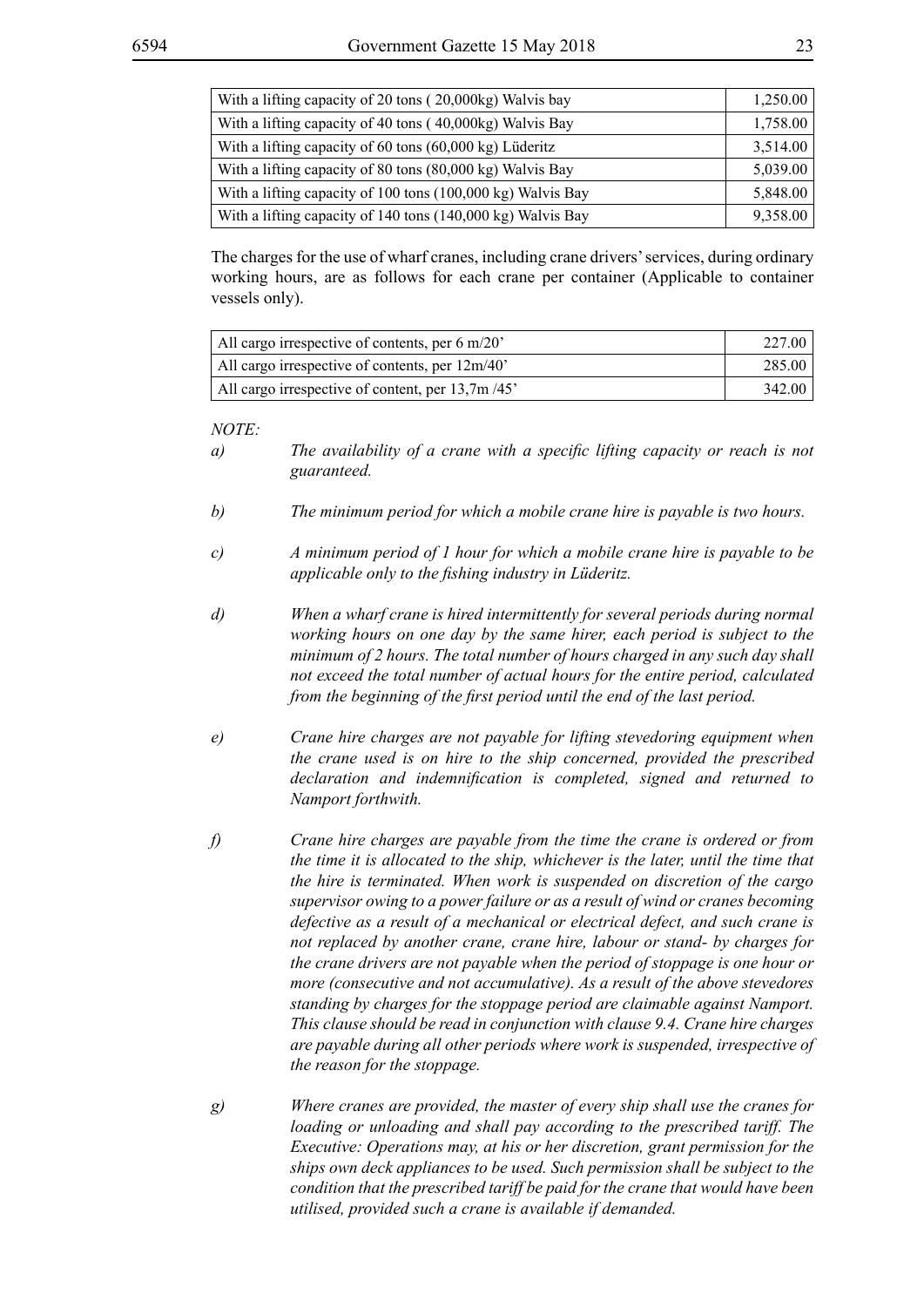#### **Chapter 6 LANDING AND SHIPPING OF CARGO**

(This Chapter must be read in conjunction with Clause 1.4)

#### **6.1 LANDING CHARGES**

For receiving the cargo from the ship, giving the master a receipt, stacking in warehouse or on open spaces at the berth where landed and loading into trucks or on vehicles, or, receipt of the cargo direct into trucks or on vehicles, the following charges for the types of cargo specified, are payable:

#### 6.1.1 General Cargo

| Palletised and unitised cargo, as well as Ro-Ro cargo per ton                                                                                                                                                                                                                                                             | 72.00  |
|---------------------------------------------------------------------------------------------------------------------------------------------------------------------------------------------------------------------------------------------------------------------------------------------------------------------------|--------|
| Animals per head                                                                                                                                                                                                                                                                                                          | 63.00  |
| <i>NOTE:</i><br>Charges on small animals landed or large numbers of animals<br><i>landed</i> as well as animals landed under walk on/walk off conditions<br>will be quoted by the Executive: Marketing $&$ Strategic Business<br>Development /Manager: Sales & Services on application.                                   |        |
| Timber, iron and steel, etc. not bundled or packaged and glass, per                                                                                                                                                                                                                                                       | 112.00 |
| ton                                                                                                                                                                                                                                                                                                                       |        |
| Abnormal cargo, per ton                                                                                                                                                                                                                                                                                                   | 91.00  |
| Dangerous cargo or other hazardous cargo, per ton                                                                                                                                                                                                                                                                         | 112.00 |
| NOTE:<br>In addition to the penalties provided for by law, double the above<br><i>charges</i> are payable when the requirements of the Regulations are<br>not complied with and the Manager: Cargo Services orders that<br>the explosives or other hazardous cargo be placed back on the ship<br>from which it was landed |        |
| Cargo, EOHP, per ton                                                                                                                                                                                                                                                                                                      | 85.00  |

*NOTE: Cargo handled to and from the Rubb Halls farm will attract haulages charges as per clause 9.6*

#### 6.1.2 Bulk cargo received direct into trucks/road vehicles, per ton

| Liquids discharged direct into tank trucks, road tankers and portable<br>tanks by means of a connecting pipe               | 42.00 |
|----------------------------------------------------------------------------------------------------------------------------|-------|
| <i>NOTE</i><br>  Liquids in bulk discharged direct into private storage installations<br>are exempted from landing charges |       |

| Bulk cargo discharged directly into road and rail trucks                                        | 64.00 |
|-------------------------------------------------------------------------------------------------|-------|
| $\vdash NOTE$ :<br>$\vert$ Namport will not accept responsibility for incorrect tonnages, as no |       |
| means exist to determine the mass of bulk cargo.                                                |       |

#### 6.1.3 Vehicles emanating from foreign countries.

The following charges, which exclude a Base Tariff, are payable per vehicle, only when vehicles are discharged by means of the roll-on roll-off method, i.e. the vehicles must be on own rubber wheels discharged by means of a fixed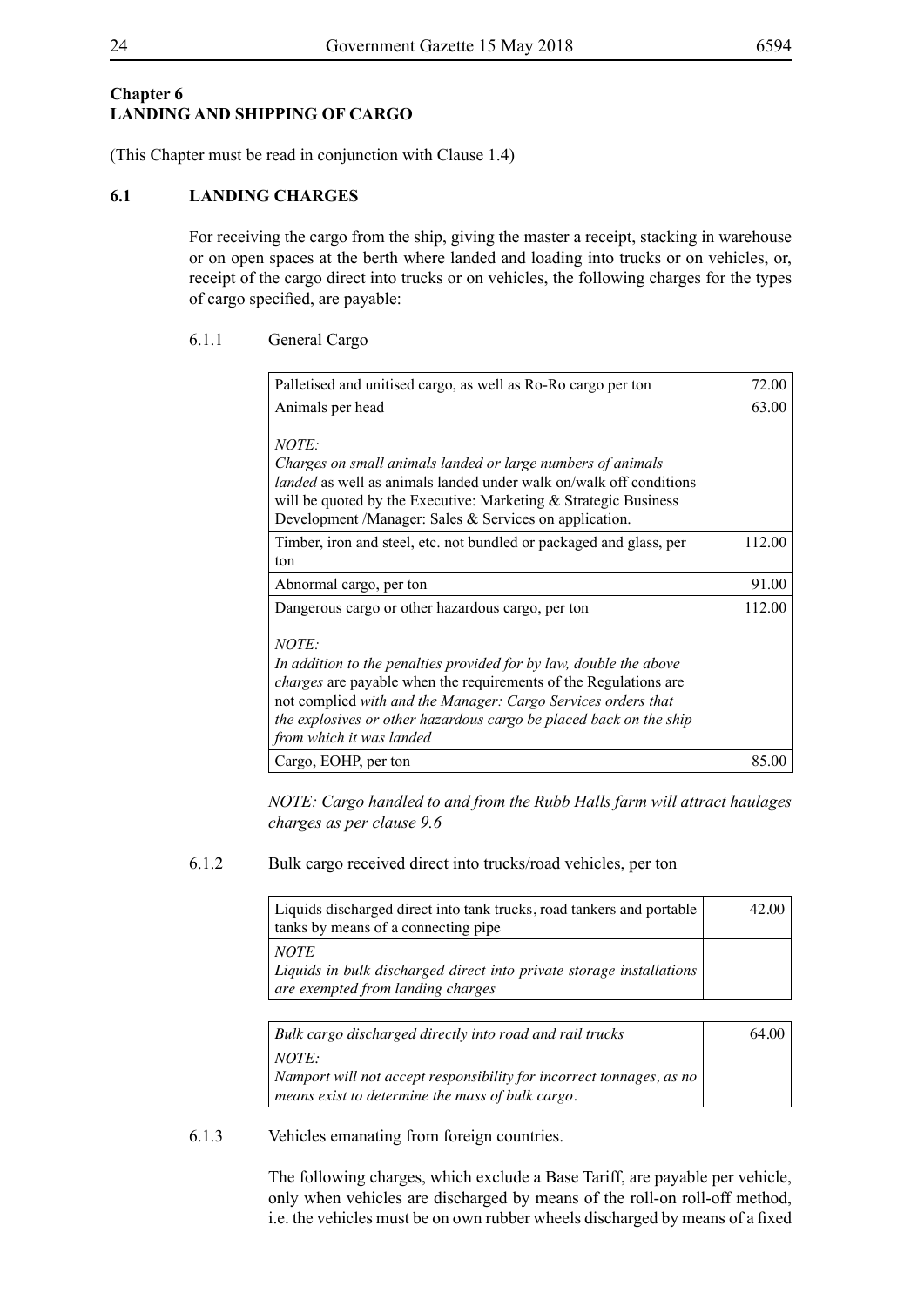ship's ramp and be driven under their own power from the place of stow to the place of rest (Vehicles discharged by any other means are regarded as general cargo, EOHP).

| Motor cars, station wagons, combis, panel vans, light commercial<br>vehicles, including pick up trucks (bakkies), tractors, motor cycles<br>and motor scooters<br>- per unit | 356.00 |
|------------------------------------------------------------------------------------------------------------------------------------------------------------------------------|--------|
| Lorries, truck and bus chassis, fork lift trucks, front-end loaders,<br>graders, dump trucks and mobile cranes - per unit:                                                   |        |
| - not exceeding $5,000 \text{ kg}$                                                                                                                                           | 547.00 |
| - exceeding $5,000 \text{ kg}$                                                                                                                                               | 713.00 |

#### 6.1.4 Passengers' vehicles

Landing and shipping charges in terms of clause 6.1.1 are payable on passengers' vehicles shipped/landed (one vehicle per passenger). Provided the owner of a vehicle is a passenger travelling by sea or air and arrives/ departs 60 days before or after the container is shipped/landed, the vehicle is exempted from the payment of a Base Tariff. Proof of travel by means of a passport & flight ticket must be produced at the time of clearance.

#### 6.1.5 Vehicles, craft and equipment for sporting events.

Special conditions may apply and charges will be quoted on application for craft/vehicles and equipment landed for sporting events or received back after participation and taken delivery of by the owner or his agent.

*NOTE:*

*No charge will be raised on craft landed directly into the water by means of ship's gear.*

#### 6.1.6 Corridor cargo (Landing, Port Security and Base Tariff)

| $1 \text{ ton} = 1,000 \text{ kg}$ |  |
|------------------------------------|--|
|                                    |  |

| Bulk Cargo, per ton                              | 154.00   |
|--------------------------------------------------|----------|
| Breakbulk Cargo, per ton                         | 154.00   |
| Abnormal Cargo                                   | 209.00   |
| Dangerous Cargo or other Hazardous Cargo per ton | 237.00   |
| 6m/20' Containers, per container                 | 3,327.00 |
| 12m/40'Containers, per container                 | 5,988.00 |
| 13.7m/45' Container, per container               | 8,484.00 |

#### Abnormal Containers

| 6m/20' Containers       | 5,246.00 |
|-------------------------|----------|
| 12m/40' Containers      | 6,747.00 |
| $13.7m/45$ ' Containers | 9,027.00 |

#### IMDG Containers (All Classes)

| $\frac{1}{20}$ Containers                                                              | 5,246.00 |
|----------------------------------------------------------------------------------------|----------|
| $\frac{12m}{40}$ Containers                                                            | 6,749.00 |
| $13.7m/45$ ' Containers                                                                | 8,484.00 |
| $M\triangle T\Gamma$ , $M_2$ $\Gamma$ , $1_{22}$ $\Delta$ $\Gamma$ , $1_{21}$ $\Delta$ |          |

NOTE: Vehicles 2 x length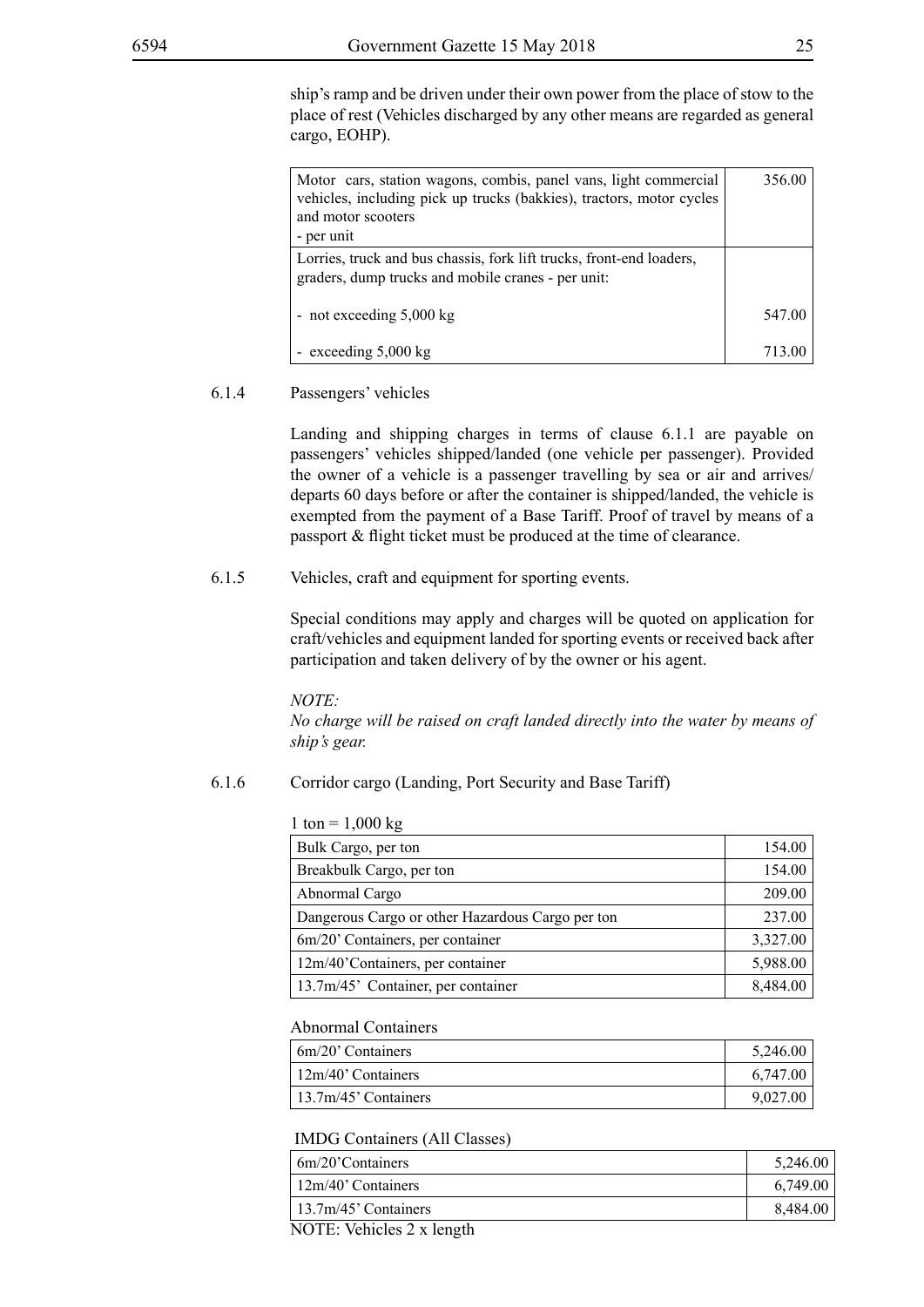#### 6.1.7 Miscellaneous cargo

Remnants of unused steel for repairing ships in port and subsequently discharged onto a wharf, including scrap, shall be regarded for purposes of charges as cargo landed, but shall be exempted from the payment of a Base Tariff.

#### **6.2 SHIPPING CHARGES**

6.2.1 General cargo

For receiving the cargo at the port by rail or road, stacking in warehouses or on open spaces at the berth of shipment, placing in the slings or other appliances provided by the ship (also direct ex rail truck or road vehicle) and obtaining a receipt from the master, the following charges for the types of cargo specified, are payable:

| Palletised and unitised cargo, as well as Ro-Ro cargo, per ton | 72.00 |
|----------------------------------------------------------------|-------|
| Animals per head                                               | 62.00 |

*NOTE:*

*Charges on small animals shipped or large numbers of animals walk on/ walk off conditions will be quoted by the Executive: Commercial Services/ Executive: Operations on application.*

| Timber, iron and steel, etc. not bundled or packaged and glass, per ton | 112 00 |
|-------------------------------------------------------------------------|--------|
| Abnormal cargo, per ton                                                 | 91.00  |
| Explosive cargo or other hazardous cargo, per ton                       | 253.00 |
| Cargo, EOHP, per ton                                                    | 85.00  |

#### 6.2.2 Bulk cargo

| 64.00 |
|-------|
| 85.00 |
|       |
|       |

*NOTE:*

*Bulk liquids shipped direct from private storage installations are exempted from shipping charges.*

#### 6.2.3 Vehicles destined for foreign countries

The following charges, which exclude a Base Tariff, are payable per vehicle only when vehicles are shipped by means of the roll-on roll-off method, i.e. the vehicles must be on own rubber wheels and shipped by means of a fixed ship's ramp and be driven under their own power from the place of rest to the place of stow (Vehicles shipped by any other means are regarded as general cargo, EOHP.).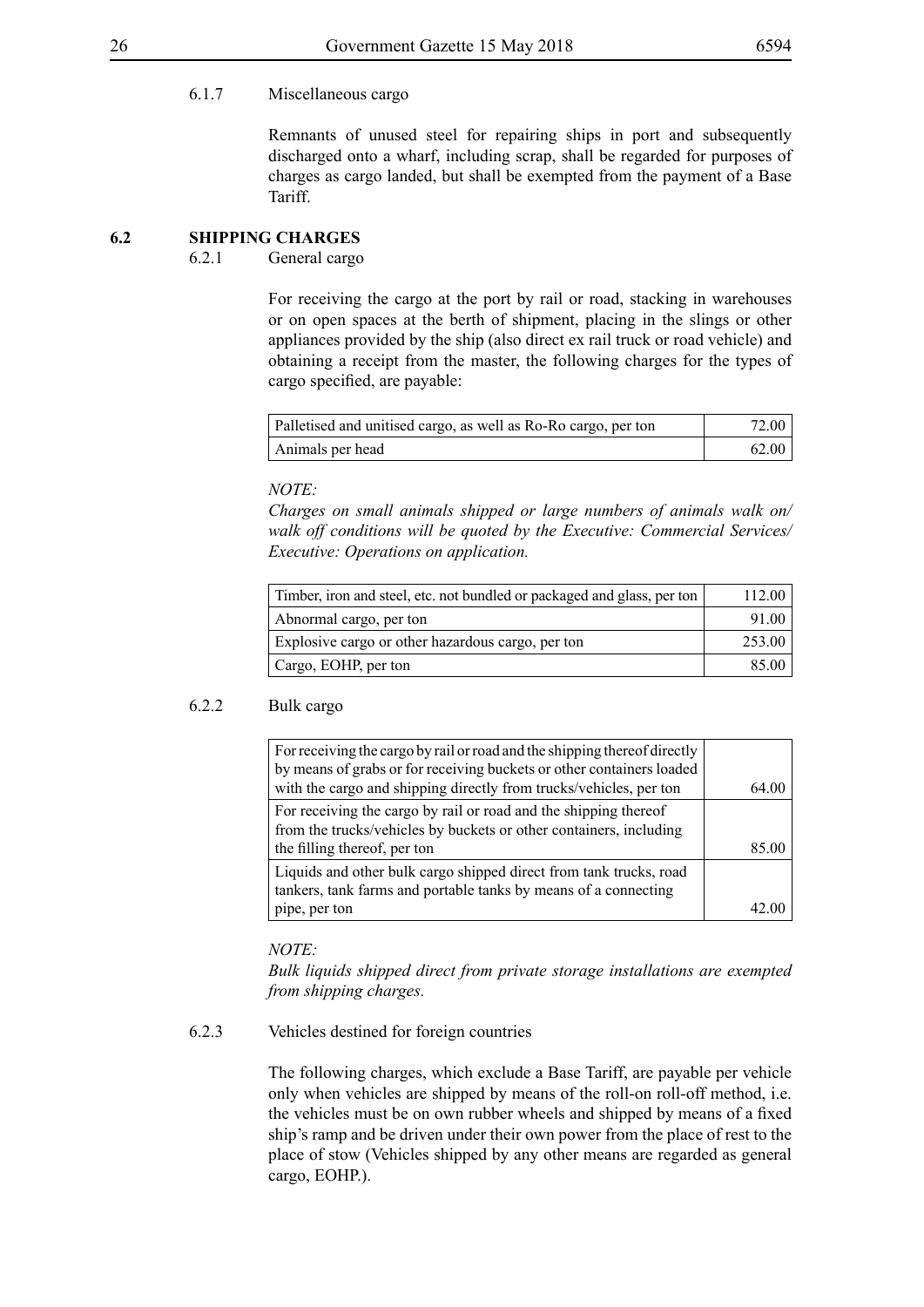| Motor cars, station wagons, combis, panel vans, light commercial<br>vehicles (bakkies), tractors, motor cycles and motor scooters - per |        |
|-----------------------------------------------------------------------------------------------------------------------------------------|--------|
| unit                                                                                                                                    | 331.00 |
| Lorries, truck and bus chassis, fork lift trucks, front-end loaders,<br>graders, dump trucks and mobile cranes - per unit               |        |
| not exceeding 5,000 kg                                                                                                                  | 505.00 |
| exceeding 5,000 kg                                                                                                                      |        |

#### 6.2.4 Passengers' vehicles

Landing and shipping charges in terms of clause 6.1.1 are payable on passengers' vehicles shipped/landed (one vehicle per passenger). Provided the owner of a vehicle is a passenger travelling by sea or air and arrives/ departs 60 days before or after the container is shipped/landed, the vehicle is exempted from the payment of a Base Tariff. Proof of travel by means of a passport & flight ticket must be produced at the time of clearance.

6.2.5 Vehicles, craft and equipment for sporting events

Special conditions may apply and charges will be quoted on application for craft/vehicles and equipment shipped for participation in sporting events.

#### *NOTE:*

*No charge will be raised on craft shipped direct from the water by means of ship's gear.*

#### 6.2.6 Corridor cargo (Shipping, Port Security and Base Tariff)

| $1 \text{ton} = 1,000 \text{ kg}$                |          |
|--------------------------------------------------|----------|
| Bulk Cargo, per ton                              | 154.00   |
| Breakbulk Cargo, per ton                         | 154.00   |
| Abnormal Cargo                                   | 209.00   |
| Dangerous Cargo or other Hazardous Cargo per ton | 237.00   |
| 6m/20' Containers, per container                 | 3,327.00 |
| 12m/40'Containers, per container                 | 5,988.00 |
| 13.7m/45' Container, per container               | 7,741.00 |

#### Abnormal Containers

| $\frac{1}{20}$ Containers   | 5,246.00 |
|-----------------------------|----------|
| $\frac{12m}{40}$ Containers | 6,747.00 |
| $13.7m/45$ ' Containers     | 8,484.00 |

#### IMDG Containers (All Classes)

| 6m/20'Containers        | 5, 246.00 |
|-------------------------|-----------|
| $12m/40$ ' Containers   | 6,749.00  |
| $13.7m/45$ ' Containers | 8,484.00  |

*NOTE: Vehicles 2 x length*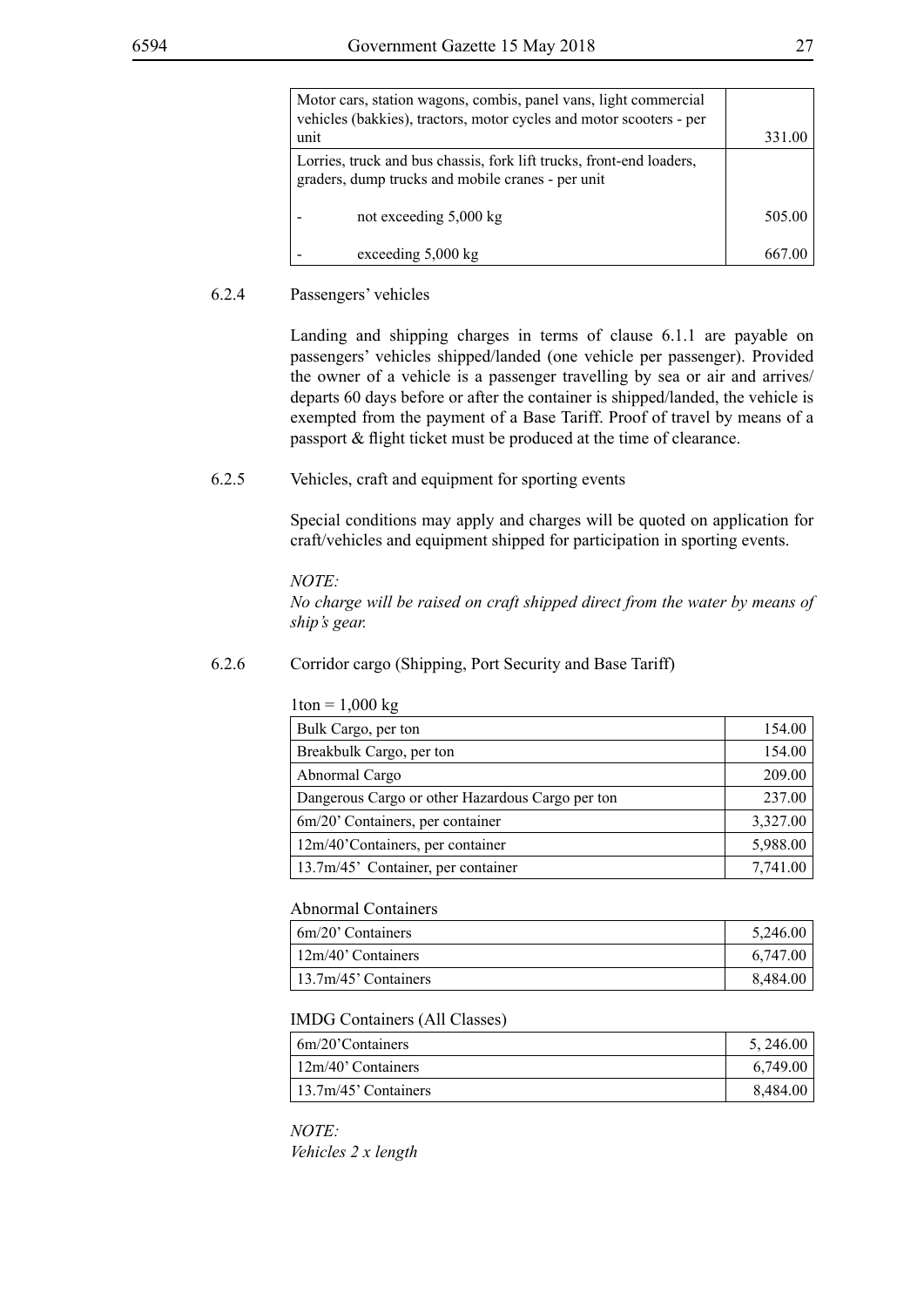#### 6.2.7 Miscellaneous cargo

Steel placed on board ships for repairs whilst ship remains in port shall for the purpose of charges be regarded as cargo shipped, but shall be exempted from payment of a Base Tariff.

#### **6.3 TRANSHIPMENT**

#### 6.3.1 Indirect Transhipment

| Palletised and unitised cargo as well as Ro-Ro cargo per ton | 149.00 |
|--------------------------------------------------------------|--------|
| Fish products per ton                                        | 149.00 |

#### **Chapter 7 RENT, STORAGE AND DEMURRAGE**

#### **7.1 SITE RENT**

The following charges are payable for the short term rental of a designated area (of space) in the port away from cargo working berths, if available, to a party on request.

| Per week, per square metre                    | 12.00  |
|-----------------------------------------------|--------|
| Minimum                                       | 207.00 |
| Per month, per square metre                   | 29.00  |
| Minimum                                       | 324.00 |
| Deterrent charge, per month, per square metre | 104.00 |
| Minimum                                       | 891.00 |

#### **7.2 STORAGE OF CARGO LANDED**

7.2.1 A free period of five (5) working days will be allowed for Break Bulk cargo imported, calculated from the day following the day of the ships departure after which the following charges will be payable per square meter per day or part thereof:

| Outside storage, per square metre, per day | 22.00 |
|--------------------------------------------|-------|
| Inside storage, per square metre, per day  | 40.00 |

- *a) These charges are payable until clearance is effected, or as in (b) below.*
- *b) No obligation rests with Namport to deliver uncleared cargo to the State Warehouse until so requested by Customs, and storage charges shall continue to apply up to and including the day the cargo is loaded for despatch to the State Warehouse or up to and including the day on which the cargo is ordered to the State Warehouse by Customs, whichever is the earlier. Where consignments are state warehoused in a Namport shed, storage charges are payable up to and including the day the cargo is cleared, or up to and including the day on which the Customs release (form NA68 -Application for Delivery of Goods Ex State Warehouse), is presented to the harbour-revenue office, whichever day is later.*
- *c) Where state warehoused cargo is cleared from the State Warehouse or a wharf shed the Customs release (form NA68 -Application for Delivery of Goods Ex*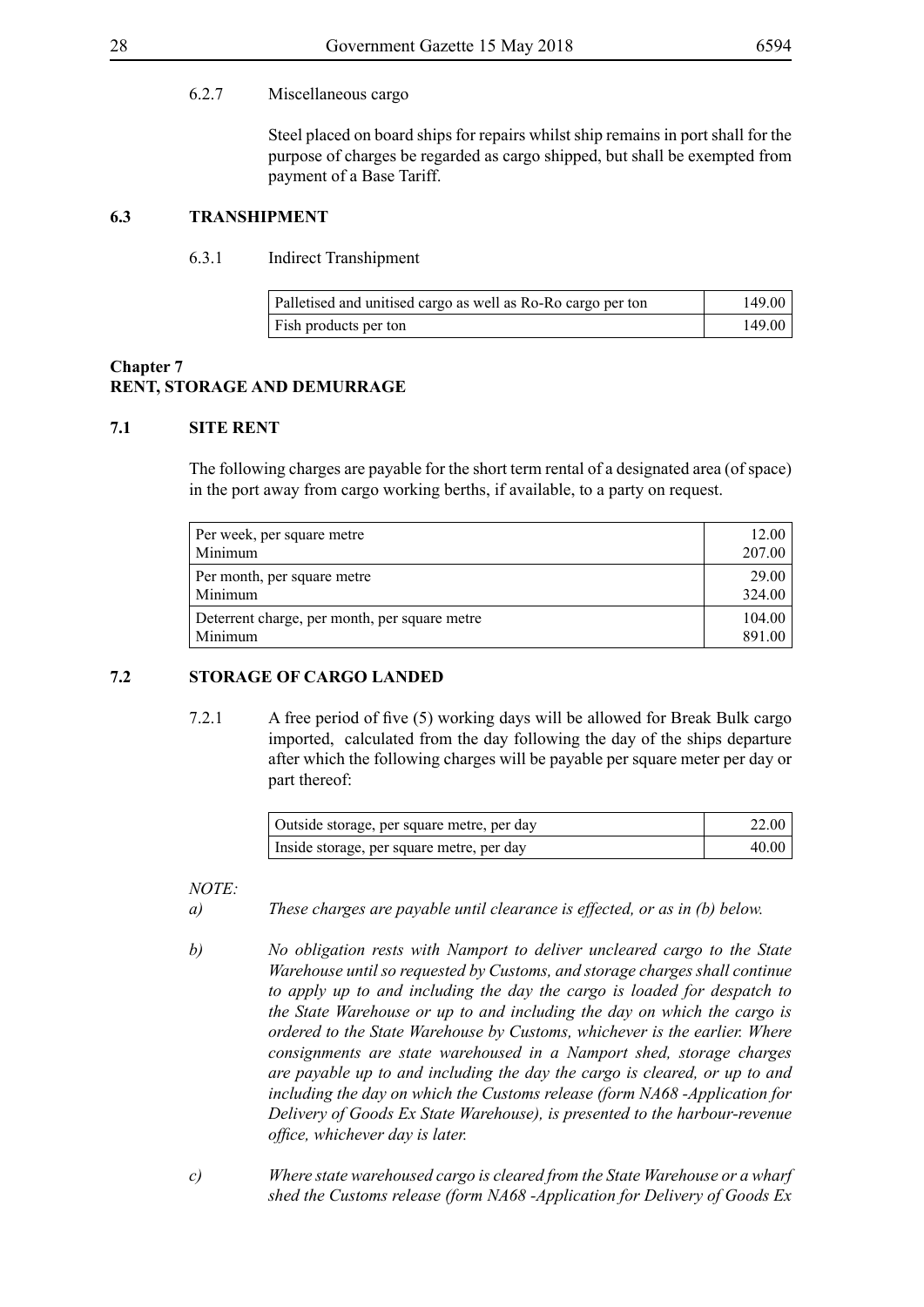*State Warehouse) must be attached to the landing order when presented for acceptance at the harbour- revenue office.*

- *d) Where cargo is detained by the ship owner, or if a "sight" order is accepted, the charges are payable (other than in the case of cargo ordered to the Customs Examination Hall) until Namport is placed in a position to deliver the cargo.*
- *e) Where cargo is detained for customs purposes or by the plant inspector or by the health inspector (other than "sight" orders), Clause 7.2.2 shall apply whether the importer is responsible or not.*
- 7.2.2 The following storage charges per m², per day, are payable in the instances quoted hereunder.

| Outside storage | 22.00 |
|-----------------|-------|
| Inside storage  | 40.00 |

- 7.2.2.1 A free period of five working days (excluding public holidays) is allowed for shipment of cargo calculated from the day after the day of receipt of cargo in the harbour.
- 7.2.2.2 Storage charges will be payable per m², per day on cargo offloaded, shut-out, withdrawn from shipment and subsequently disposed of other than by shipment, calculated from the day of receipt of the cargo.
- 7.2.2.3 Storage charges on cargo transhipped will be calculated from the tenth day (excluding Saturdays, Sundays and Public holidays) after the day of posting of the discharging ship up to and including the day the on-carrying ship commences working per m², per day.
- 7.2.2.4 Long-term storage inside and outside will be quoted on application to the Executive: Commercial Services.

#### **Chapter 8 CONTAINER HANDLING**

#### **8.1 DEFINITIONS AND RULES**

- 8.1.1 "container" means an article of transport conforming to ISO standard 668 latest edition for 1A, 1AA, 1C and 1CC containers. 8.1.2 "abnormal" means any container not complying with the specifications
	- referred to in Clause 8.1.3 or which cannot be readily handled by means of standard container handling equipment. Special arrangement must be made with Namport for the handling of such containers.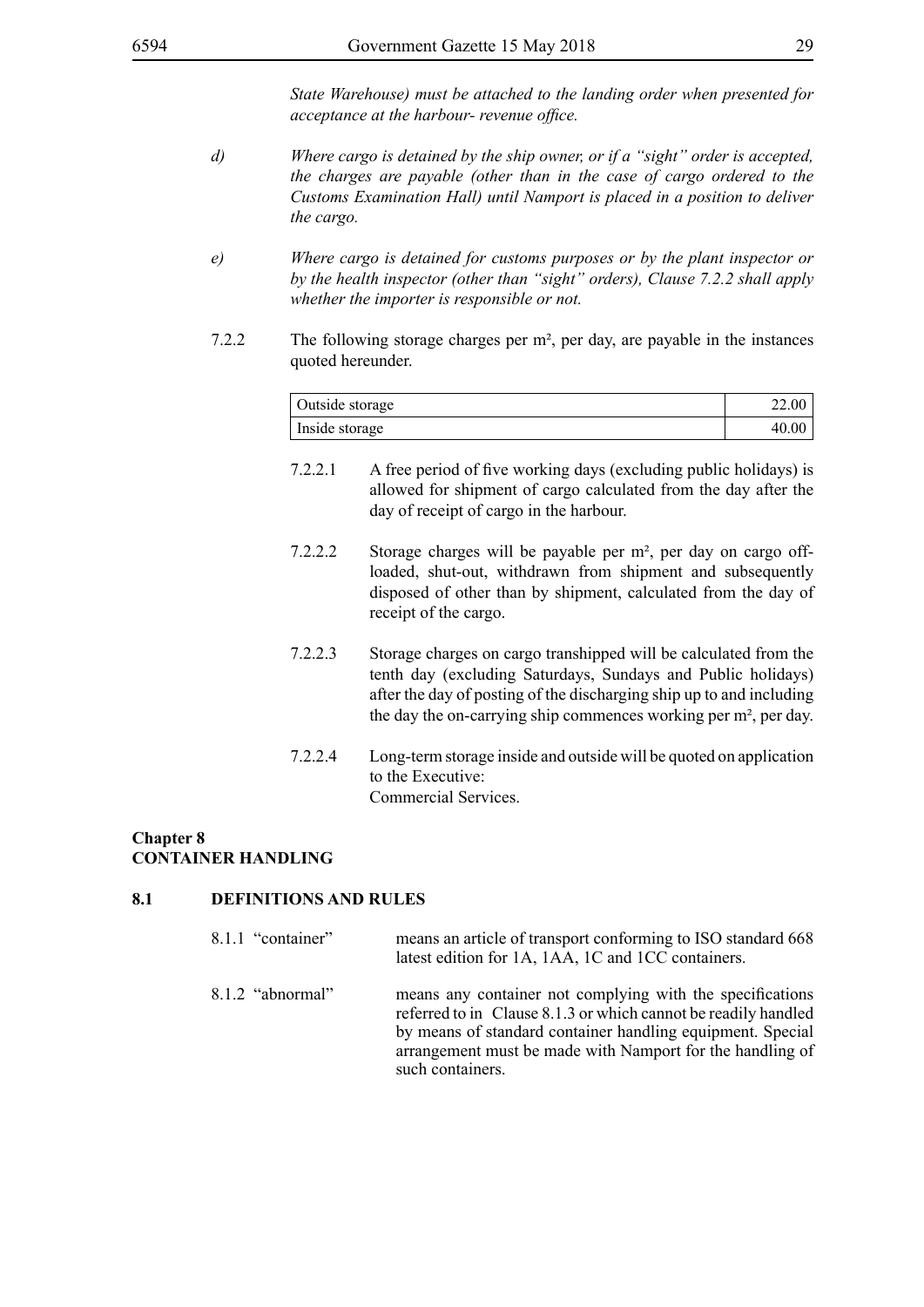8.1.3 "ISO Standard 668" means :

| <b>Size</b>  |       | L      | W     | H     | Max Mass<br>Kilogram |
|--------------|-------|--------|-------|-------|----------------------|
| 45'          | 13.7m | 13,716 | 2,438 | 2,438 | 30,480               |
| 45'          | 13.7m | 13,716 | 2,438 | 2,591 | 30,480               |
| $40^{\circ}$ | 12m   | 12,192 | 2,438 | 2,438 | 30,480               |
| $40^{\circ}$ | 12m   | 12,192 | 2,438 | 2,591 | 30,480               |
| $20^{\circ}$ | 6m    | 6,058  | 2,438 | 2,348 | 24,000               |
| $20^{\circ}$ | 6m    | 6,058  | 2,438 | 2,591 | 24,000               |

High cube containers: The above dimensions but with a height of 2896mm. The maximum mass reflected is conditional on the container being plate rated to carry mass.

- 8.1.4 "container terminal" means an area especially set-aside in the port for the handling of containers by specialised equipment.
- 8.1.5 "worksheet" means the document compiled in accordance with the ship working plan and which shows the sequence in which containers are planned to be handled.
- 8.1.6 "restow" "indirect restow" means the movement of a container from a position on a ship to another position on the same ship, the container being temporarily placed on the ground.

"direct restow" means the movement of a container from a position on a ship to another position on the same ship, without the container touching the quay or jetty.

8.1.7 "Abnormal/Out of Gauge Container"

Any container which contains cargo of which the dimensions exceeds any of the external dimensions of the container in or on which it is carried, or any container which cannot be handled by means of standard container handling equipment; such containers are handled at owners risk. This includes ISO standard containers that have been damaged and consequently cannot be handled by means of standard container handling equipment.

#### **8.2 TERMINAL HANDLING AT THE CONTAINER TERMINAL**

The following services are covered:

- Acceptance/delivery of the container at the terminal
- Stacking/Destacking, making reefer connections
- Conveyance between the stack and ship
- Base Tariff
- Port security

#### *NOTE:*

*a) The transport of containers within harbour boundaries, including to and from the State Warehouse will be undertaken by Namport and charged for as per Clause 8.2.4*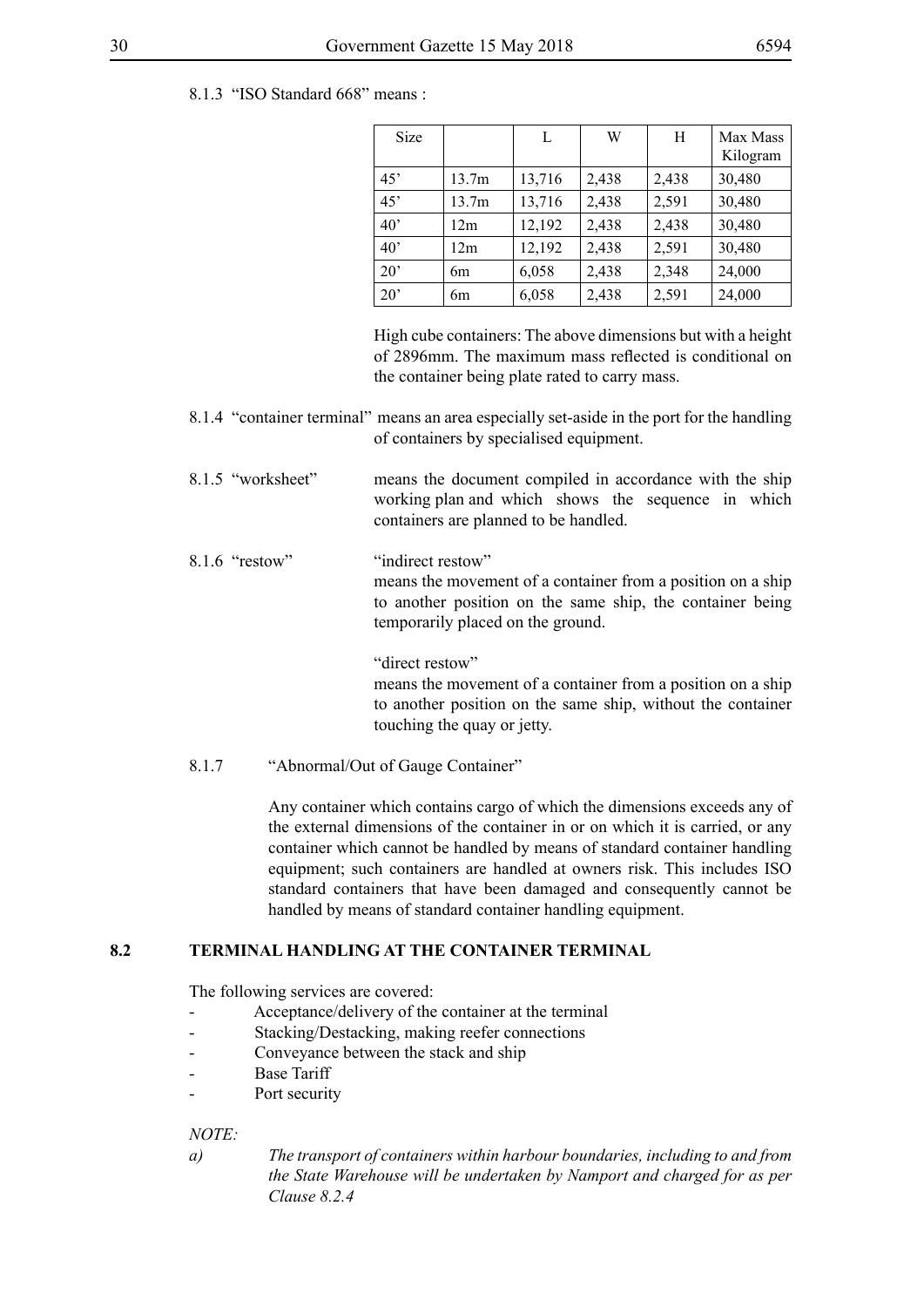#### 8.2.1 Containers landed/shipped

| $\frac{1}{2}$ 6m/20' Containers | 5,781.00  |
|---------------------------------|-----------|
| $\frac{12m}{40}$ Containers     | 7,705.00  |
| $13.7m/45$ ' Containers         | 11,450.00 |

#### IMDG Containers (All Classes)

| $\frac{1}{20}$ Containers | 6,576.00  |
|---------------------------|-----------|
| $12m/40$ ' Containers     | 9,290.00  |
| $13.7m/45$ ' Containers   | 11,943.00 |

#### Abnormal Containers

| 6m/20' Containers       | 6,576.00  |
|-------------------------|-----------|
| $12m/40$ ' Containers   | 9,290.00  |
| $13.7m/45$ ' Containers | 11,943.00 |

#### Ports within the SACU Region

| $\frac{1}{20}$ Containers   | 1,939.00 |
|-----------------------------|----------|
| $\frac{12m}{40}$ Containers | 2,971.00 |
| $13.7m/45$ ' Containers     | 4,612.00 |

Ports within the SACU Region IMDG Containers (All Classes)

| 6m/20' Containers       | 2,185.00 |
|-------------------------|----------|
| $12m/40$ ' Containers   | 3,335.00 |
| $13.7m/45$ ' Containers | 5,209.00 |

Low value commodities (Salt, Scrap Metal, Guano, Charcoal, Marble & Granite)

| 6m/20' Containers    | 4.444.00 |
|----------------------|----------|
| 12m/40' Containers   | 5,915.00 |
| 13.7m/45' Containers | 8,345.00 |
|                      |          |

Empty rate on Containers

| $\frac{1}{2}$ 6m/20' Containers | 1,326.00 |
|---------------------------------|----------|
| $\frac{12m}{40}$ Containers     | 1,718.00 |

#### 8.2.2 Containers Transhipped

The following charges (which include a Base Tariff but exclude the conveyance from one berth to another) and the surcharges as per clause 8.2.3 are payable per container.

| 6m/20' Containers    | 2,433.00 |
|----------------------|----------|
| 12m/40' Containers   | 3,833.00 |
| 13.7m/45' Containers | 4,278.00 |

#### IMDG Containers (All Classes)

| 6m/20' Containers       | 3,890.00 |
|-------------------------|----------|
| 12m/40' Containers      | 6.129.00 |
| $13.7m/45$ ' Containers | 6,837.00 |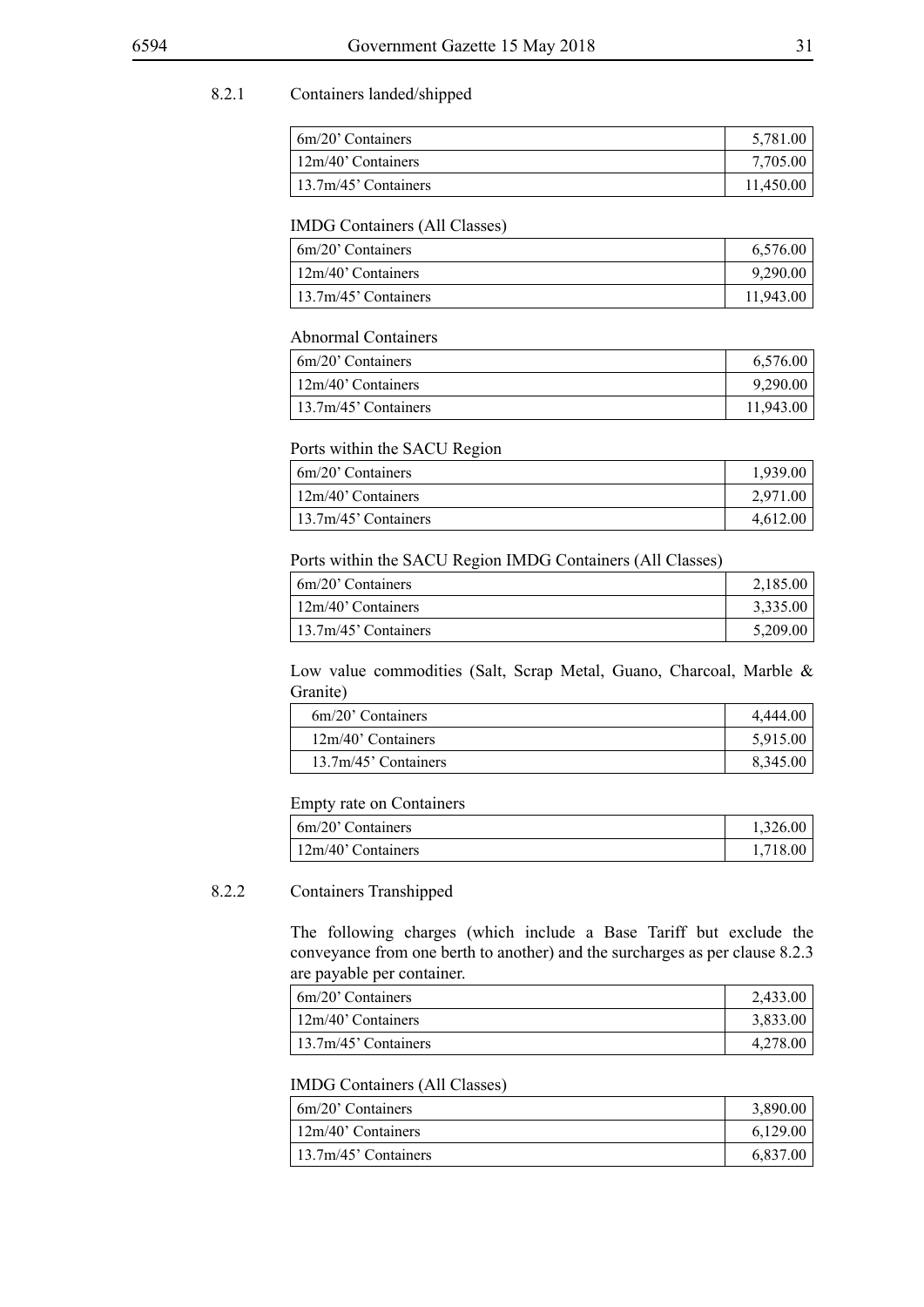Abnormal Containers

| $\frac{1}{20}$ Containers | 3,890.00 |
|---------------------------|----------|
| $12m/40$ ' Containers     | 6,129.00 |
| $13.7m/45$ ' Containers   | 6,837.00 |

#### 8.2.3 Surcharges

8.2.3.1 Reefer and ventilated containers moved via the reefer area per movement

| 6m/20' Containers     | 573.00   |
|-----------------------|----------|
| $12m/40$ ' Containers | 1,156.00 |
| 13.7m/45' Containers  | 1.592.00 |

#### 8.2.4 Transport of Containers within harbour boundaries per movement

| 6m/20' Containers                     | 475.00 |
|---------------------------------------|--------|
| 12m/40' Containers                    | 700.00 |
| $\frac{13.7 \text{m}}{45}$ Containers | 955.00 |

#### 8.2.5 Transport of containers to or from clients - Port of Lüderitz (Outside harbour boundaries)

| $6m/20$ ' Container        | 790.00   |
|----------------------------|----------|
| $\frac{12m}{40}$ Container | 1,186.00 |
| $13.7m/45$ ' Container     | 1,260.00 |

#### *NOTE:*

*Should the service be required just for the lifting of a container or moving a container from cold store to cold store the following will apply. Handling is excluded and will be charged for in line with equipment used.*

| 6m/20' Container                     | 447.00 |
|--------------------------------------|--------|
| 12m/40' Container                    | 633.00 |
| $\frac{13.7 \text{m}}{45}$ Container | 677.00 |

#### **8.3 MISCELLANEOUS CHARGES**

#### 8.3.1 Restowage

| Direct Restows            |          |
|---------------------------|----------|
| $\frac{1}{20}$ Containers | 429.00   |
| $12m/40$ ' Containers     | 651.00   |
| 13.7m/45 Containers       | 1.491.00 |

Indirect Restows

#### The charges payable are as follows:

| $\frac{1}{20}$ Containers   | 1,731.00 |
|-----------------------------|----------|
| $\frac{12m}{40}$ Containers | 2,418.00 |
| Reefer                      | 2,354.00 |
| $13.7m/45$ ' Containers     | 3,326.00 |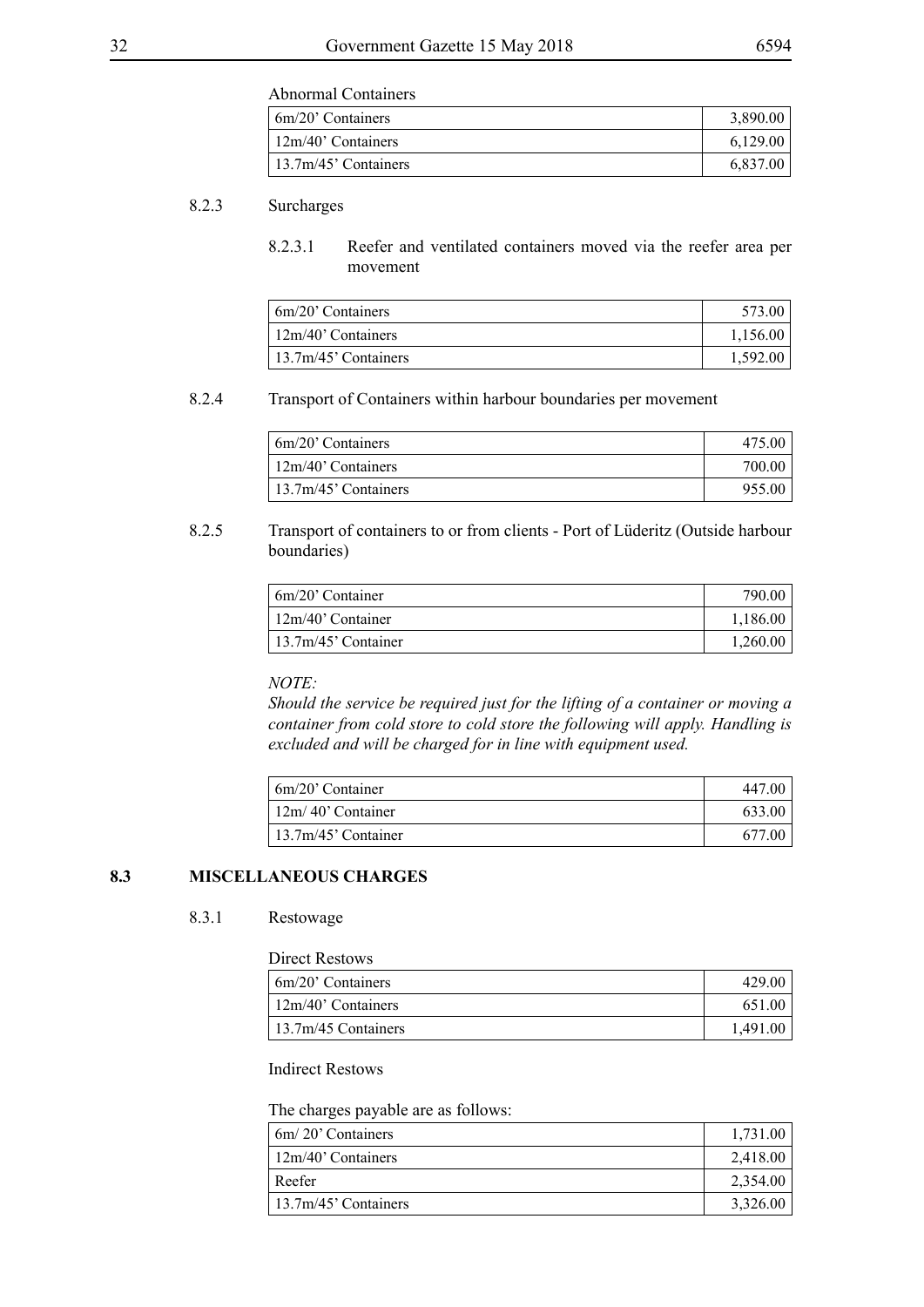| IMDG (All Classes) | 3,457.00 |
|--------------------|----------|
| ⊥ Abnormal         | 3,094.00 |

#### 8.3.2 Movement of containers within the container terminal (services not covered in clause8.2), per movement per container

| 6m/20' Containers     | 475.00 |
|-----------------------|--------|
| $12m/40$ ' Containers | 716.00 |
| 13.7m/45' Containers  | 955.00 |

#### 8.3.3 Late arrival of containers

A late arrival container (after closing of stack) may be accepted in the terminal and the following additional charges will be payable per container

| $6m/20$ ' Containers        | 1,963.00 |
|-----------------------------|----------|
| $\frac{12m}{40}$ Containers | 3,220.00 |
| $13.7m/45$ ' Containers     | 4.18700  |

#### 8.3.4 Storage of containers

#### 8.3.4.1 Import Containers Storage will be payable as follows:

First three (3) working days free, commencing the first time 07h00 on a working day is reached, following completion of the vessel. From day 4, per day or part thereof:

| $6m/20$ ' Containers | 138.00 |
|----------------------|--------|
| 12m/40' Containers   | 274.00 |
| 13.7m/45' Containers | 471.00 |

#### From day 8 per day or part thereof:

| $6m/20$ ' Containers    | 275.00 |
|-------------------------|--------|
| $12m/40$ ' Containers   | 550.00 |
| $13.7m/45$ ' Containers | 943.00 |

#### From day 12 per day or part thereof:

| $\frac{1}{20}$ Containers   | 355.00 |
|-----------------------------|--------|
| $\frac{12m}{40}$ Containers | 588.00 |
| $13.7m/45$ ' Containers     | 981.00 |

#### 8.3.4.2 Export Containers

In the following instances storage will be applied as indicated:

#### 8.3.4.2.1 Charges per container, per day or part thereof:

| $\frac{1}{20}$ Containers   | 138.00 |
|-----------------------------|--------|
| $\frac{12m}{40}$ Containers | 275.00 |
| $13.7m/45$ ' Containers     | 475.00 |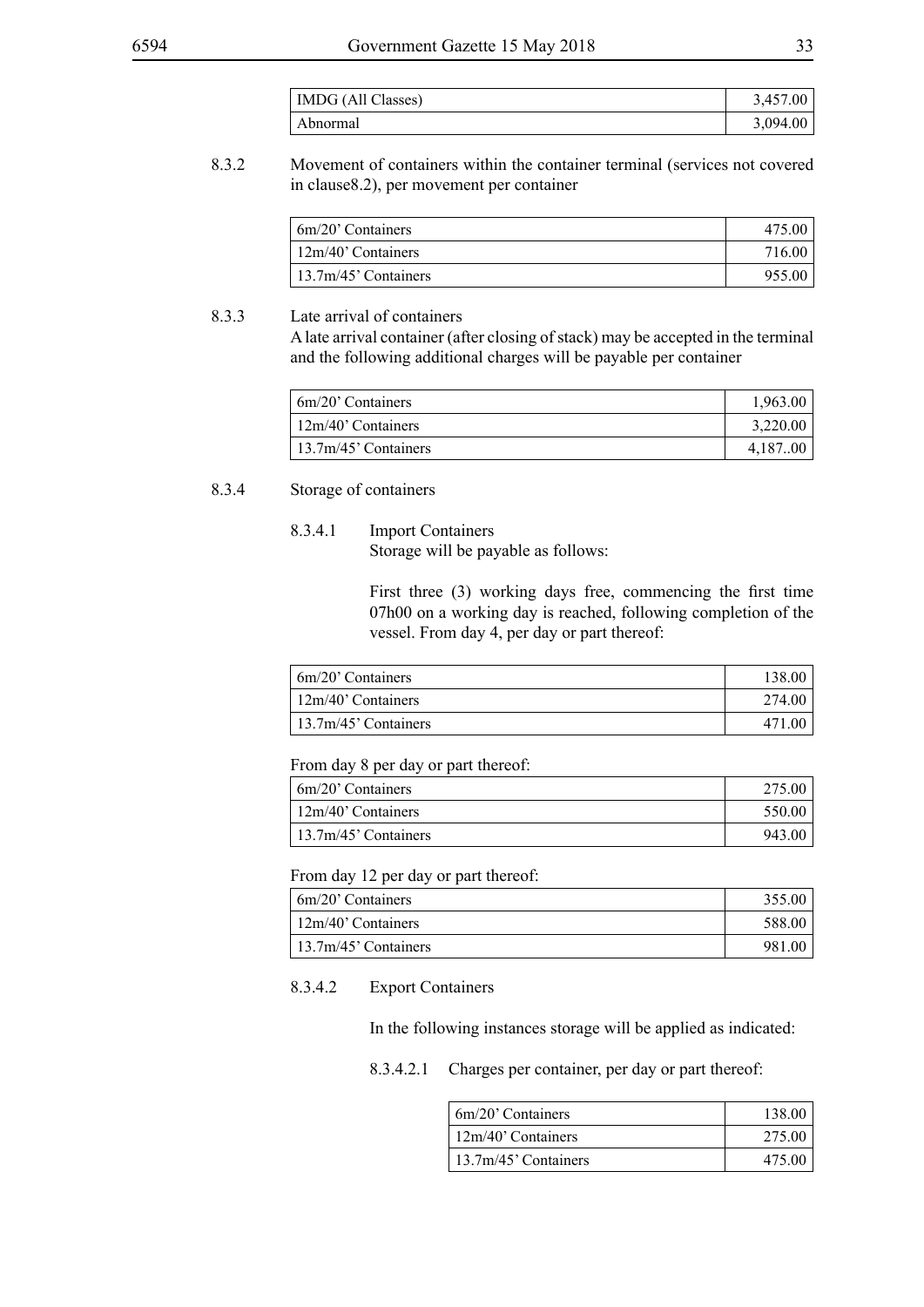- 8.3.4.2.2 Containers arriving before the ship's export stack opens: Storage will be calculated either from arrival up to the stack opening date or upon the relevant documentation being lodged, whichever is later.
- 8.3.4.2.3 Containers shut out by the ship or agent: Storage will be calculated from the stack closing time until disposal thereof (no free period will be allowed).
- 8.3.4.2.4 Containers taken up in the export stack but the vessel falls back more than 48 hours after its nominated date of shipping: Storage will be calculated from the stack closing time until shipping commences.

A discount of 50% on normal charges will be allowed.

- 8.3.4.2.5 Commercial Storage When prior arrangements have been made with the Manager: Terminals / Executive: Commercial Services, container may be stored at market related rates.
- 8.3.4.2.6 Storage of Transhipment Containers Containers stored in the Container Terminal awaiting the on carrying ship. First 10 days free, after the posting date of the carrying ship, thereafter, per container per day or part thereof.

From day 11 per day or part thereof:

| 6m/20' Containers     | 119.00 |
|-----------------------|--------|
| $12m/40$ ' Containers | 239.00 |
| 13.7m/45' Containers  | 377.00 |

From day 15 per day or part thereof:

| 6m/20' Containers    | 138.00 |
|----------------------|--------|
| 12m/40' Containers   | 275.00 |
| 13.7m/45' Containers | 355.00 |

From day 20 per day or part thereof:

| $\frac{1}{20}$ Containers             | 176.00 |
|---------------------------------------|--------|
| $\frac{12m}{40}$ Containers           | 355.00 |
| $\frac{13.7 \text{m}}{45}$ Containers | 394.00 |

#### 8.3.5 Storage of Reefer Containers

Charges prescribed in clauses 8.3.4.1, 8.3.4.2 and 8.3.4.2.6 plus the following additional charges are applicable to the storage of reefer containers per day or part thereof:

| $6m/20$ ' Containers | 58.00  |
|----------------------|--------|
| 12m/40' Containers   | 117.00 |
| 13.7m/45' Containers | 174.00 |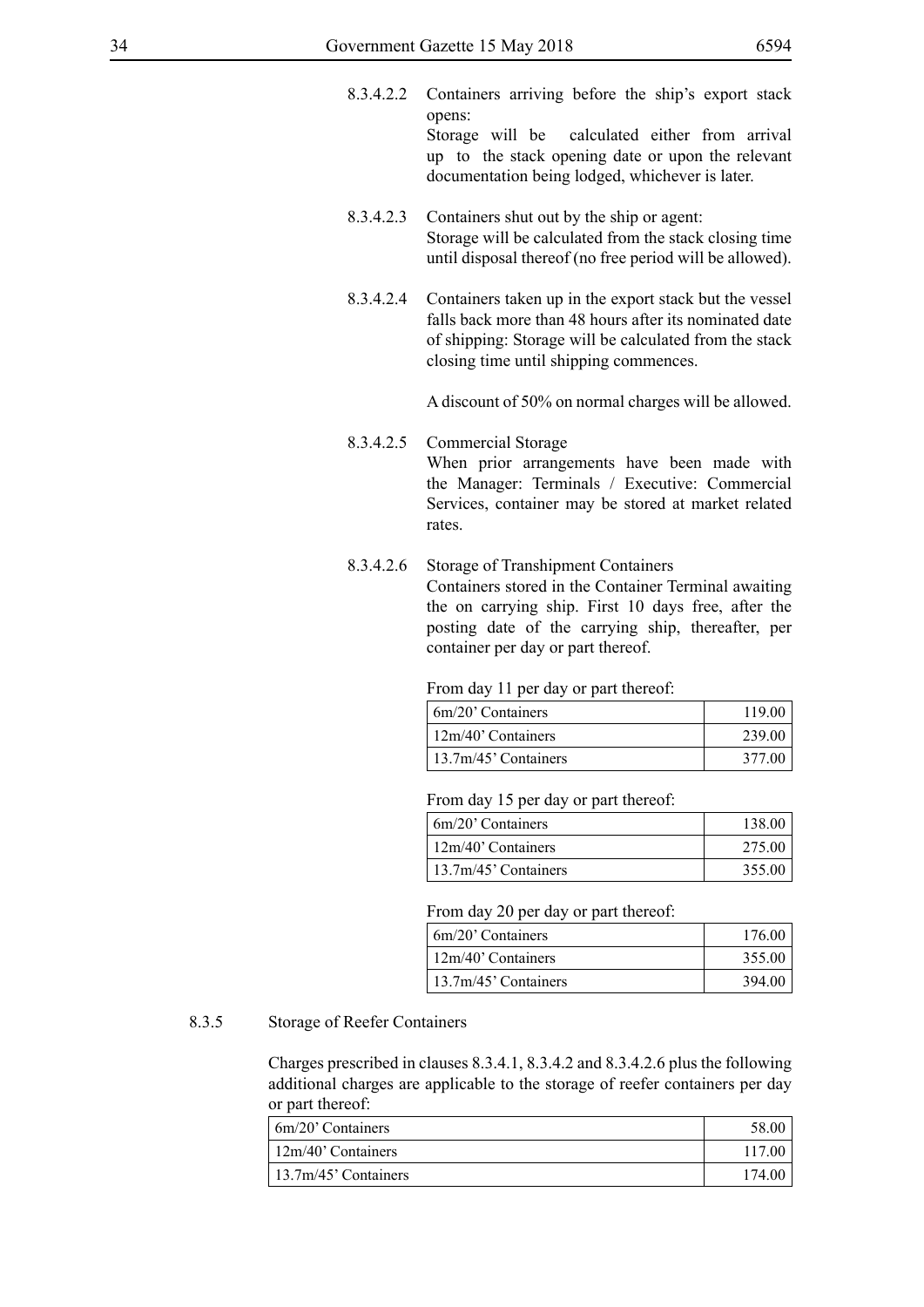#### 8.3.6 Worksheet Discrepancies

| Worksheet discrepancies not advised in writing by the ship's/ 123.00      |  |
|---------------------------------------------------------------------------|--|
| container agent at least 12 hours prior to the ship's arrival, will incur |  |
| a penalty per TEU of                                                      |  |

#### 8.3.7 Container List Discrepancies

| Container lists handed in later than 12 working hours prior to the<br>ship's arrival, will incur a penalty per list | 2,993.00 |
|---------------------------------------------------------------------------------------------------------------------|----------|
| Containers listed but not landed or landed but not listed will incur a<br>penalty per TEU of                        | 123.00   |

#### 8.3.8 Reefer Temperature Discrepancies

Penalty charge, per reefer container received in the container terminal with the incorrect temperature setting as per submitted documents.

| 6m/20' Containers    | 1,963.00 |
|----------------------|----------|
| 12m/40' Containers   | 2,945.00 |
| 13.7m/45' Containers | 3,536.00 |

#### **8.4 PASSENGERS' VEHICLES**

Landing and shipping charges in terms of clause 8.2.1 are payable on passengers' vehicles shipped/landed in containers (one vehicle per passenger). Provided the owner of a vehicle is a passenger travelling by sea or air and arrives/departs 60 days before or after the container is shipped/landed, the vehicle in the container is exempted from the payment of a Base Tariff. Proof of travel by means of a passport & flight ticket must be produced at the time of clearance.

#### **Chapter 9 MISCELLANEOUS CHARGES**

#### **9.1 ELECTRIC POWER AND COMPRESSED AIR SUPPLIED**

Charges for electric power are obtainable on application. The following charges are payable for the connection of electric power per connection:

| Charge per unit                                                                                                                                    | 2.60     |
|----------------------------------------------------------------------------------------------------------------------------------------------------|----------|
| Connection fee                                                                                                                                     | 296.00   |
| Hire charge for each period of 24 hours or part thereof                                                                                            | 27.00    |
| A penalty charge per day, or part thereof is payable when connecting or<br>disconnecting is performed by unauthorised persons or the supply is not |          |
| terminated by the applicant                                                                                                                        | 766.00   |
| Maximum charge                                                                                                                                     | 3,788.00 |

#### *NOTE:*

*The charge for water and electricity will be adjusted according to the municipal tariff increases without prior notice.*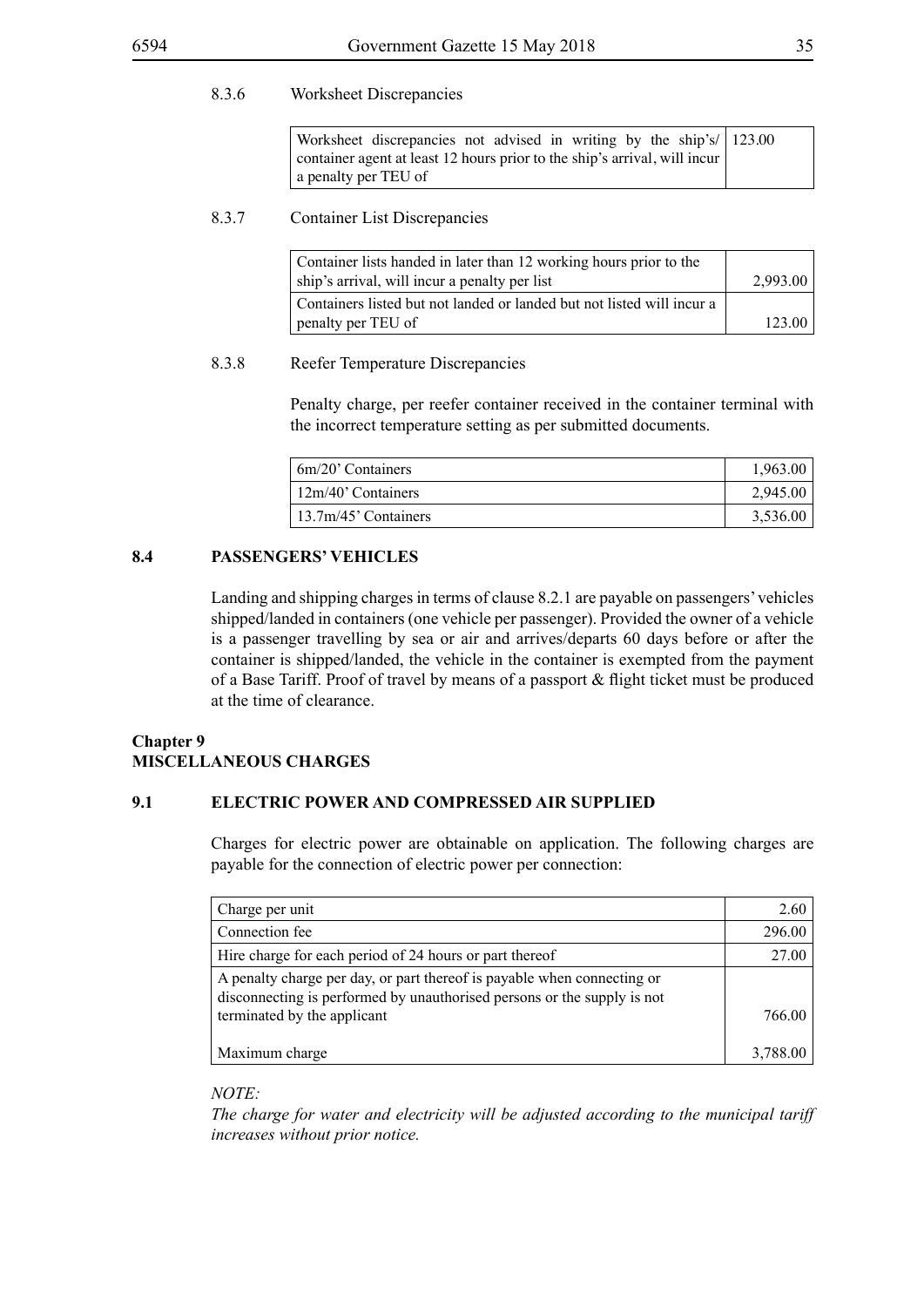#### **9.2 FIRE PROTECTION TO SHIPS IN PORT**

The charge for the services of fireguards attending ships is as follows:

| nour or part thereof |  |
|----------------------|--|

#### **9.3 MISCELLANEOUS LICENCES**

As per Chapter 2, clause 3 of the Port Regulations Book. Per financial year, ending 31 March.

| <b>Full Stevedoring Services</b>             | 16,270.00 |
|----------------------------------------------|-----------|
| **Restricted Stevedoring Services            | 16,270.00 |
| Marine Engineers, Contractors/Subcontractors | 2,561.00  |
| Transport operators/Railways                 | 2,561.00  |
| Telecommunication service providers          | 2,561.00  |
| Freight forwarders                           | 2,561.00  |
| <b>Ships Agents</b>                          | 2,561.00  |
| Diving services                              | 2,561.00  |
| <b>Ships Chandlers</b>                       | 5,720.00  |
| <b>Surveyors</b>                             | 5,720.00  |
| Supplying watchmen to ships                  | 5,720.00  |

*\*\*Applicable to the Port of Lüderitz only*

#### *NOTE:*

- *a) Separate licences are required for the Port of Walvis Bay, Port of Lüderitz and the Syncrolift.*
- *b) Licenses issued with effect from 1st October, will be charged at 50% of the full tariff.*

#### **9.4 OVERTIME AND STANDING BY CHARGES AGAINST SHIPS**

9.4.1 When landing, shipping, transhipping, loading or offloading of cargo is performed on Sundays, public holidays or on a Saturdays, after ordinary working hours on other weekdays and during meal break, the following charges in addition to landing, shipping or transhipping charges are payable:

| Per gang, per hour or part thereof |  |
|------------------------------------|--|
|------------------------------------|--|

*NOTE:*

*For calculation purposes, such periods must be added together for the entire period throughout which cargo is handled irrespective of the number of shifts involved.*

*Cancellation of Service request*

*During ordinary working hours, standby commences 30 minutes before notified time of service. Outside ordinary working hours, standby commences two (2) hours before notified time of service.*

9.4.2 The following charge per gang per hour or part thereof is payable when work is suspended or labour remains idle for 60 minutes or more owing to any of the circumstances mentioned hereunder, and such labour cannot be otherwise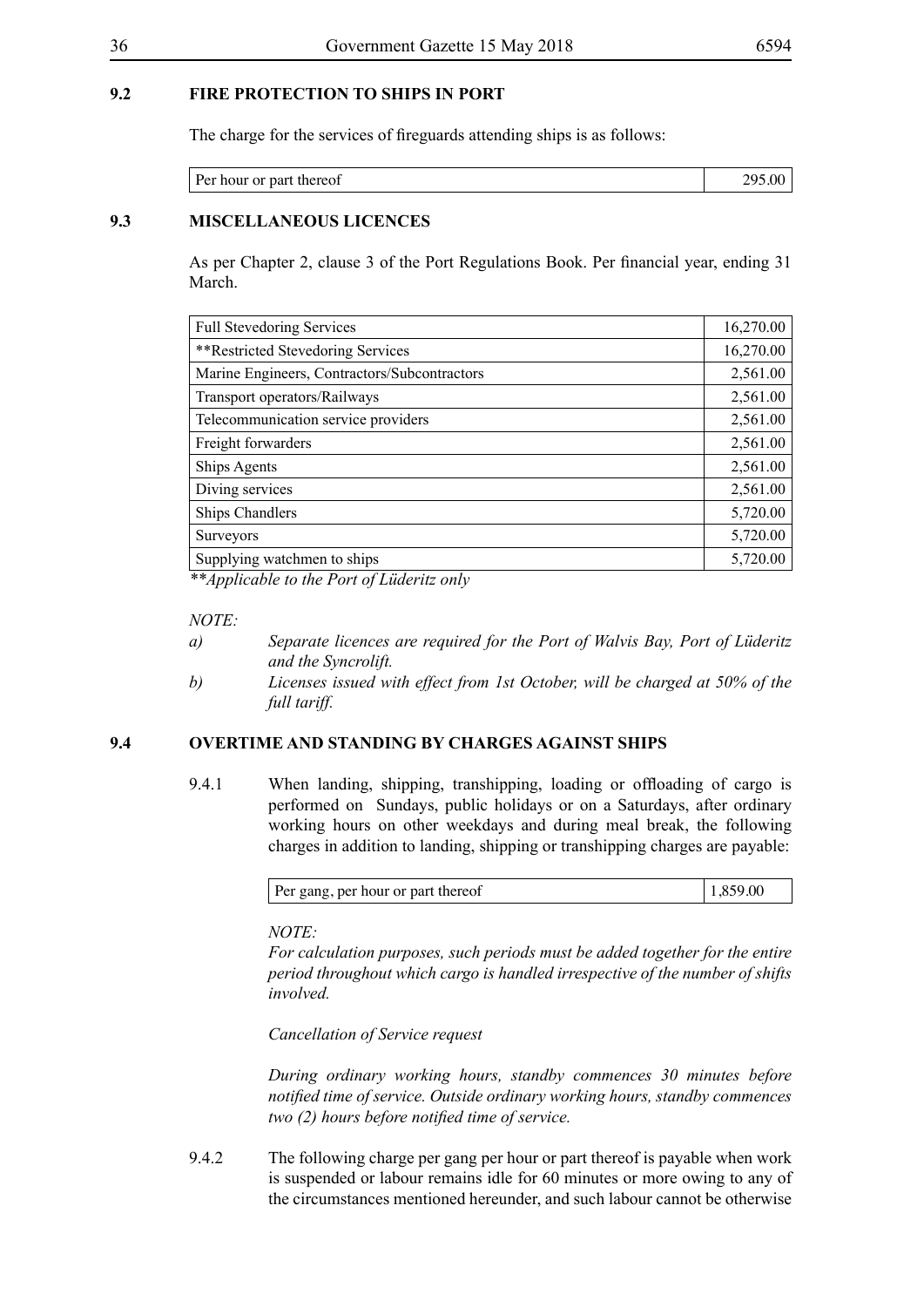employed (for calculation purposes, such periods must be added together for the entire period throughout which cargo is handled irrespective of the number of shifts involved):

| During ordinary working hours  | 510.00   |
|--------------------------------|----------|
| Outside ordinary working hours | 1,303.00 |

Applicable circumstances:

- 1) Late arrival of ships excluding berthing delays on the part of Namport.
- 2) Completion of work before expiration of ordinary working hours (Refer to 1.3.19).
- 3) Delays caused by ships due to the opening and closing of hatches.
- 4) Shifting of dunnage and cargo in holds.
- 5) Waiting for stevedores' instructions or the provision of stevedore labour/ equipment.
- 6) Waiting for an insurer to examine damaged cargo on board, and/refusal by the General Manager: Operations in terms of the Port Regulations.
- 7) Waiting for ship's derricks to be placed in position.
- 8) Work suspended because of rain, wind or mist outside ordinary working hours.
- 9) Cranes cannot work as a result of smoke caused by the ship.
- 10) Waiting for shipment traffic to be delivered by private carriers.
- 11) Waiting for the acceptance of shipping orders.
- 12) Preparation of hatches.

*NOTE:*

- *(i) The duration of the combined periods for work performed and/standing by on Saturdays, Sundays and public holidays should not exceed the total period of overtime worked but are subject to a minimum of four hours for the calculation of charges in terms of 9.4.1 and 9.4.2.*
- *(ii) Where a two-shift system is in operation at the port, a shift shall be regarded as ordinary working hours (unless two twelve hour shifts are worked).*

#### **9.5 ADDITIONAL LABOUR**

The subjoined charges for the type of cargo specified are payable per ton for each handling service performed by Namport subsequent or in addition to the landing/ shipping action defined in clause 6.1 or 6.2 for each handling service performed at a leased site, State Warehouse, depositing ground or at a berth where cargo for shipment was incorrectly consigned to (through no fault of Namport), offloaded and subsequently reloaded for conveyance to the correct berth: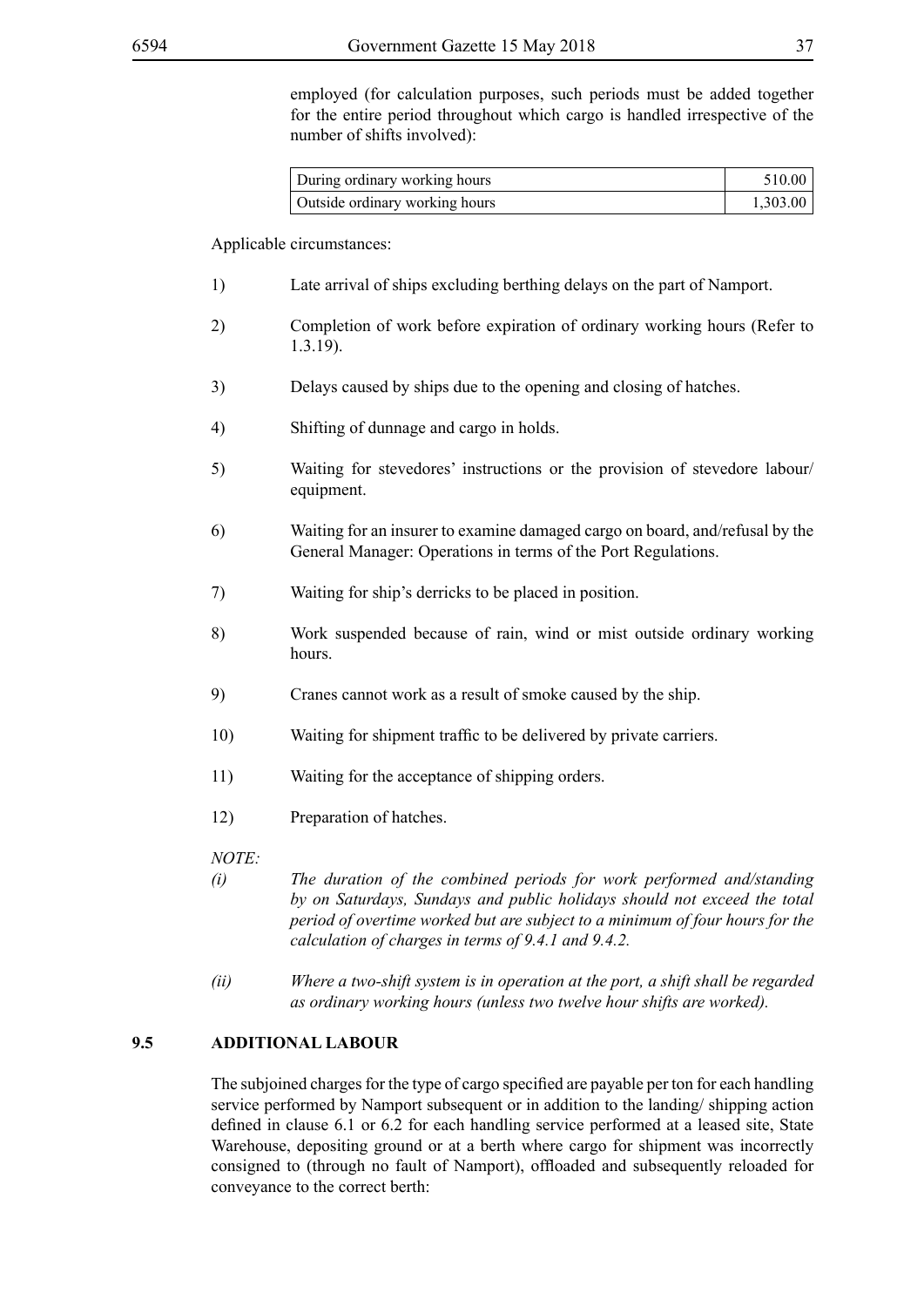| Palletised and unitised cargo                                 | 37.00 |
|---------------------------------------------------------------|-------|
| Timber, iron and steel, etc. no bundled or packaged and glass | 40.00 |
| Abnormal cargo                                                | 71.00 |
| Cargo, EOHP                                                   | 51.00 |

#### **9.6 HAULAGE/CONVEYANCE CHARGES**

| For cargo hauled or conveyed within the precincts of the port, including cargo<br>moved between the port and the State Warehouse and the Rubbhall farm per ton<br>per trip: | 41.00  |
|-----------------------------------------------------------------------------------------------------------------------------------------------------------------------------|--------|
| Subject to a minimum charge per trip of                                                                                                                                     | 372.00 |

#### *NOTE:*

*Should the planned berth not be available due to changed ETA's and cargo have to be cross hauled from the initial berth to new berth, rates will be quoted on request based on rates above.*

#### **9.7 REMOVAL OF REFUSE**

| Basic charge per vessel per call per 5 days or part thereof       | 620.00 |
|-------------------------------------------------------------------|--------|
| The charges for refuse removal from ships are as follows per load |        |
|                                                                   |        |
| Vessel $0 - 25$ meters                                            | 356.00 |
|                                                                   |        |
| Vessels $25 - 50$ meters                                          | 492.00 |
|                                                                   |        |
| Vessels 50 and longer                                             | 654.00 |

If refuse is left on the quay or jetty without arrangement with Namport, a penalty of 100% will apply.

#### **9.8 HIRE OF CARGO HANDLING EQUIPMENT (OTHER THAN WHARF CRANES)**

The landing, shipping and transhipping charges specified in Chapter 6 include the use of mechanical appliances. The charges for the use of mechanical appliances, including drivers' services, during ordinary working hours, and overtime, but excludes driver's services during overtime, are stipulated below and will be applied per hour or part thereof. The below charges will also be payable to load / offload cargo at private sites.

| Tractor/Lorry    | 423.00   |
|------------------|----------|
| 3 Ton Forklift   | 423.00   |
| 4 Ton Forklift   | 423.00   |
| 7 Ton Forklift   | 896.00   |
| Reach Stacker    | 1,947.00 |
| Front end Loader | 1,137.00 |
| 16 Ton Forklift  | 1,035.00 |
| 45 Ton Forklift  | 1,703.00 |
| Trailer          | 229.00   |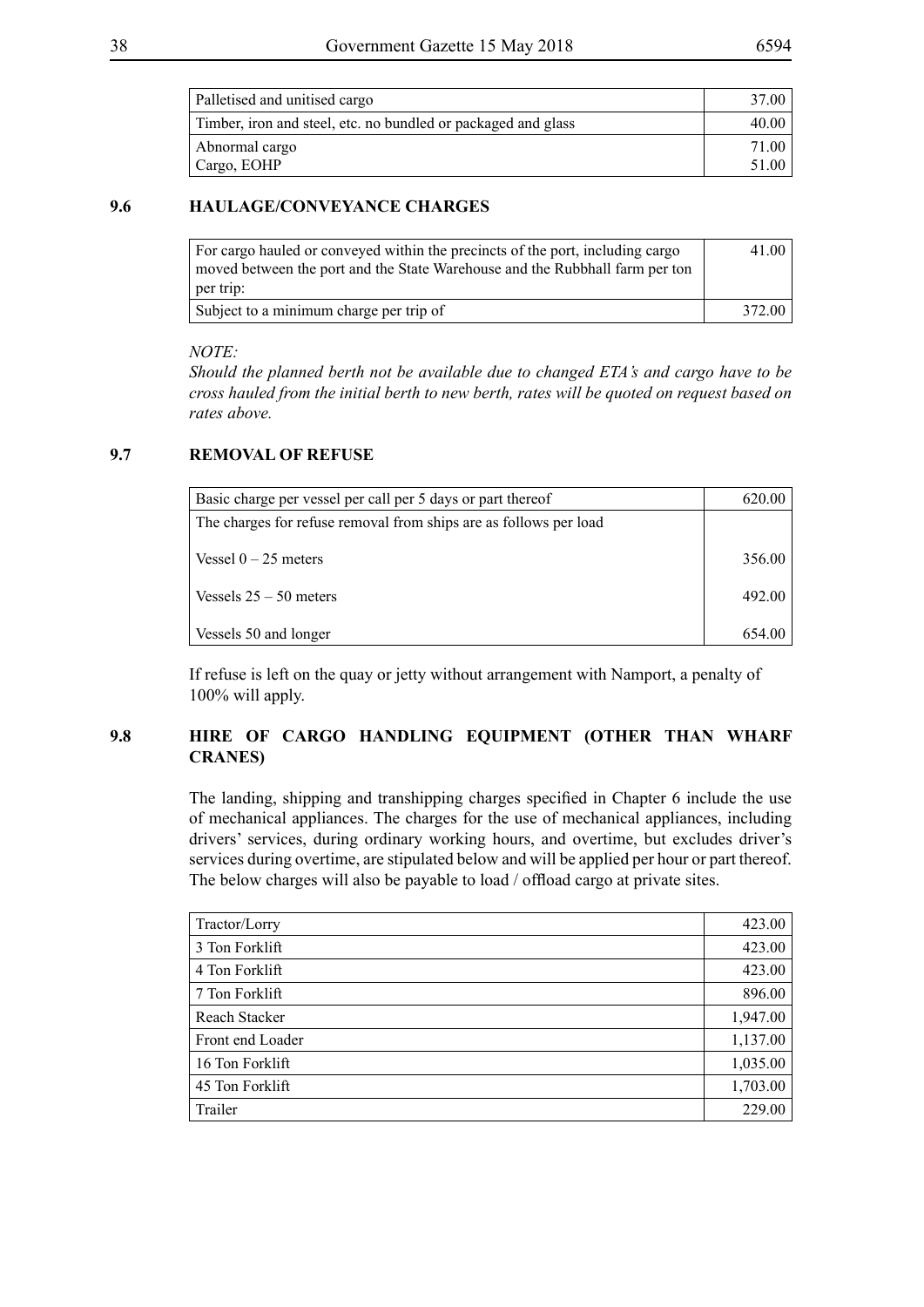The following charges will be payable for cargo landed not Cleared and not Manifested

#### **9.10 LIQUIDATION OF ORDERS**

Provisional orders not liquidated within 10 working days will be charged N\$ 2 247.00 as penalty.

#### **9.11 AMENDING/CANCELLING ORDERS**

For the acceptance of each order amending or cancelling a previous order  $\vert$  395.00

*NOTE:*

*The tendering of an amending order simultaneously with the original order is not permitted.*

#### **9.12 CLAIMS FOR COMPENSATION AND FOR REFUND, OR ADJUSTMENT OF CHARGES**

9.12.1 Notwithstanding the date on which the cause of the claim is alleged to have arisen, no claim of whatever nature or for the refund of an overcharge on or rebate of the charges raised in terms of the Namport Tariff Book or any annexures thereof, shall be considered unless such claim is lodged within a period of three months from the date of invoice for the initial service is rendered by Namport. All claims should be lodged with the Executive: Marketing & Strategic Business Development.

#### **9.13 VEHICLE & MOTOR CYCLES ENTRY PERMITS**

The following charges are payable per vehicle to enter the port for the purposes of delivering or uplifting cargo; or passengers.

| Per vehicle per trip, per day                                            | 96.00    |
|--------------------------------------------------------------------------|----------|
| Per financial year ending 31 March                                       | 1,045.00 |
| Forklift/Vehicles used for upliftment per financial year ending 31 March | 1,520.00 |
| Replacement of lost/damaged permits per permit                           | 109.00   |
| Roaming permit                                                           | 3,049.00 |
| Per motorcycle per trip, per day                                         | 49.00    |
| Per motorcycle per financial year ending 31 March                        | 523.00   |

- *a) The charge is payable irrespective of the carrying capacity of the vehicle.*
- *b) For the purpose of clause 9.14, a vehicle shall be regarded as a vehicle designed for the conveyance of cargo. A hauling unit shall be treated as a vehicle.*
- *c) Permits (excluding daily permits) issued with effect from the 1st of October will be rebated by 50%.*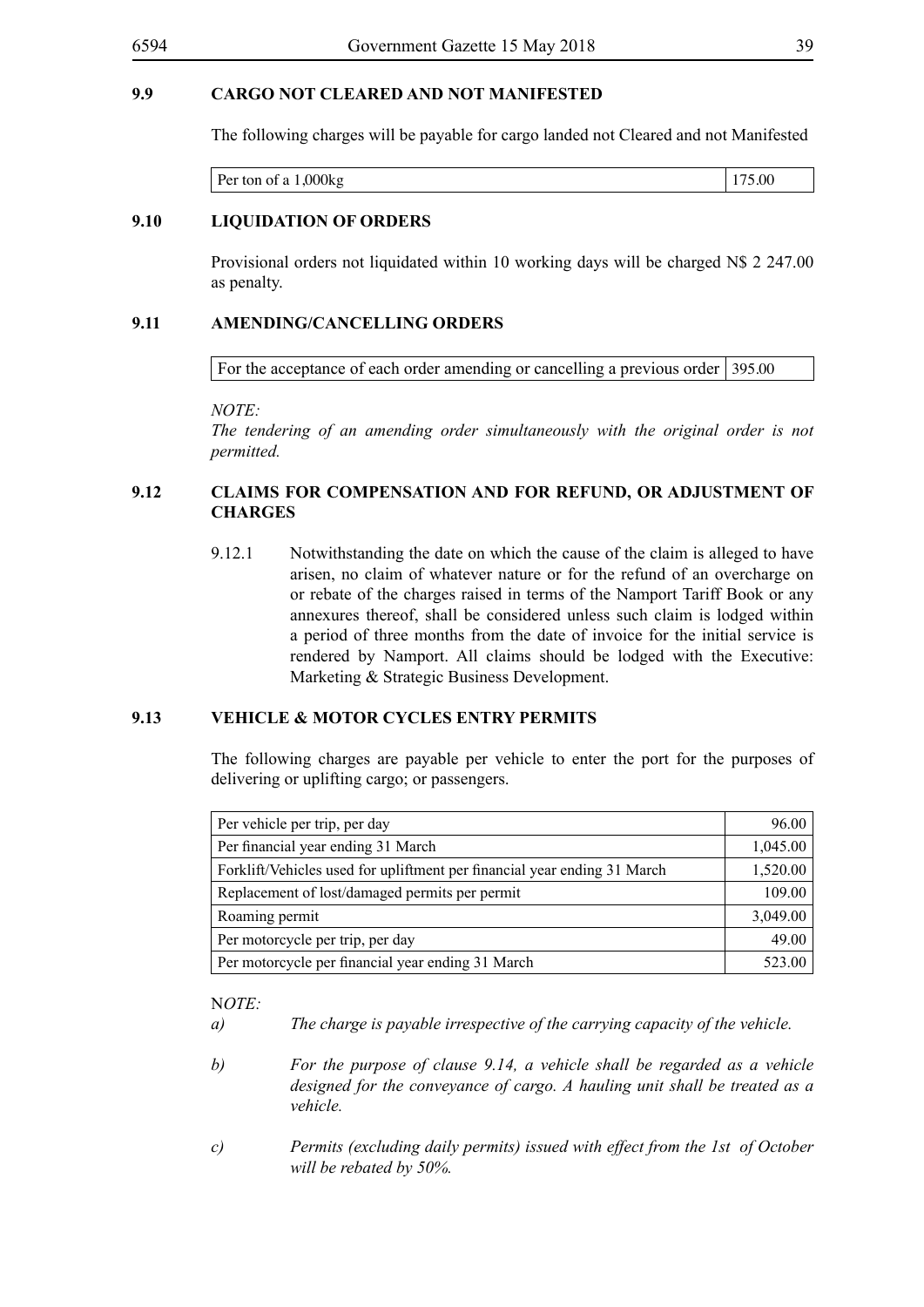- *d) Roaming permits are available on request and is limited to 5 per vehicle per permit holder (only one qualifying vehicle allowed in the port at any given time).*
- *e) Vehicles used for upliftment/forklifts will only be allowed in the port on permission of the Executive: Operations and only when Namport's equipment is not suitable to effect the requested* work.

#### **9.14 DIVING SERVICES**

The following charges per hour or part thereof are payable for diving services:

| During ordinary working hours  | 2,869.00 |
|--------------------------------|----------|
| Outside ordinary working hours | 3.687.00 |

#### **9.15 SECURITY SERVICES AT A PORT**

The following charges will be payable per security guard per hour or part thereof:

| During ordinary hours       | 225.00              |
|-----------------------------|---------------------|
| Outside ordinary hours      | 343.00 <sub>1</sub> |
| Sundays and public holidays | 454.00              |

9.15.1 The following charges will be payable per security guard per hour or part thereof for oil rigs and passenger liners for a period a longer than 7 (seven) days.

| During ordinary working hours  | 87.00  |
|--------------------------------|--------|
| Outside ordinary working hours | 117.00 |
| Sunday and Public Holidays     | 156.00 |

#### **9.16 HANDLING OF PONTOON/HATCH COVERS/GEARBOXES/TWEEN DECKS**

| Handling onto or from vessels, per move | 634.00 |
|-----------------------------------------|--------|
|                                         |        |

(The removal and subsequent replacement counting as 2 separate movements)

#### **9.17 PORT SECURITY LEVY**

| Bulk/Breakbulk cargo  |      |
|-----------------------|------|
| Per ton of a 1,000 kg | 4.00 |

#### *NOTE:*

*Tariffs are applicable to all cargo handled at the Port of Walvis Bay and the Port of Lüderitz excluding the wet fish in Lüderitz.*

#### **9.18 REPRINTS/PHOTOCOPYING CHARGES**

For the reprinting or photocopying of invoices/documents on application per page  $\vert$  17.00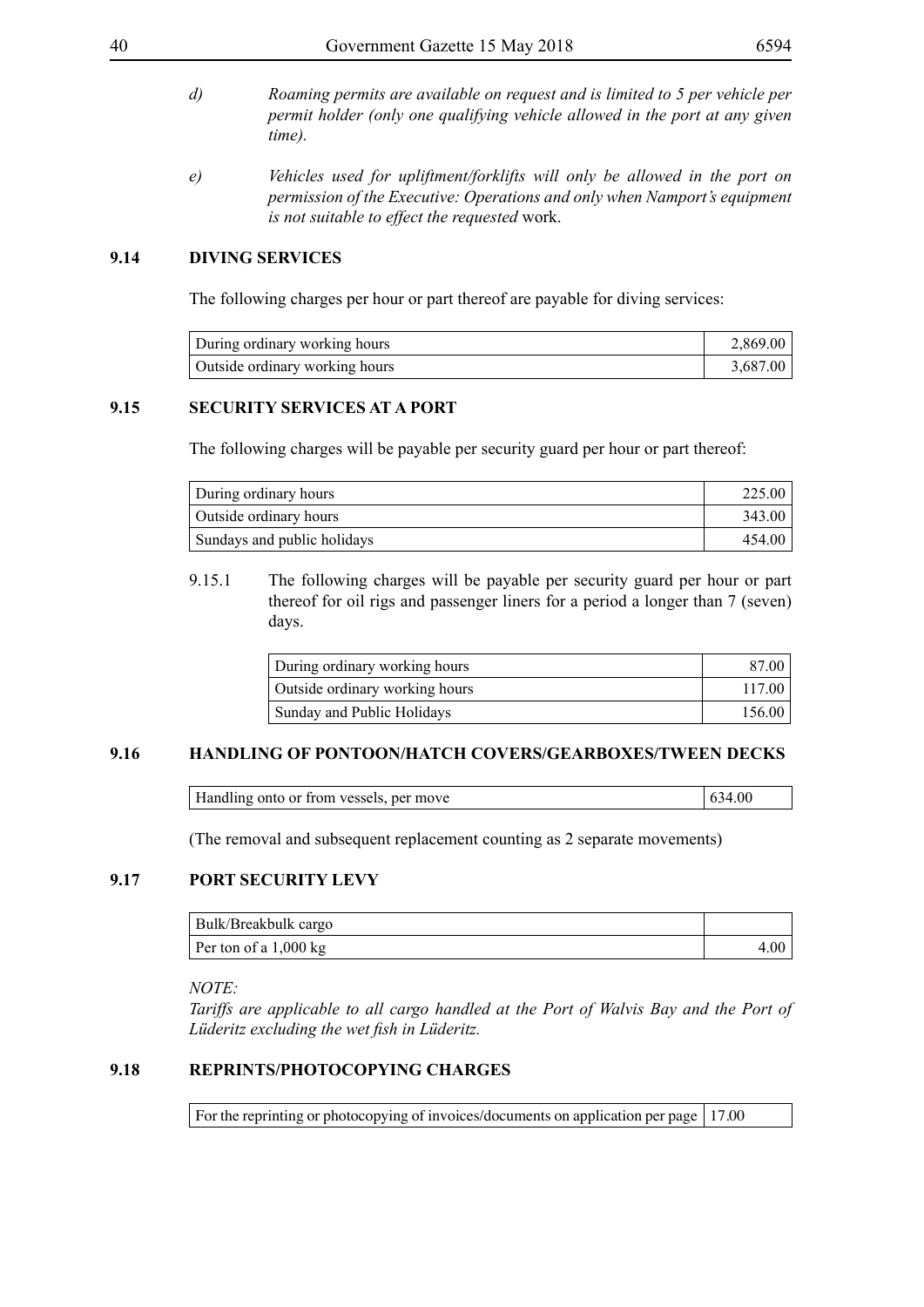#### **9.19 PORT ENTRY ACCESS PERMITS/CARDS ISSUED BY NAMPORT SECURITY**

| Access per day                    |        |
|-----------------------------------|--------|
| Access per month                  | 12.00  |
| Access per year                   | 135.00 |
| Replacement for lost permits/card | 34.00  |

#### **Chapter 10 SCALE OF HARBOUR TONNAGE**

Port charges are levied on the unit of harbour tonnage as specified hereunder:

#### **10.1 ACIDS AND OTHER CORROSIVE SUBSTANCES**

500 cubic dm or 500 kg = 1 harbour ton

#### **10.2 EMPTY RETURNS OF WHATEVER NATURE**

2 cubic metres = 1 harbour ton

#### **10.3 VEHICLES & AIRCRAFTS**

The unit of harbour tonnage for the following vehicles are assessed at 1 metre of length equalling 2 harbour tons:

- Mobile homes and caravans from or for both coastwise and foreign destinations • Motorcars, station wagons, combis, panel vans, light commercial vehicles,
	- tractors, motor cycles, motor scooters, lorries, trucks aircrafts, helicopters, railway wagons, locomotives, bus chassis, forklift trucks, front-end loaders, graders, dump trucks and mobile cranes including agricultural earthmoving and road making machinery on own rubber wheels destined for or emanating from foreign destinations.

*NOTE:*

*Harbour tonnage on vehicles in I.S.O. containers are assessed in terms of Clause 1.3.16.*

#### **10.4 LIQUIDS IN PORTABLE TANKS**

1 kilolitre or 1 cubic metre, whichever yields the higher tonnage.

#### **10.5 BULK LIQUIDS**

1 kilolitre.

#### **10.6 ALL OTHER COMMODITIES**

1,000 kg or 1 cubic metre for commodities with a mass of less than 1,000 kg per cubic metre, see Annexure "A".

#### **ANNEXURE "A"**

SCALE OF HARBOUR TONNAGE  $[1000 \text{ KG} = \text{HARBOUR} \text{ TON}]$ 

| Asbestos cement guttering, down pipes, elbows and joints in bundles | 1.25 |
|---------------------------------------------------------------------|------|
| Asbestos cement pipes, loose                                        | 2,08 |
| Bags (loose)                                                        | 2,22 |
| Beans, other than coffee                                            | 1,39 |
| Beans, coffee in bags                                               | 1,67 |
| Bricks, ordinary building                                           | 3,18 |
| Butter, cartons                                                     | 1,58 |
| Cartons, flat                                                       | 6,00 |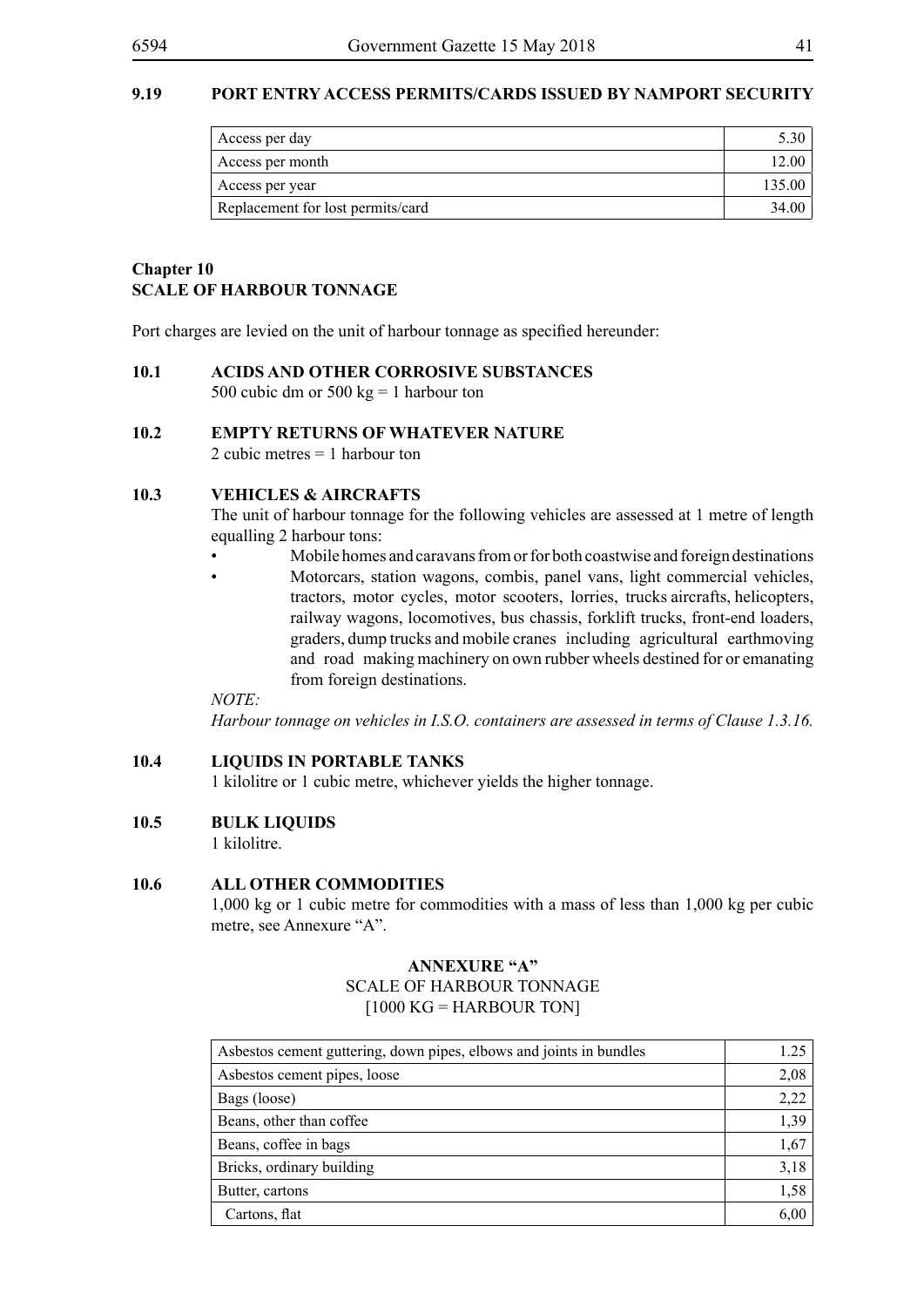| Charcoal in bags                             | 2,50 |
|----------------------------------------------|------|
| Copper                                       | 1,00 |
| Copper concentrates                          | 1,00 |
| Cement in bags                               | 1,00 |
| Cheese                                       | 1,81 |
| Coal in bulk                                 | 1,00 |
| Fish in cartons                              | 1,25 |
| Fish on pallets                              | 1,75 |
| Fish, canned                                 | 1,55 |
| Fish, dried on pallets                       | 2,25 |
| Fish (Loose)                                 | 1,00 |
| Fishmeal, loose in bags                      | 1,75 |
| Fishmeal, bags on pallets                    | 1,47 |
| Fish oil                                     | 1,00 |
| * Fish (in bins)                             | 1.50 |
| Fluorspar in bulk                            | 1,00 |
| Fruit, canned                                | 1,25 |
| Grain in bags                                | 1,25 |
| Grain in bulk                                | 1,00 |
| Granite, blocks                              | 1,00 |
| Guano in bags                                | 1,47 |
| Hides and skins (dry)                        | 2,50 |
| Hides and Skins (wet)                        | 1,25 |
| Ice bins                                     | 2,00 |
| Lead                                         | 1,00 |
| Manganese ore                                | 1,00 |
| Meat, fresh                                  | 1,70 |
| Meat, canned                                 | 1,55 |
| Milk power                                   | 1,68 |
| Petalite ore                                 | 1,00 |
| Rice in bags                                 | 1,65 |
| Salt in bags                                 | 1,00 |
| Salt (bulk)                                  | 1,00 |
| Soda ash                                     | 1,25 |
| Sugar in bags                                | 1,25 |
| Timber                                       | 3,21 |
| Tiles                                        | 2,08 |
| Uranium                                      | 1,00 |
| Wheat in bags                                | 1,25 |
| Wheat (bulk)                                 | 1,00 |
| Wool & Mohair                                | 2,00 |
| Zinc<br>عاد عاد<br>.111<br>r<br>$\mathbf{I}$ | 1,00 |

*\*\* All other fish in bins will be measured*

*NOTE: All other commodities will be measured by Namport Personnel on the basis of cubic measurements whichever is the greatest.*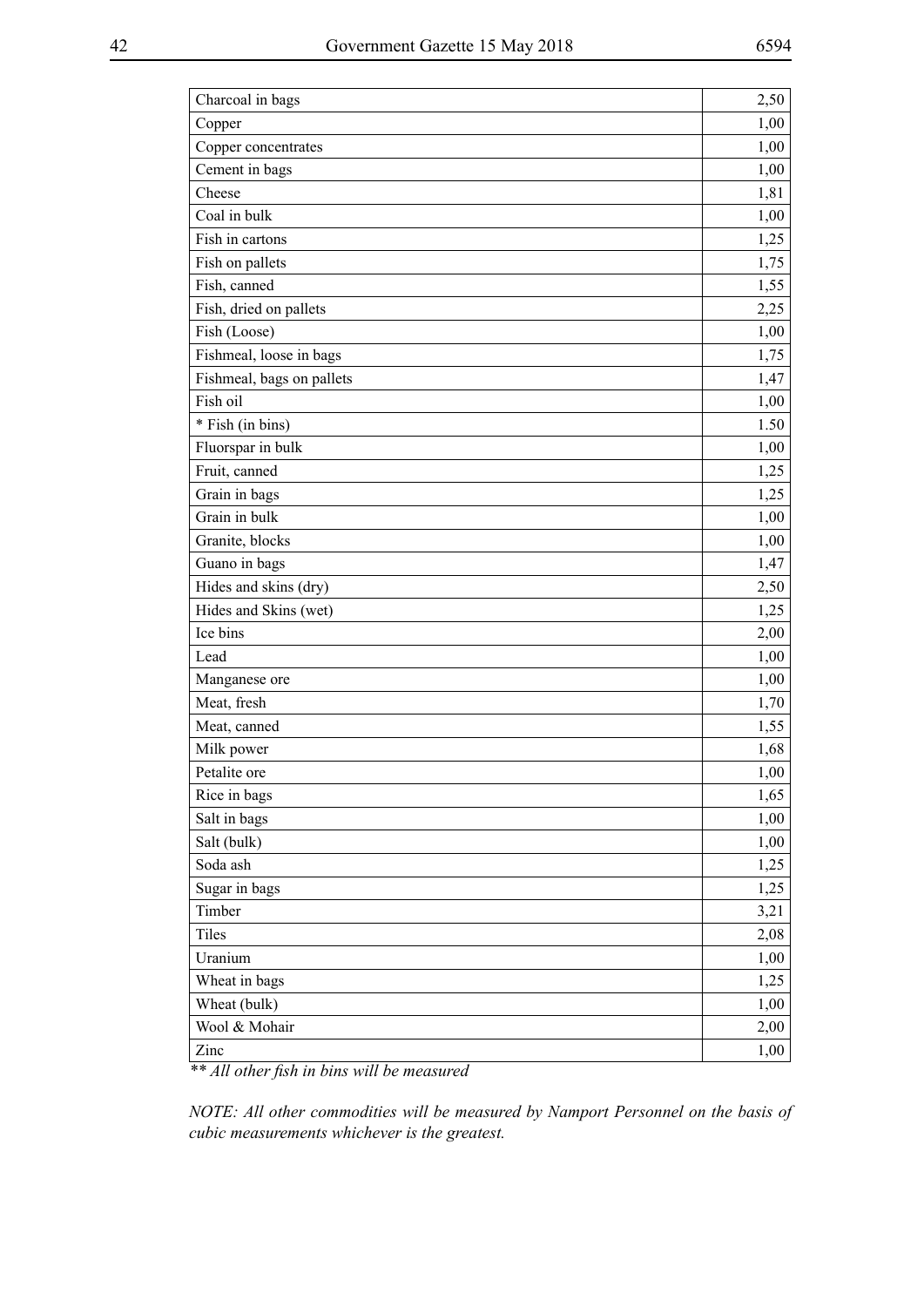### **TARIFF BOOK: 1 APRIL 2018**

#### **RECORD OF AMENDMENTS**

| NO. | <b>EFFECTIVE FROM</b> | CH | $\mathbf{P}\mathbf{G}$ | ${\bf CL}$ | <b>REMARKS</b> |
|-----|-----------------------|----|------------------------|------------|----------------|
|     |                       |    |                        |            |                |
|     |                       |    |                        |            |                |
|     |                       |    |                        |            |                |
|     |                       |    |                        |            |                |
|     |                       |    |                        |            |                |
|     |                       |    |                        |            |                |
|     |                       |    |                        |            |                |
|     |                       |    |                        |            |                |
|     |                       |    |                        |            |                |
|     |                       |    |                        |            |                |
|     |                       |    |                        |            |                |
|     |                       |    |                        |            |                |
|     |                       |    |                        |            |                |
|     |                       |    |                        |            |                |
|     |                       |    |                        |            |                |
|     |                       |    |                        |            |                |
|     |                       |    |                        |            |                |
|     |                       |    |                        |            |                |
|     |                       |    |                        |            |                |
|     |                       |    |                        |            |                |
|     |                       |    |                        |            |                |
|     |                       |    |                        |            |                |
|     |                       |    |                        |            |                |
|     |                       |    |                        |            |                |
|     |                       |    |                        |            |                |
|     |                       |    |                        |            |                |
|     |                       |    |                        |            |                |
|     |                       |    |                        |            |                |
|     |                       |    |                        |            |                |
|     |                       |    |                        |            |                |
|     |                       |    |                        |            |                |
|     |                       |    |                        |            |                |
|     |                       |    |                        |            |                |
|     |                       |    |                        |            |                |
|     |                       |    |                        |            |                |
|     |                       |    |                        |            |                |
|     |                       |    |                        |            |                |
|     |                       |    |                        |            |                |
|     |                       |    |                        |            |                |
|     |                       |    |                        |            |                |
|     |                       |    |                        |            |                |
|     |                       |    |                        |            |                |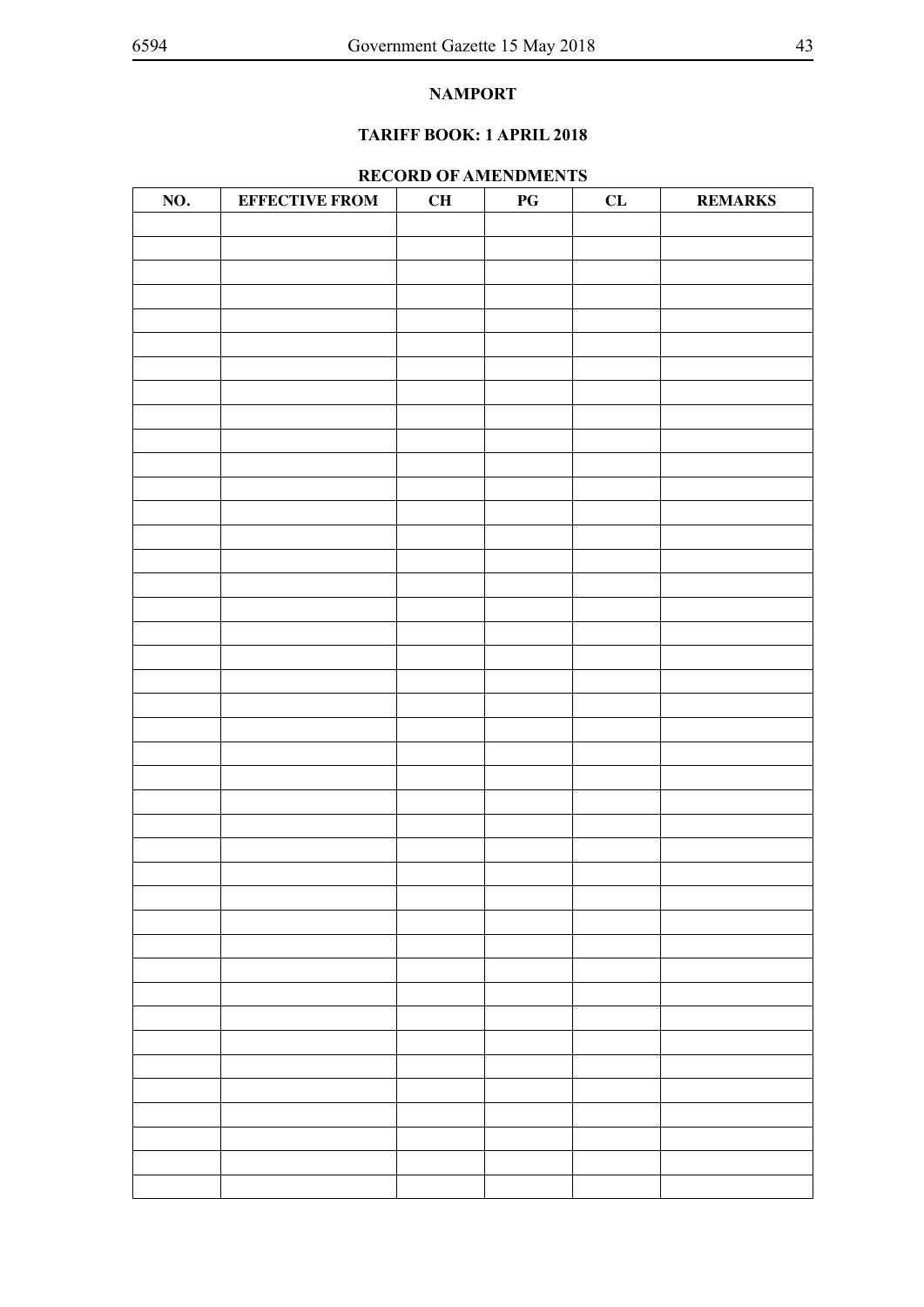#### **SYNCROLIFT SERVICES**

Table of Contents Chapter

- 1. Interpretation of Terms
- 2. Booking Fees
- 3. Preparation Fee
- 4. Docking and undocking of a vessel
- 5. Syncrolift Dues
- 6. Syncrolift Dues (Time sensitive bay 1-2)
- 7. Water Supply
- 8. Supply of Electricity
- 9. Site Rent
- 10. Sanitation
- 11. Miscellaneous Services
- 12. Diving Services
- 13. Combating of Pollution Charges
- 14. Removal of Refuse

Annexure – Conditions of Service

#### **1. INTERPRETATION OF TERMS**

#### 1.1 "ordinary working hours " shall mean - MONDAYS TO FRIDAYS OTHER THAN NAMIBIAN PUBLIC HOLIDAYS: 07H00 to 13H00 14H00 to 16H30

#### 1.2 CURRENCY

All the tariffs as stipulated in the Tariff Book are denoted in Namibian Dollars.

#### 1.3 VALUE ADDED TAX

The services as specified in this tariff book will be subject to Value Added Tax (VAT) of 15% as per the VAT Act 2000 and are quoted exclusive of VAT.

#### **2. BOOKING FEES**

Deposit required for the use of the Syncrolift when a firm booking has been made, i.e. when the application form has been completed by the vessel's owner or representative and presented to Namport 25 249.00

- *a) Should the booking of the Syncrolift not be taken up or cancelled within seven consecutive days prior to the booked date, the deposit will be forfeited.*
- *b) In the event where the booking or cancellation is done by a third party, an appointment letter from the vessel owner must be submitted.*
- *c) For the time sensitive bay repair bay 1 and 2, the booking must be accompanied with:*
	- *i) Detail scope of work*
	- *ii) Proof or declaration that long lead items such as spares are available and will not delay the undocking*
	- *iii) Realistic work schedule allowing for day/night shift if required and also making allowance for weather delay.*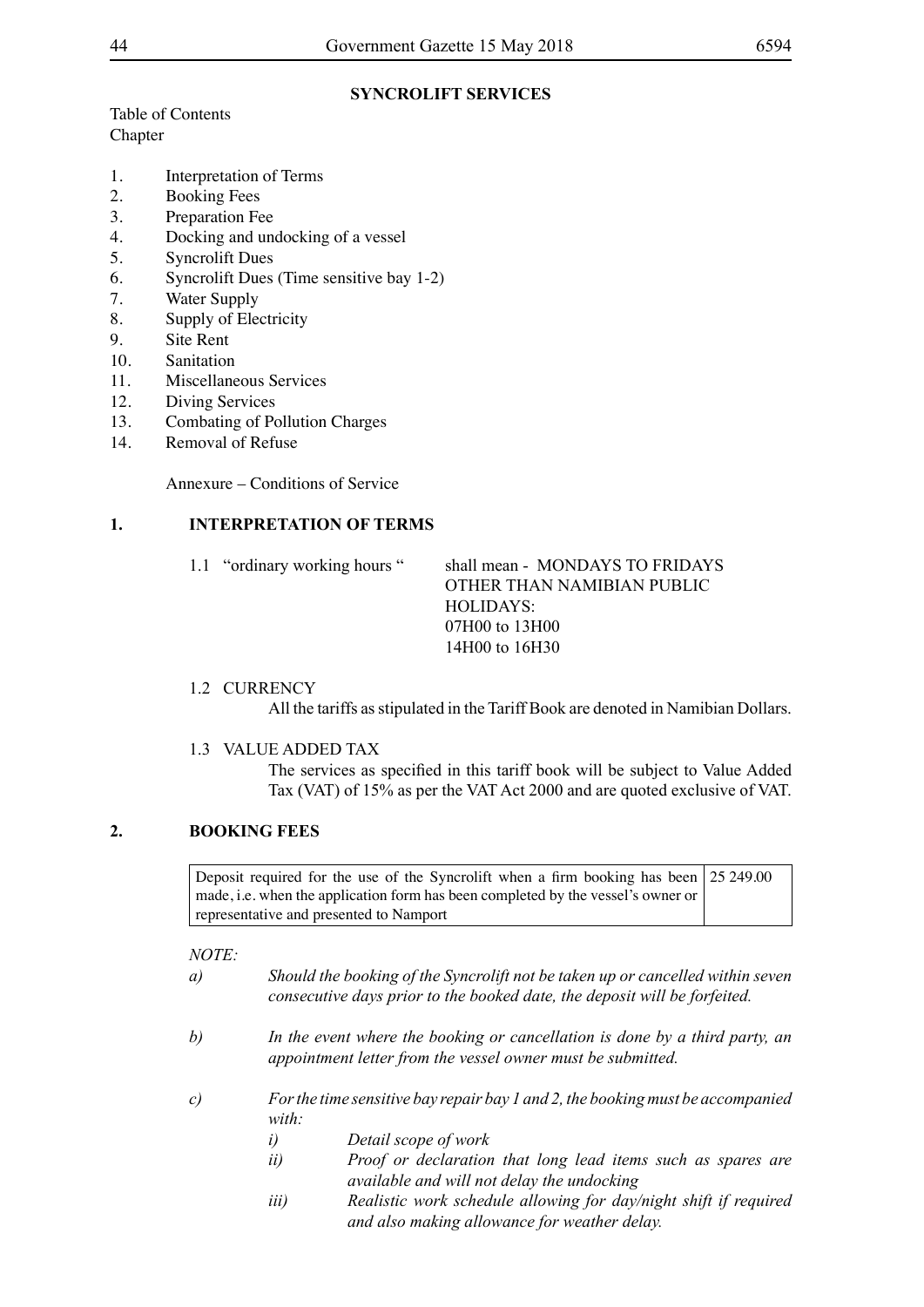#### **3. PREPARATION FEE**

The following charges will be payable for the preparation of the cradle and Syncrolift platform:

| Vessel 500 tons                           | 1.972.00  |
|-------------------------------------------|-----------|
| Vessel from 501ton to 1,000 tons          | 3,808.00  |
| Vessels from $1,001$ tons to $1,500$ tons | 7,615.00  |
| Vessels from $1,501$ ton to $2,000$ tons  | 15,226.00 |

*NOTE:*

- *(i) Should the booking of the Syncrolift be cancelled after the preparatory work has begun, the above mentioned charges are payable.*
- *(ii) The preparation charges are payable per vessel irrespective of whether more than one vessel is being placed on the Syncrolift simultaneously.*
- *(iii) If the preparation commences or terminates outside ordinary working hours, the additional charges as per clause 4.2 will be payable.*

#### **4. DOCKING AND UNDOCKING OF A VESSEL**

4.1 The following charges are payable for the docking and undocking of a vessel:

| Docking of vessels up to 500 tons                    | 6,019.00  |
|------------------------------------------------------|-----------|
| Docking of vessels from 501 tons to 1,000 tons       | 7,823.00  |
| Docking of vessels from $1,001$ tons to $1,300$ tons | 10,208.00 |
| Docking of vessels from 1,301 tons to 2,000 tons     | 13,219.00 |
| Undocking of vessels up to 500 tons                  | 6,019.00  |
| Undocking of vessels from 501 tons to 1,000 tons     | 7,823.00  |
| Undocking of vessels from 1,001 tons 1,300 tons      | 10,208.00 |
| Undocking of vessels from 1,301 tons to 2,000 tons   | 12,471.00 |

#### *NOTE:*

- *(i) In the event of a service being cancelled or delayed because the vessel is not ready for docking/undocking due to unsuitable trim, lack of crew or any other reason the charges as per clause 4.1 will be payable.*
- *(ii) In case of leakages or the vessel not being ready for undocking at the agreed time a re-docking charge of 50% will be applied.*
- 4.2 Should the docking, undocking or preparation service either commence or terminate outside ordinary working hours, the following additional charges are payable:

| Additional charge for outside ordinary working hours, per hour or | 5,434.00 |
|-------------------------------------------------------------------|----------|
| part thereof                                                      |          |

- 
- *(i) In the event of a request for services outside ordinary working hours being cancelled after Namport staff is already on duty, the above mentioned charges are payable for the full period the staff were on duty, but in any case for a minimum of two hours.*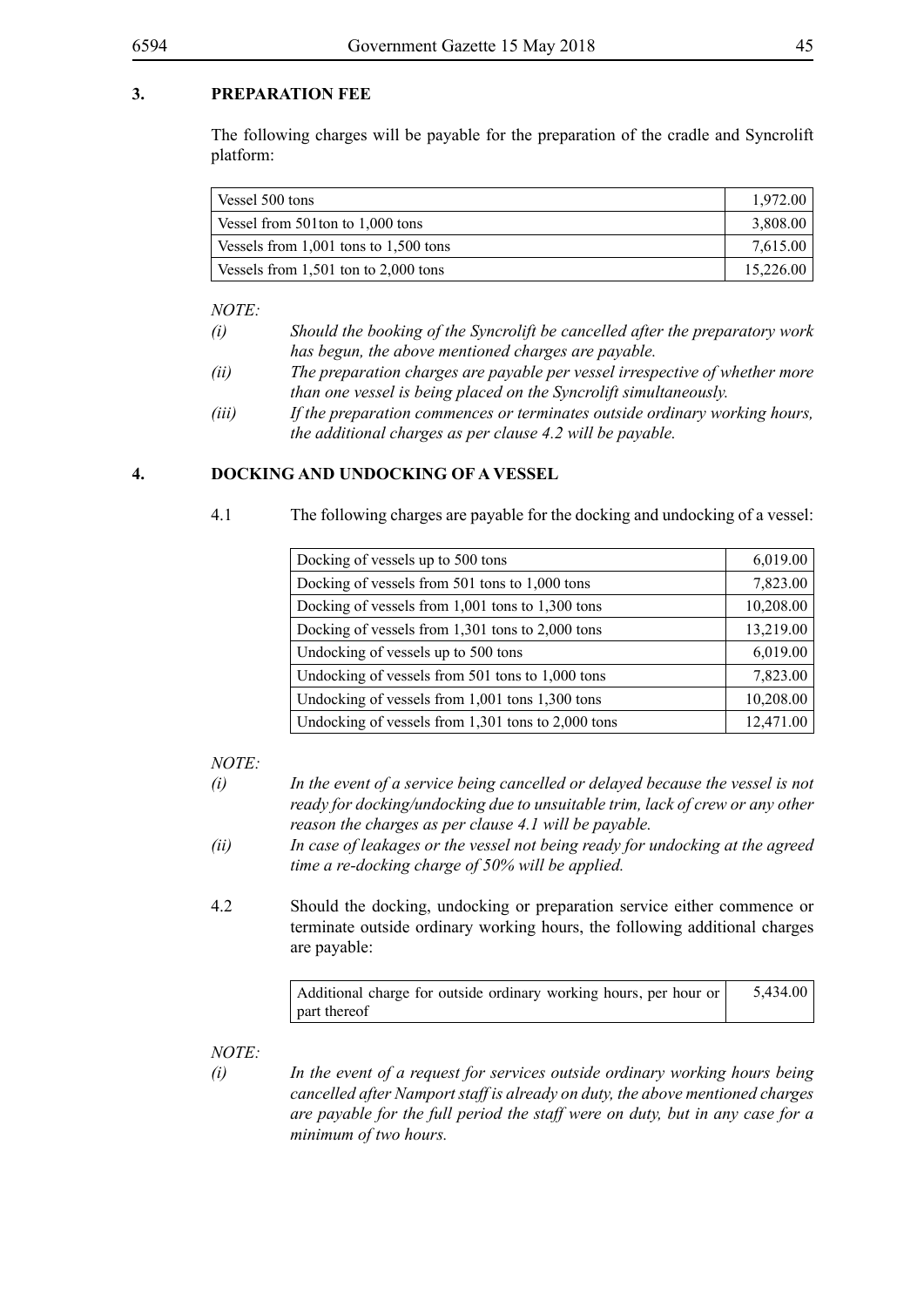#### 4.3 Shifting of Vessels

Should an owner or agent of a vessel request the shifting of a vessel to another bay a charge of N\$18.00 per metre will be levied, subject to a minimum of N\$527.00.

#### **5. SYNCROLIFT DUES**

5.1 The following dues are payable when the Syncrolift is used: 5.1.1. On Syncrolift Bays

| Per day or part thereof, per linear metre of working | 135.00 |
|------------------------------------------------------|--------|
| space utilised (including length of vessel)          |        |

#### *NOTE:*

- *a) Booked period restricted to 12 days (Vessels owners/agents have 48 hours after docking to relay changes to the scope of work to the Manager Syncrolift for approval).*
- *b) Any vessel at a Syncrolift Bay for more than 12 days will be liable to a surcharge of*
	- *• 100% of the daily bay charge from the 13th day.*
	- *• 150% of the daily bay charge from the 25th day.*
	- *• 200% of the daily bay charge from the 28th day.*
- *c) A surcharge of 25% in the dues for the Syncrolift is payable by a vessel with a bar keel (Bar keel is defined as steel keel not wider than 10 centimetres). This surcharge will be restricted to 12 days only.*
- *d) Any vessel to be lifted by a crane will attract bay charges.*

#### **6. SYNCROLIFT DUES (time sensitive bay 1and 2)**

- 6.1 The following dues are payable when the Syncrolift is used:
	- 6.1.1. On Syncrolift Bays 1and 2

Per day or part thereof, per linear metre of working space utilised (including length of vessel) 149.00

- *a) Booked period restricted to 15 days.*
- *b) Any vessel at a Syncrolift Bay for more than 15 days will be liable to a surcharge of*
	- *• 150% of the daily bay charge from the 16th day.*
	- *• 200% of the daily bay charge from the 31st day.*
	- *• 250% of the daily bay charge from the 46th day.*
- *c) A surcharge of 25% in the dues for the Syncrolift is payable by a*  vessel with a bar keel (Bar keel is defined as steel keel not wider *than 10 centimeters). This surcharge will be restricted to 12 days only.*
- *d) Any vessel to be lifted by a crane will attract bay charges.*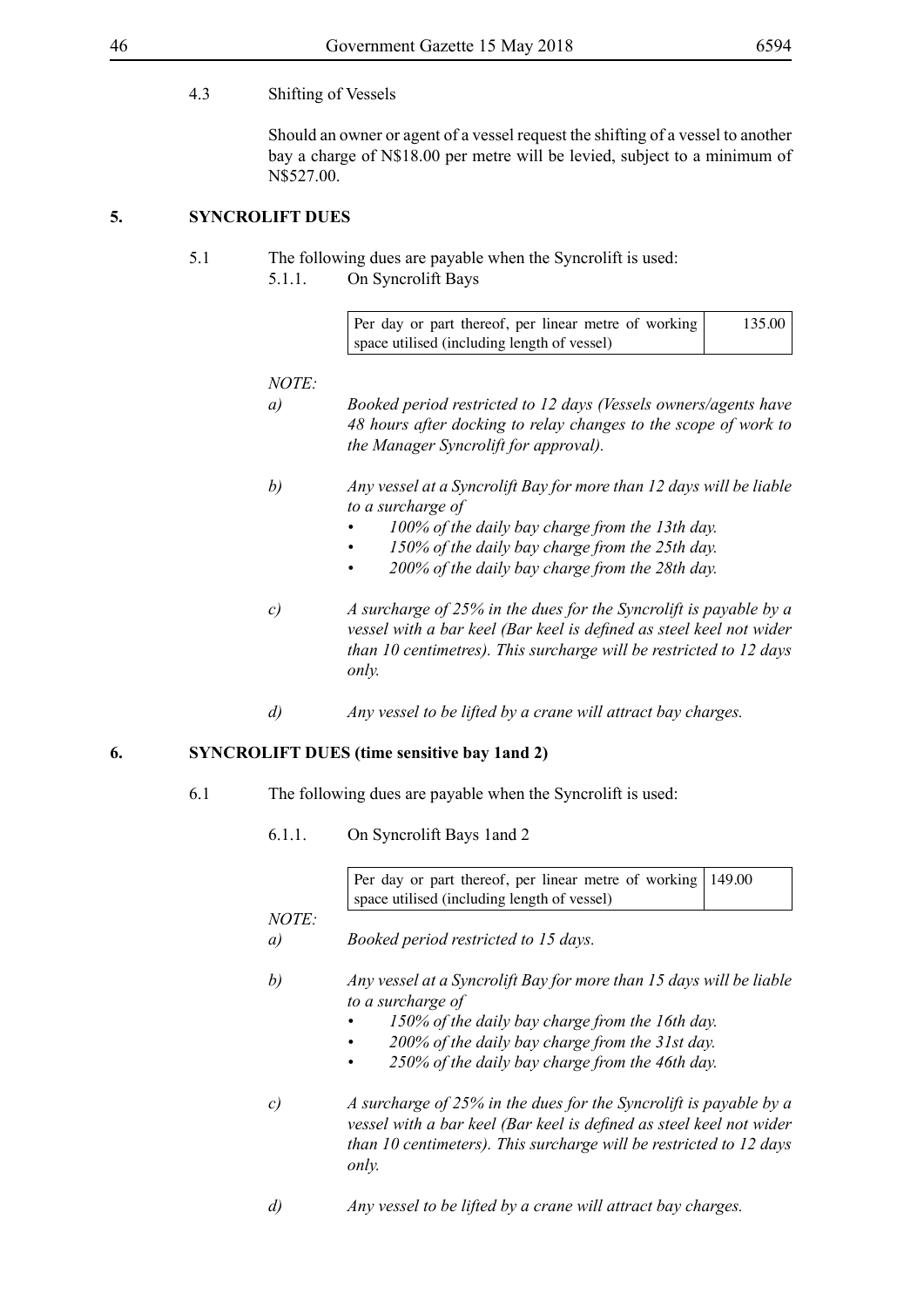6.1.2. At any repair jetty: Booking Fees

Deposit required for the use of the Syncrolift repair jetties when a firm booking has been made, i.e. when the application form has been completed by the vessel's owner or representative and presented to Namport

| Deposit required for the use of the Syncrolift repair       | 7,007.00 |
|-------------------------------------------------------------|----------|
| jetties when a firm booking has been made, <i>i.e.</i> when |          |
| the application form has been completed by the vessel's     |          |
| owner or representative and presented to Namport            |          |

Booking Fees (for vessels not using the repair bay)

| Deposit required for the use of the Syncrolift repair   | 25,249.00 |
|---------------------------------------------------------|-----------|
| jetties when a firm booking has been made, i.e. when    |           |
| the application form has been completed by the vessel's |           |
| owner or representative and presented to Namport        |           |
| Per day or part thereof, per linear metre of working    | 99.00     |
| space utilised (including length of vessel)             |           |

- 6.2 Any ship causing damage of any nature to any facility or equipment on the Syncrolift shall be held liable for the cost of making good that damage.
- 6.3 Any ship that occupies a repair jetty without effective repairs (lying idle) will be shifted at the cost of the vessel owner/agent and will liable for all costs incurred.
- 6.4 Any ship that completes its repair on the syncrolift will be allowed 2 days free alongside the repair jetty before charges as per clause 5.1.2 become effective.
- 6.5 Any vessel at a repair jetty for more than 15 days will be liable to a surcharge of 100% of the daily jetty rates from the 16th day (Floating repairs will be considered on request or application to the syncrolift Manager in writing).
- 6.6. Vessels double banking or triple banking will qualify for a 50% rebate at the jetty but subject to the condition of service as per item 21.

#### **7. WATER SUPPLY**

#### 7.1 FRESH WATER Charges as follows

| Basic charge                                  | 240.00 |
|-----------------------------------------------|--------|
| Charges payable per kilolitre or part thereof | 36.00  |

*NOTE:*

*The charge for water and electricity will be adjusted according to the municipal tariff increases from time to time without prior notice.*

#### 7.2 SEA WATER SUPPLY

The following charges will be payable for vessels requiring sea water to run refrigeration and or AC cooling aboard while on repair bays, per service:

| Vessels up to 30 metres                | 437.00 |
|----------------------------------------|--------|
| Vessels from 31 metres up to 50 metres | 867.00 |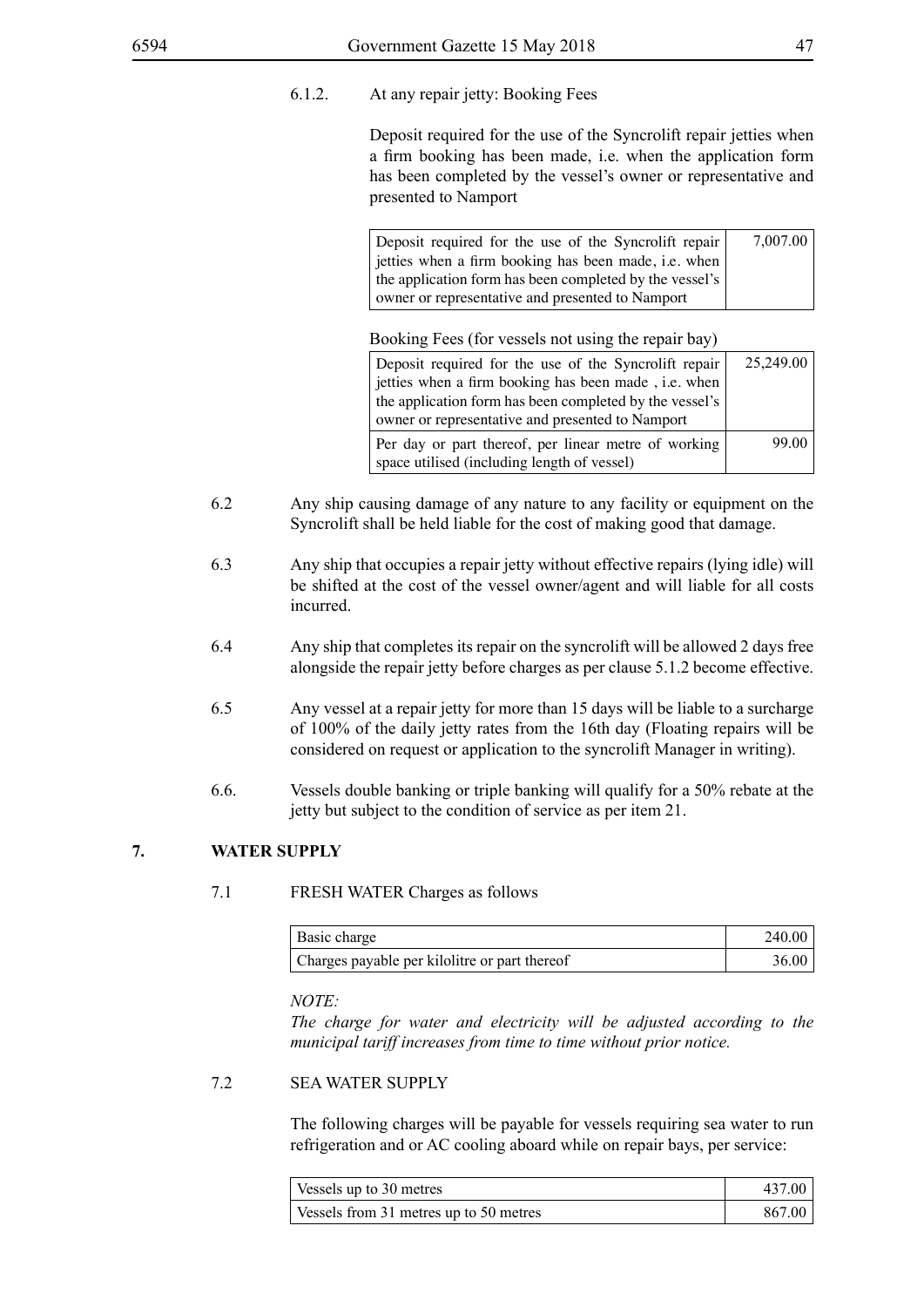| Vessels above 50 metres     | 1.300.00 |
|-----------------------------|----------|
| Minimum charge per services | 261.00   |

#### *NOTE:*

*The charge for water and electricity will be adjusted according to the municipal tariff increases from time to time without prior notice.*

#### **8. SUPPLY OF ELECTRICITY**

The following charges are payable for the supply of electrical power:

| Charge per unit                                                                              | 2.60  |
|----------------------------------------------------------------------------------------------|-------|
| Hire charge per shore supply distribution box for each period of 24 hours or part<br>thereof | 27.00 |

#### *NOTE:*

*The charge for water and electricity will be adjusted according to the municipal tariff increases from time to time without prior notice.*

#### **9. SITE RENT**

The following charges are payable for the short-term rental of a designated site measured in square metres at the Syncrolift on request.

| Per week, per square metre                    |        |
|-----------------------------------------------|--------|
| Minimum charge                                | 207.00 |
| Per month, per square metre                   | 29.00  |
| Minimum charge                                | 324.00 |
| Deterrent charge, per month, per square metre |        |
| Minimum charge                                |        |

#### **10. SANITATION**

A vessel using the parking bays or repair jetty and ship repair contractors shall pay N\$ 296.00 for ablution facilities per week or part thereof.

Ablution facility keys are available on request at the Yard Inspectors.

#### **11. MISCELLANEOUS LICENCES**

As per Chapter 2, clause 3 of the Port Regulations Book. Per calendar year ending 31 December or part thereof:

| <sup>1</sup> Contractors                                         | 27,598.00 |
|------------------------------------------------------------------|-----------|
| Service providers (Security, Surveyors, Agents, Ships Chandlers) | 8.872.00  |

*NOTE:*

*a) Separate licenses are required for the Port of Walvis Bay, Port of Lüderitz and the Syncrolift.* 

*b) Licenses issued with effect from 1 October will only be charged at 50% of the full amount.*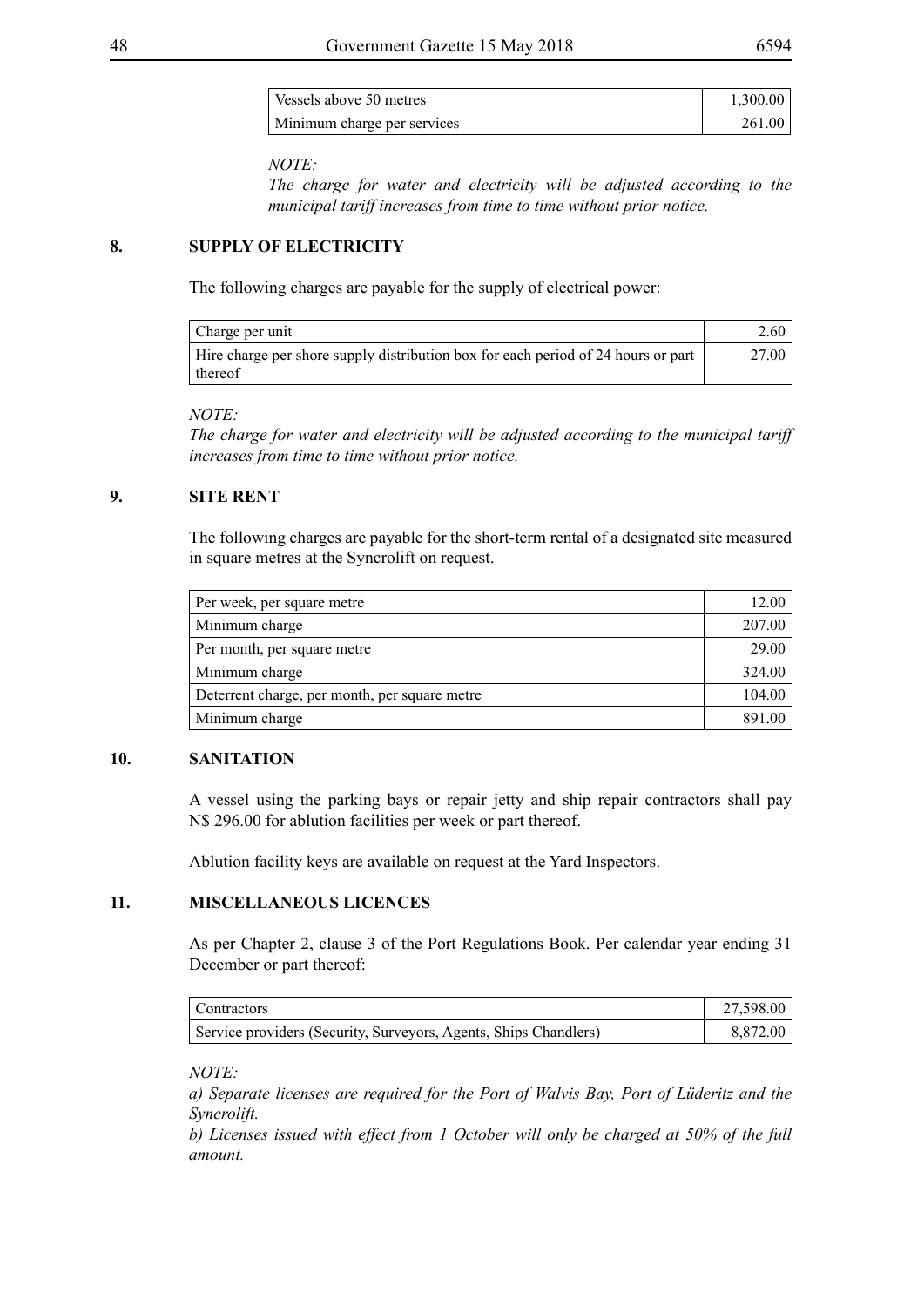#### **12. DIVING SERVICES**

The following charges per hour or part thereof are payable for diving services:

| During ordinary working hours  | 2.869.00 |
|--------------------------------|----------|
| Outside ordinary working hours | 3,687.00 |

#### **13. COMBATING OF POLLUTION CHARGES**

Pollution is the presence of substances in concentrations sufficient to interfere with the well- being of living organisms or with full use and enjoyment of properties. A pollutant is any substance that can cause pollution.

| Type of pollution                    | Minor $1 - 10$ kg or lt                                                                                                                                                                                                                                                               | Medium 11 - 50 kg<br>or lt                                                                                                                                                                                                                                                            | Major 101 kg or lt<br>and more                                                                                                                                                                                                                                                        |
|--------------------------------------|---------------------------------------------------------------------------------------------------------------------------------------------------------------------------------------------------------------------------------------------------------------------------------------|---------------------------------------------------------------------------------------------------------------------------------------------------------------------------------------------------------------------------------------------------------------------------------------|---------------------------------------------------------------------------------------------------------------------------------------------------------------------------------------------------------------------------------------------------------------------------------------|
| Soil pollution<br>13.1               | Spillage of 1 to 10<br>kg or 10 litres of a<br>pollutant                                                                                                                                                                                                                              | Spillage of 11 kg<br>or 11 litres but less<br>than $100$ kg or $100$<br>litres of a pollutant                                                                                                                                                                                         | Spillage of more than<br>101 kg or 101 litres<br>of a pollutant                                                                                                                                                                                                                       |
|                                      | Clean up cost subject<br>to a minimum<br>charge of N\$ 1,452.20                                                                                                                                                                                                                       | Clean up cost subject<br>to a minimum charge<br>of N\$ 7,261.00                                                                                                                                                                                                                       | Clean up cost to a to a<br>minimum charge<br>of N\$ 14,523.00                                                                                                                                                                                                                         |
| Water pollution<br>13.2              | Spillage of 1 to 10<br>kg or 10 litres of a<br>pollutant<br>Clean up cost subject<br>to a minimum charge<br>of N\$ 27,398.00                                                                                                                                                          | Spillage of 11 kg or<br>11 litres but less than<br>100 kg or 100 litres<br>of a pollutant<br>Clean up cost subject<br>to a minimum charge<br>of N\$ 136,998.00                                                                                                                        | Spillage of more than<br>101 kg or 101 litres<br>of a pollutant<br>Clean up cost subject<br>to a minimum charge<br>of N\$ 273,996.00                                                                                                                                                  |
| 13.3 Air pollution                   | Exceeded the limits<br>of 1/50th of the<br>threshold limit values<br>(TLV's) for ordinary<br>pollutants and<br>1/100th of the TLV<br>for carcinogens as<br>published by<br>the Labour Act 6 of<br>1992 or international<br>guidelines<br>Clean up cost subject<br>to a minimum charge | Exceeded the limits<br>of 1/50th of the<br>threshold limit<br>values (TLV's) for<br>ordinary pollutants<br>and 1/100th of the<br>TLV for carcinogens<br>as published by the<br>Labour Act 6 of<br>1992 or international<br>guidelines<br>Clean up cost subject<br>to a minimum charge | Exceeded the limits<br>of 1/50th of the<br>threshold limit<br>values (TLV's) for<br>ordinary pollutants<br>and 1/100th of the<br>TLV for carcinogens<br>as published by the<br>Labour Act 6 of<br>1992 or international<br>guidelines<br>Clean up cost subject<br>to a minimum charge |
|                                      | of N\$ 1,452.20                                                                                                                                                                                                                                                                       | of N\$ 7,261.00                                                                                                                                                                                                                                                                       | of N\$ 14,523.00                                                                                                                                                                                                                                                                      |
| 13.4 Protective<br>surface pollution | Clean up cost                                                                                                                                                                                                                                                                         | Clean up cost                                                                                                                                                                                                                                                                         | Clean up cost                                                                                                                                                                                                                                                                         |

#### *NOTE:*

*a) All charges to be recovered from the party responsible for the pollution.*

- *b) Charges for any craft used in the combating operation shall be raised separately.*
- *c) Recurrence of the same incident caused by a specific company or individual more than three times may result in the withdrawal of its port entry permits and or operators license.*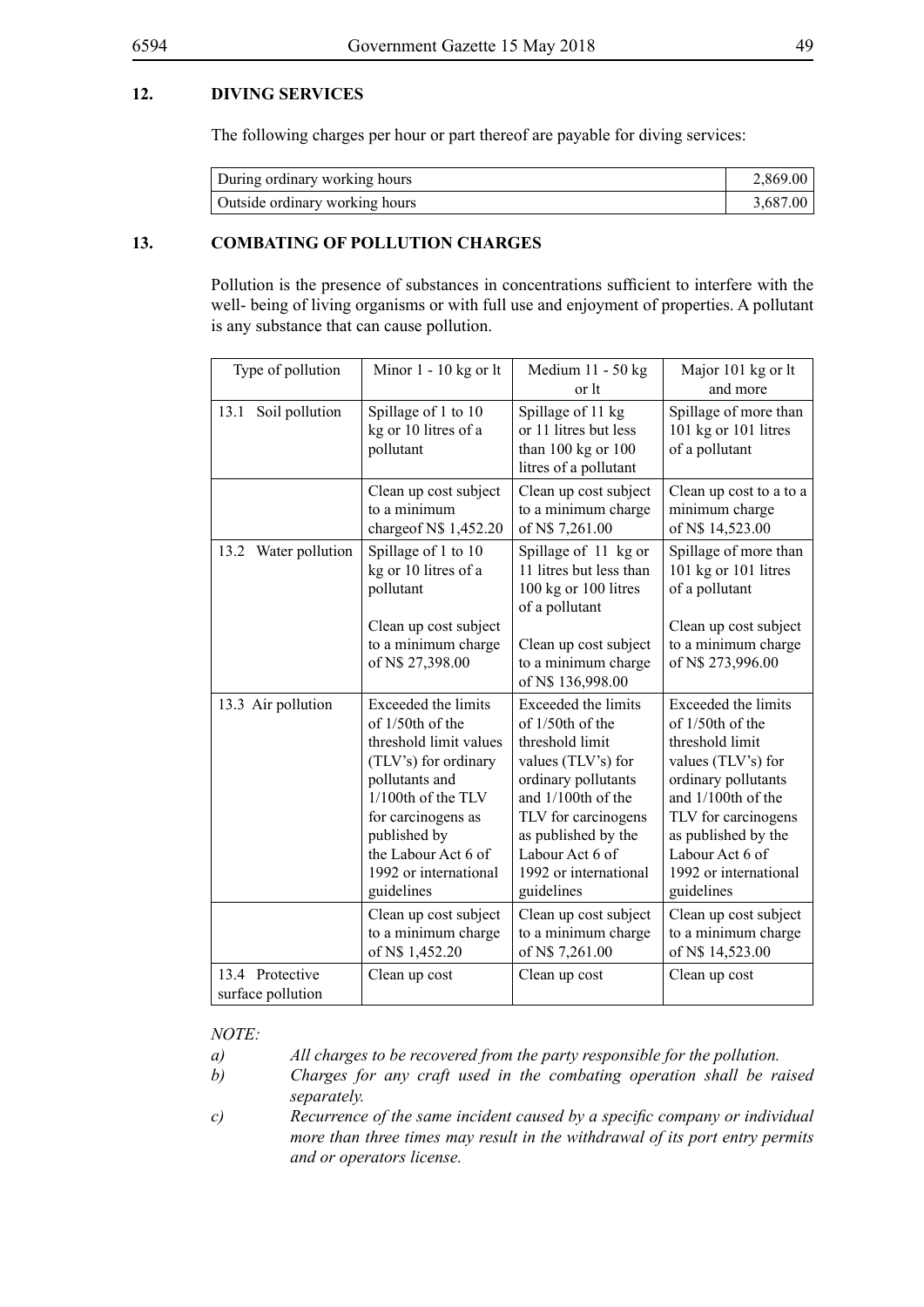#### **14. REMOVAL OF REFUSE ( Will be changed next year only)**

| Basic charge per vessel per call per 5 days or part thereof                                   | 587.00 |
|-----------------------------------------------------------------------------------------------|--------|
| The charges for refuse removal from ships are as follows per load: Vessels $0 -$<br>25 metres | 340.00 |
| Vessels 26-50 metres                                                                          | 475.00 |
| Vessels more than 50 metres                                                                   | 603.00 |

If refuse is left on the Syncrolift Bay or repair jetty without arrangement with Namport, a penalty of 100% of the basic and removal charges will apply.

#### **CONDITIONS OF SERVICE**

- 1. Before a ship is admitted to the Syncrolift the name and full particulars of the ship shall be entered in a book to be kept for that purpose at the Syncrolift office, and the owner, master or agent of the ship shall sign an agreement binding himself to these conditions, and undertaking to pay the applicable charge specified in the Syncrolift Tariff Book.
- 2. When the ship may lose her turn.

Should a ship not be docked on the day duly appointed for that purpose owing to the default of the master, such ship shall, if the relevant bay be required for other ships, lose her turn in the order shown in the entry book, and the master, owner or agent of such ship shall forfeit the booking fee, if any, and pay to the Namibian Ports Authority the preparation charges which may have been incurred for the reception of such ship.

- 3. When preference may be given.
	- a) Notwithstanding any previous arrangements to the contrary, the Syncrolift Manager may give priority to any ship in a damaged or leaky condition or to a ship that requires a dry dock for a period not exceeding seventy two hours when space is available.
	- b) Emergency docking to be subjected to a surveyor's report to the condition and urgency of the emergency as per Namport Regulation Clause 30 (part 3).
- 4. No ship shall have absolute right to use Syncrolift repair bays and repair jetties.

No ship shall have absolute right to the use of the Syncrolift repair bays and repair jetties either in turn or at any other time. The decision of the Syncrolift Manager in consultation with the Port Authority Act in all cases of dispute as to turn shall be final.

5. Ships to be lifted and docked under supervision of a dockmaster.

Every ship shall be lifted and docked under the direction and supervision of the dockmaster and in the presence of the master or other responsible officer whose duty it shall be to be present at the time appointed for lifting and docking, and to remain there until such lifting and docking is completed.

6. When the ship is considered to be properly placed on the cradle.

When the dockmaster has declared a ship to have been properly and safely placed upon the cradle, the master or other responsible officer shall forthwith satisfy himself that his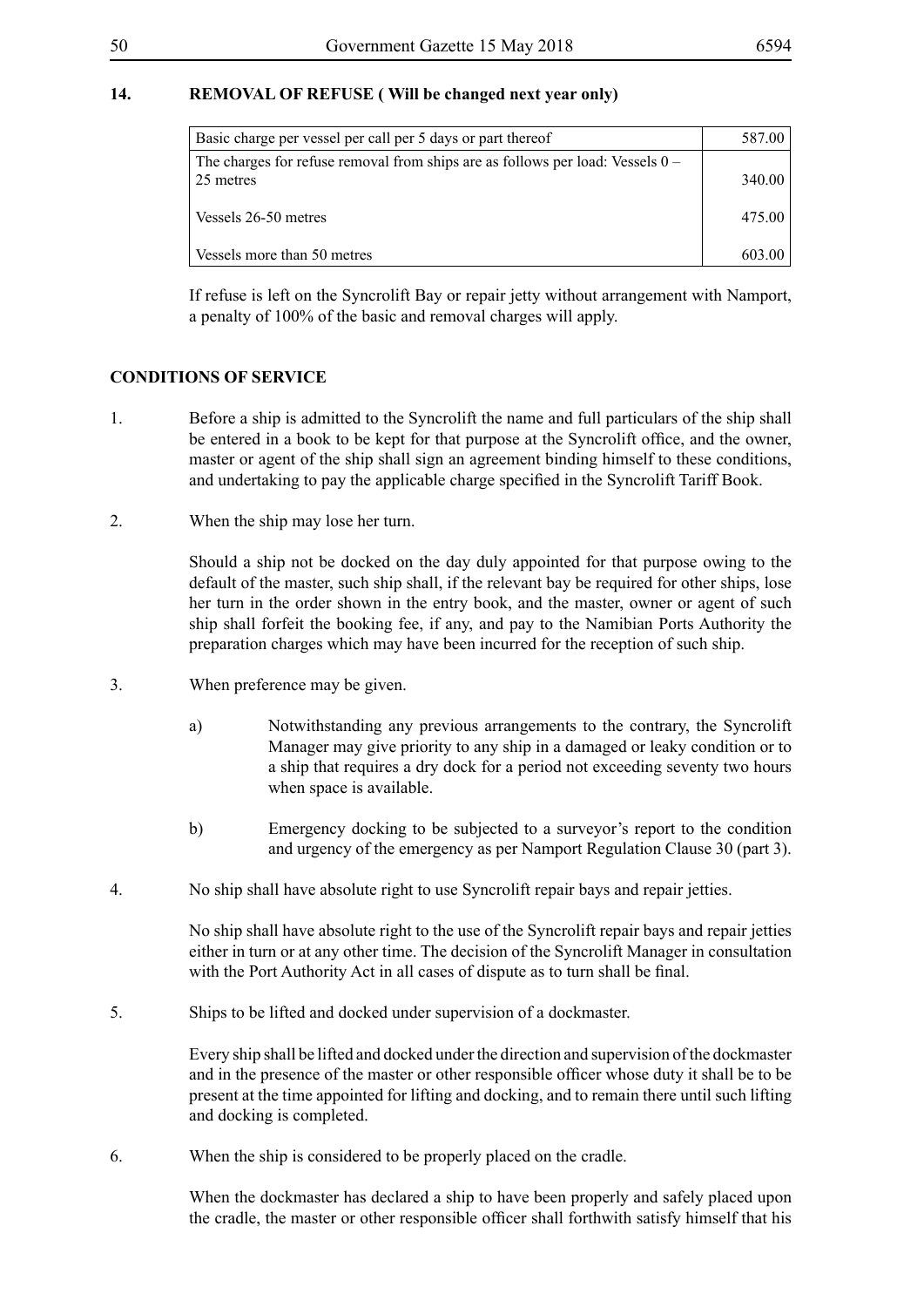ship has been so properly and safely placed, whereupon the ship shall be deemed to have been properly and safely lifted. The owner, master or duly appointed agent of the vessel docked shall sign the prescribed form stating his/her acceptance of the safe docking.

7. Limit of period of occupation of a Syncrolift Bay.

The Port Authority will limit the occupation on bays to a maximum period of 12 days.

8. Ships failing to leave the Syncrolift.

A ship which fails to leave a Syncrolift bay on the expiration of the period agreed upon may, if the bay be required by another ship, be removed at the expense of the owner of such a ship after twenty four hours written notice has been given. If the ship should not then be capable of being floated, the Port Authority may cause such ship to be made capable of being floated at the expense of its owner.

9. Master to give notice of readiness for ship to leave the Syncrolift.

The master of a ship on the Syncrolift shall give twenty-four hours notice in writing to the Syncrolift manager of his ship's readiness to leave the Syncrolift.

10. Supports not to be removed without proper authority.

No person shall remove or alter the position of any of the supports upon which a ship rests whilst on the Syncrolift, except by order of the dockmaster.

11. Displacement of weights in or upon a ship in a bay.

No person shall displace or remove any weight in or upon or connected with a ship in a bay on the Syncrolift without permission in writing from the dockmaster, and then only after proper arrangements have been made by the master to prevent damage of any kind occurring by reason of such displacement or removal. Full disclosure of material changesin weight distribution must be provided in writing by the Master or his duly appointed agent. All costs and charges connected with any such displacement or removal shall be borne by the owner of the ship.

12. Ships to pay for labour for the shifting of shores, blocks or for other purposes.

The owner of every ship in a bay on the Syncrolift, shall pay for all labour supplied by the Namibian Ports Authority for the shifting of shores, blocks or for other purposes connected with the ship after she has been blocked or shored.

13. Discharge of effluent water or refuse by a ship in a bay.

No effluent water, oil or refuse may be discharged from a ship while in a bay except by the permission in writing of the dockmaster and then only on such conditions as he may impose in the interest of safe, orderly and efficient harbour working.

14. Cleaning of bays before re-floating of ships.

The master of a ship shall, prior to the refloating of the ship, request that the bay occupied by the ship to be cleared and cleaned.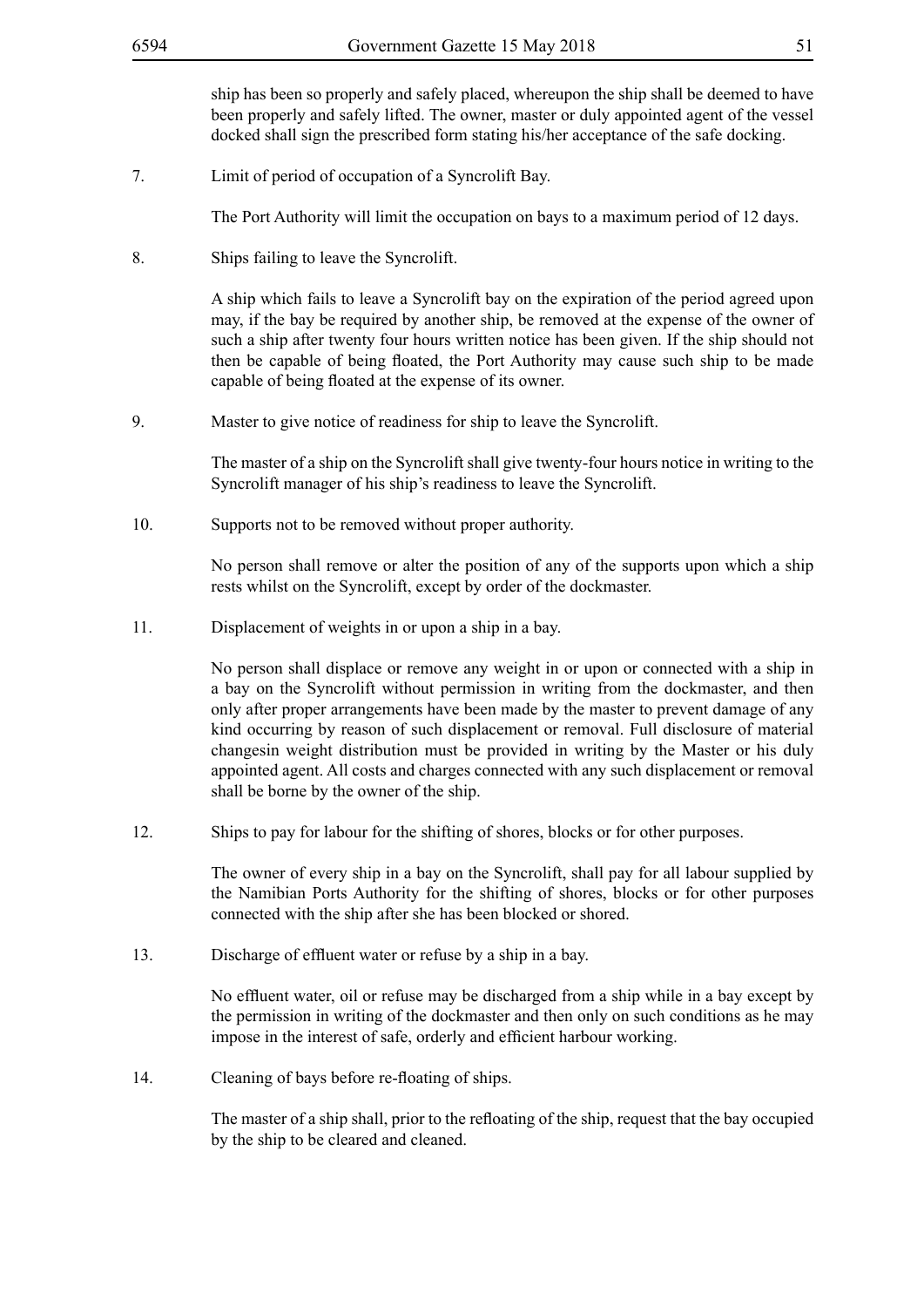#### 15. Articles supplied by Namibian Ports Authority

The Namibian Ports Authority will supply the following articles free of charge to every ship lifted and docked:

- Set of blocks for the length of the ship given at the time of booking.

- Bilge shores with sufficient wedges.

- First set of capping pieces.

Any expenses incurred by the Namibian Ports Authority in altering or adding to the keel blocks customarily supplied free of charge, shall be borne by the master or owner of the ship.

16. Trimming of vessels.

Vessels should be trimmed to the dockmaster's requirements prior to lifting. If a vessel is moved to the Syncrolift in an unsafe trim condition, the cost of moving to and from the Syncrolift and any further expense(s) shall be borne by the master or owner of the ship.

17. For the purpose of this regulation

"dockmaster" shall mean the officer appointed by the Namibian Ports Authority to take charge of and control the working of the Syncrolift, or the officer acting as such for the time being.

- 18. The prescribed indemnity, which is available on request shall be signed by the owner or his duly appointed agent before the docking procedure commences.
- 19. As part of its ISO 14001 program Namport requires all companies and individuals who operate at the Syncrolift to adhere to all the requirements as set by Namport's SHREQ policy.
- 20. Reference should be made to Port Regulations, clause 103 & 104.
- 21. Double banking will be done at the discretion of the Port Captain and Manager Syncrolift.

#### **INDEMNITY**

TO: The NAMIBIAN PORTS AUTHORITY as per the Namibian Ports Authority Act, 1994 (Act No. 2 of 1994)), herein referred to as Namport -

I ......................................................................... the undersigned, in my capacity as the owner/owner's

representative/ charterer of the MV ......................................................................................................

agree that:

I. Neither Namport, its agents, employees, or any other person whomsoever shall be responsible, whether by virtue of any statute whatsoever which may be applicable in Namibia or any other country or under the common law of Namibia or any other country for:

> A. the loss of life, personal injury, damage to the vessel or any other vessel, damage to clothing, equipment or personal effects whether belonging to the owner/operator/ charterer or any other third party which may occur whilst the said vessel, person or equipment is on the syncrolift, or in the process of being placed on and/removed from the syncrolift, whether such damage is caused by gross negligence or otherwise: